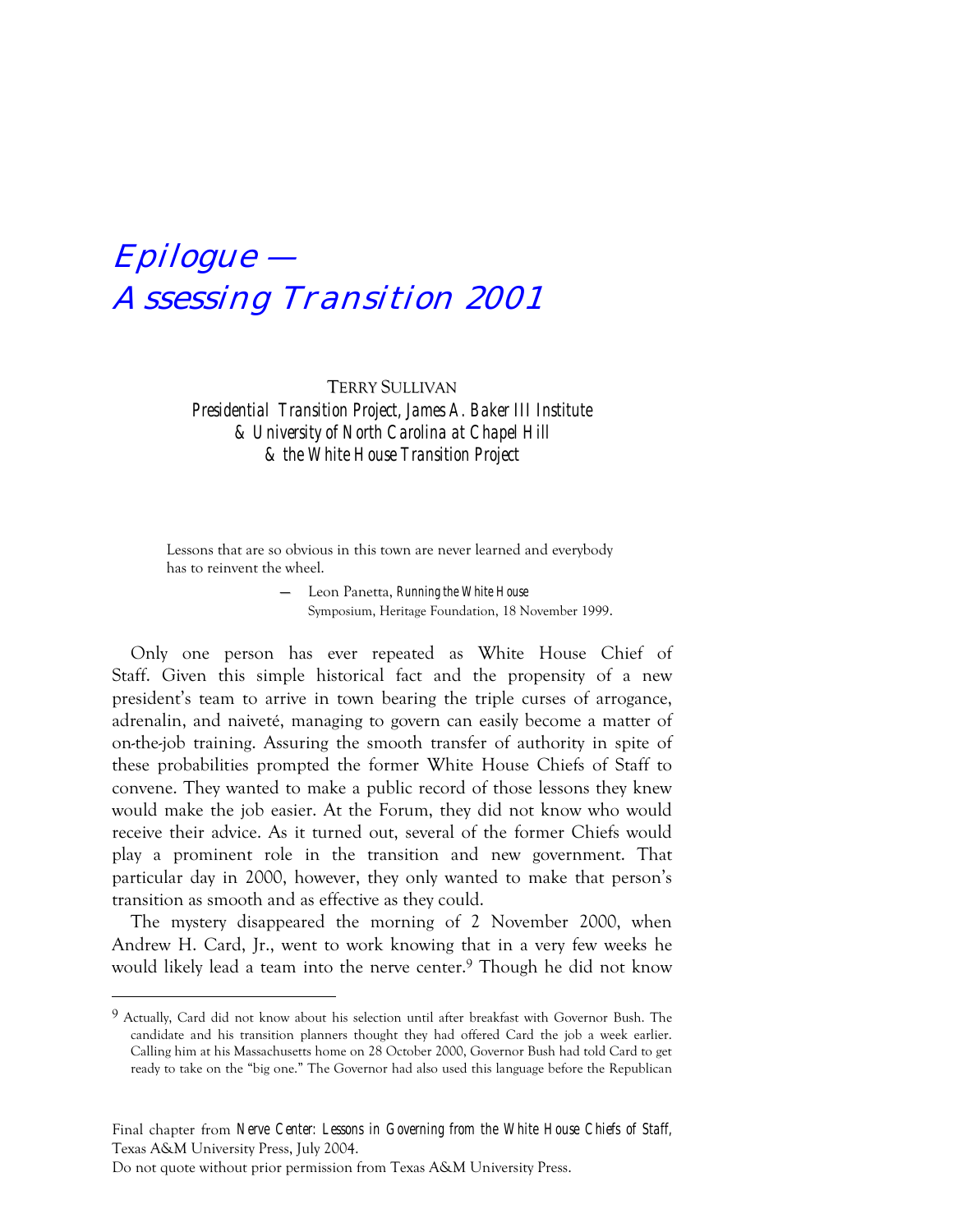who would join him, Secretary Card worked with several advantages that day. First, he had a head start, and with it, one objective of the Baker Institute convocation of former Chiefs of Staff had come to fruition  $-$  to lay the foundation for early planning *during* the presidential campaign. Though the next few weeks would present an extraordinary tableau of political crisis, behind those scenes Card's White House transition would progress methodically incorporating the lessons other Chiefs of Staff had offered.

Andrew Card had two other advantages that first morning. To begin, he had his own experiences, including positions both inside and outside of the White House. From the outside, he had served as political operative for Candidate George H. W. Bush, as a member of President Bush's Cabinet, and then as a private lobbyist for General Motors. From the inside, no one else possessed more experience working in the White House. Hired originally by James A. Baker, III during the Reagan "troika," Card had worked, by his count, in eight White House operations.10 Thus, he possessed an extraordinarily learned view on the nature and demands of White House operations.<sup>11</sup>

Second, Card had George W. Bush. The former Chiefs of Staff had convened in Washington to invest their substantial and collective reputations in publicly underscoring the respectability of and need for early

convention, when he had told Card to "keep his dance card open for the 'big one'." Convinced that Governor Bush had asked him to direct the transition, Card then left for a two-day briefing with Clay Johnson in Austin and with former President Bush in Houston before flying on to meet with the Governor on the campaign trail in Florida. Not until the end of Thursday's breakfast, did Card conclude that the Governor had actually asked him to consider serving as the White House Chief of Staff. For his part, Clay Johnson had simply assumed that Card understood what the Governor intended and had never broached the subject specifically during their briefing. Interview with Andrew J. Card, Jr., James A. Baker III Institute White House Transition Project, Terry Sullivan, 7 December 2001, Washington, D. C.

 $10$  These included the three "Chiefs" of the troika (Baker, Meese, and Deaver), James Baker alone, Donald Regan, Howard Baker, Jr., Kenneth Duberstein, and then John Sununu. Interview of Andrew J. Card, Jr., James A. Baker III Institute White House Transition Project, Terry Sullivan, 10 April 2002, the White House, Washington, D. C.

<sup>&</sup>lt;sup>11</sup> One might argue that Card had an additional advantage in that the President-elect had designated as transition leader (what Card had thought of as the "Big One") another well seasoned White House veteran and former White House Chief of Staff (and Forum participant) Richard Cheney. Clay Johnson had convinced Governor Bush that the transition would need a unified head and that Cheney should lead the effort. (See Clay Johnson, III, "The 2000-2001 Presidential Transition – Planning, Goals and Reality," *PS - Political Science and Politics*, March 2002). Their plan called for the Cheney/Johnson team to focus on developing the Executive Branch transitions, leaving with Card full responsibility for the White House. That division matched arrangements in the George H. W. Bush transition (see Interview with Andrew Card, White House 2001 Project, White House Interview Program, Martha J. Kumar, 25 May 1999, Cambridge, Massachusetts).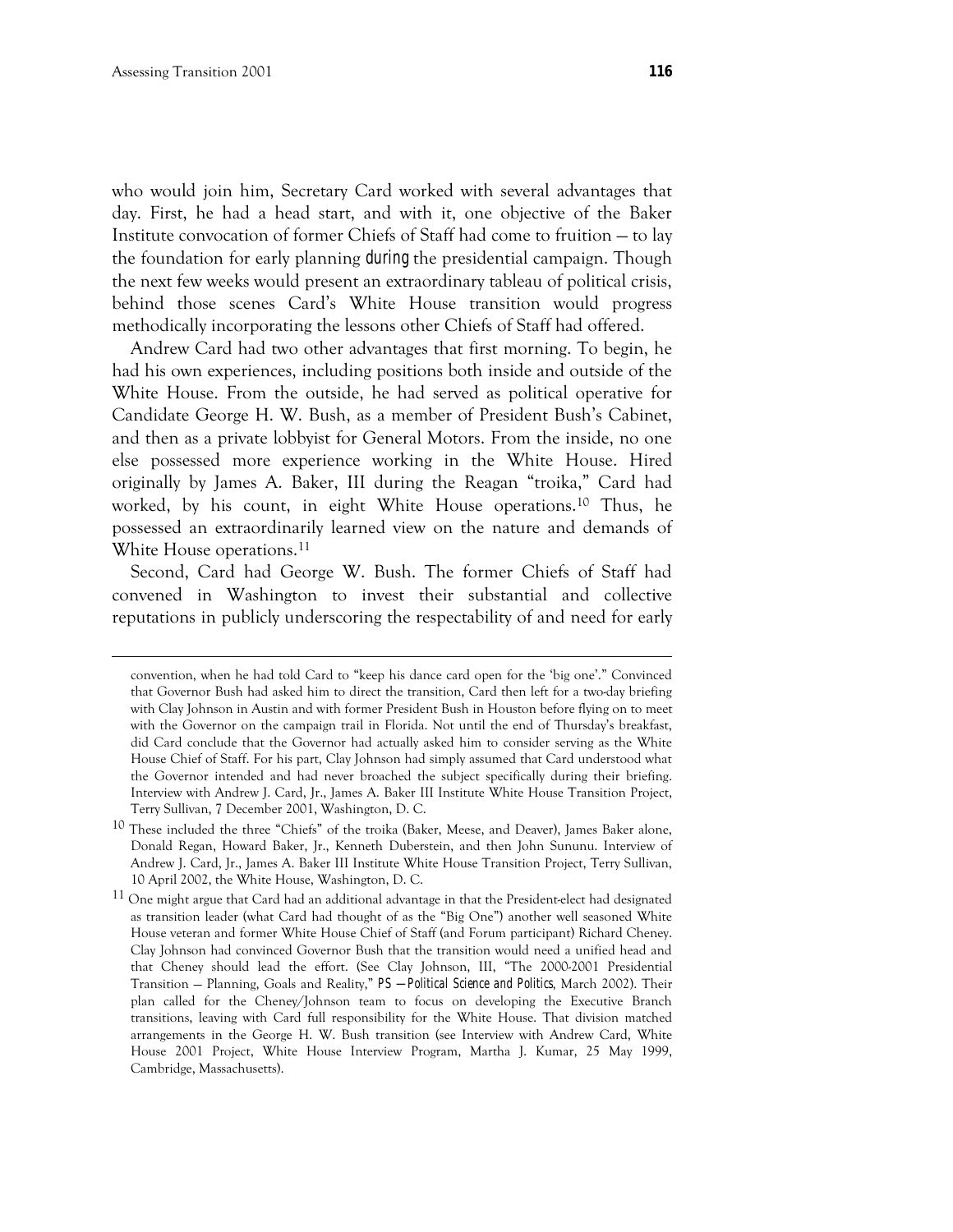planning. By their collective appearance, they hoped the country would understand that it no longer could afford presidential candidates, or media, or voters who thought such planning presumptuous. Beginning in the spring of 1999, Governor Bush reorganized his staff, moving his then Chief of Staff Joe Albaugh into the campaign as director and Clay Johnson, III from Appointments Director to Chief of Staff. Governor Bush then charged Johnson to "develop a plan for what we should do after we win." A year later with the primary season behind him and the prospects of the general campaign settling in, Candidate Bush worried about their planning effort finding its way into the campaign coverage. Having thought through this problem for almost a year, Johnson responded by stressing the necessity of the task. "It has to happen," he recalls telling the Governor, "We just have to figure out the best way to spin it. It's irresponsible not to be doing this.î Persuaded and committed to his earlier decision, Candidate Bush took Johnsonís advice. Thus, the former Chiefs of Staff reached a second of their goals when, only a few days after the Forum and bolstered by Johnsonís own argument, the Bush for President senior campaign staff approved Clay Johnson's program, setting out eight goals for their presidential transition still five months in the future, *if* at all.12

This essay assesses the 2001 transition to the George W. Bush White House. It identifies six transition goals organized around the two operational dilemmas introduced earlier. Using materials from interviews with the principals and corroborating analysis, it evaluates how well the Bush White House organized itself to realize these goals. It concludes that on balance, the 2001 transition set records, clearly besting previous transitions despite the obvious challenges set before it. Its success clearly stems from its advanced preparations. And the essay concludes with three suggestions for bolstering future planning efforts so to make effective transitions a hallmark of governing from the American nerve center.

## **TWO OPERATIONAL DILEMMAS, SIX TRANSITION STANDARDS**

 $\overline{a}$ 

Despite the extraordinary public attention paid them, presidential transitions have no roadmap. This section identifies in detail six milestones

<sup>&</sup>lt;sup>12</sup> Interview with Clay Johnson, James A. Baker III Institute White House Transition Project, Terry Sullivan, 26 September 2002, Washington, D. C.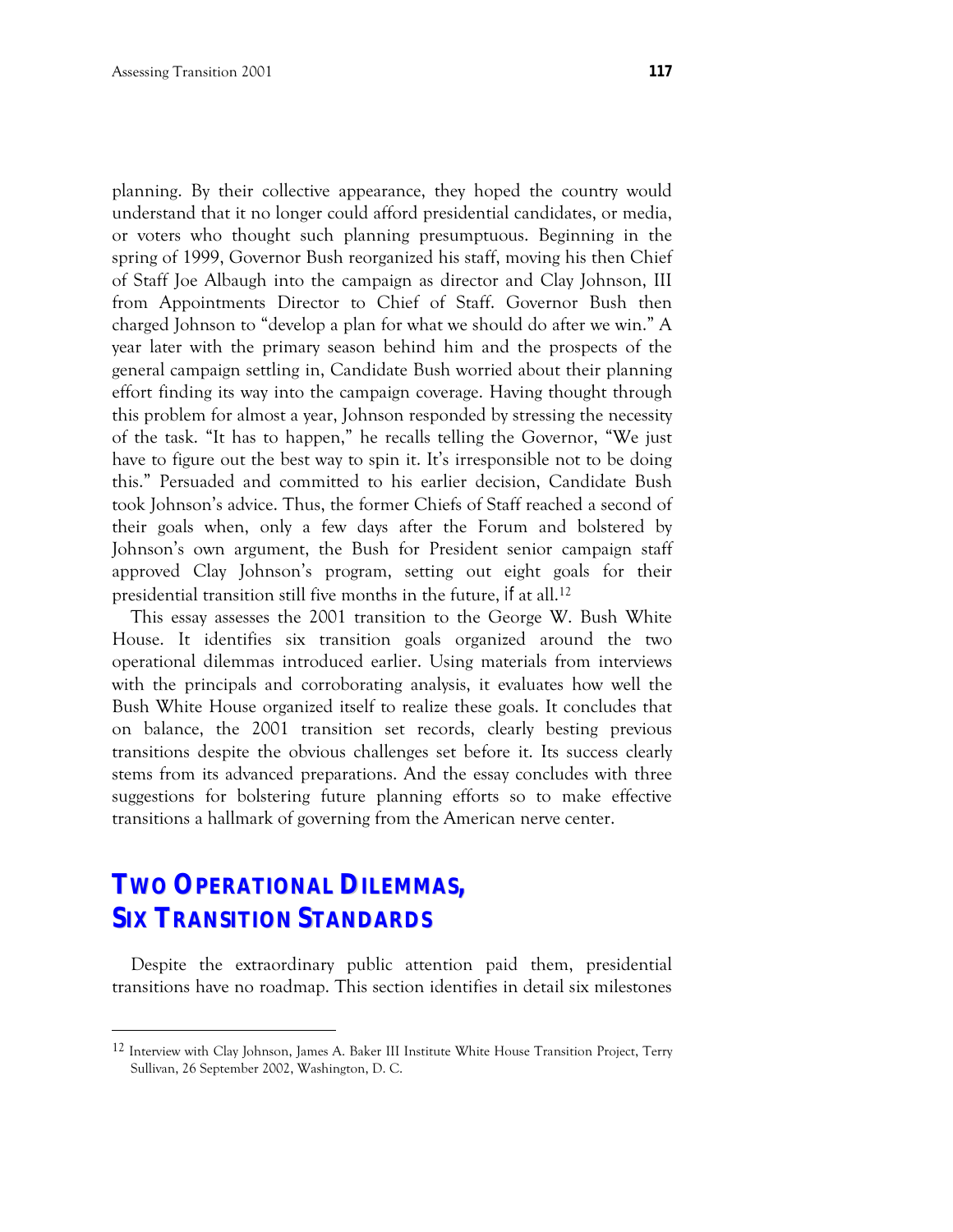for a successful transition. These standards revolve around discipline and effectiveness, the two operational dilemmas facing a Chief of Staff.

#### **SOURCES OF STANDARDS**

During the presidential election of 2000, two parallel efforts tried to identify what constituted a good presidential transition. As indicated earlier, the Bush for President campaign developed a set of guidelines. And a number of scholarly groups, including the Baker Institute, concentrated on devising transition objectives. The evaluation to follow draws on both these efforts as did the two efforts themselves collaborated with each other.13

## *The Bush Transition Plan*

 $\overline{a}$ 

Long before the election had become hopelessly muddled, both campaigns began transition planning. For the most part, the Al Gore for President campaign focused its efforts on identifying policy options available to the new administration. Presumably, their planners had already settled on maintaining the basic Clinton While House operation.<sup>14</sup> The George W. Bush for President transition planners, on the other hand, spent considerable time developing information about operations. Their efforts culminated in the eight goals adopted in June of 200015:

- 1. Clearly communicate that we are aggressively preparing to govern, that we are operating without hubris or triumphant partisanship, that we are experienced and not neophytes, that we are ethical, and that we understand that President-elect is not the President until noon on January 20.
- 2. Select the senior White House staff and an organizational structure and decision-making process by mid-December.
- 3. Select the Cabinet secretaries by Christmas and have them briefed and ready for confirmation hearings by

<sup>&</sup>lt;sup>13</sup> For example, the Baker Institute's White House Transition Project, the White House 2001 Project, and the Brookings Institution's Presidential Appointee Initiative, among other scholarly efforts, contributed to Clay Johnsonís planning effort as they did to efforts taking place at the Al Gore for President campaign.

<sup>14</sup> For example, most of the transition planners (like Roy Neel) had substantial experience with the Clinton operation, especially under Leon Panetta, Erskine Bowles, and John Podesta.

<sup>&</sup>lt;sup>15</sup> Clay Johnson, III, "The 2000-2001 Presidential Transition – Planning, Goals and Reality," **PS** – *Political Science and Politics*, March 2002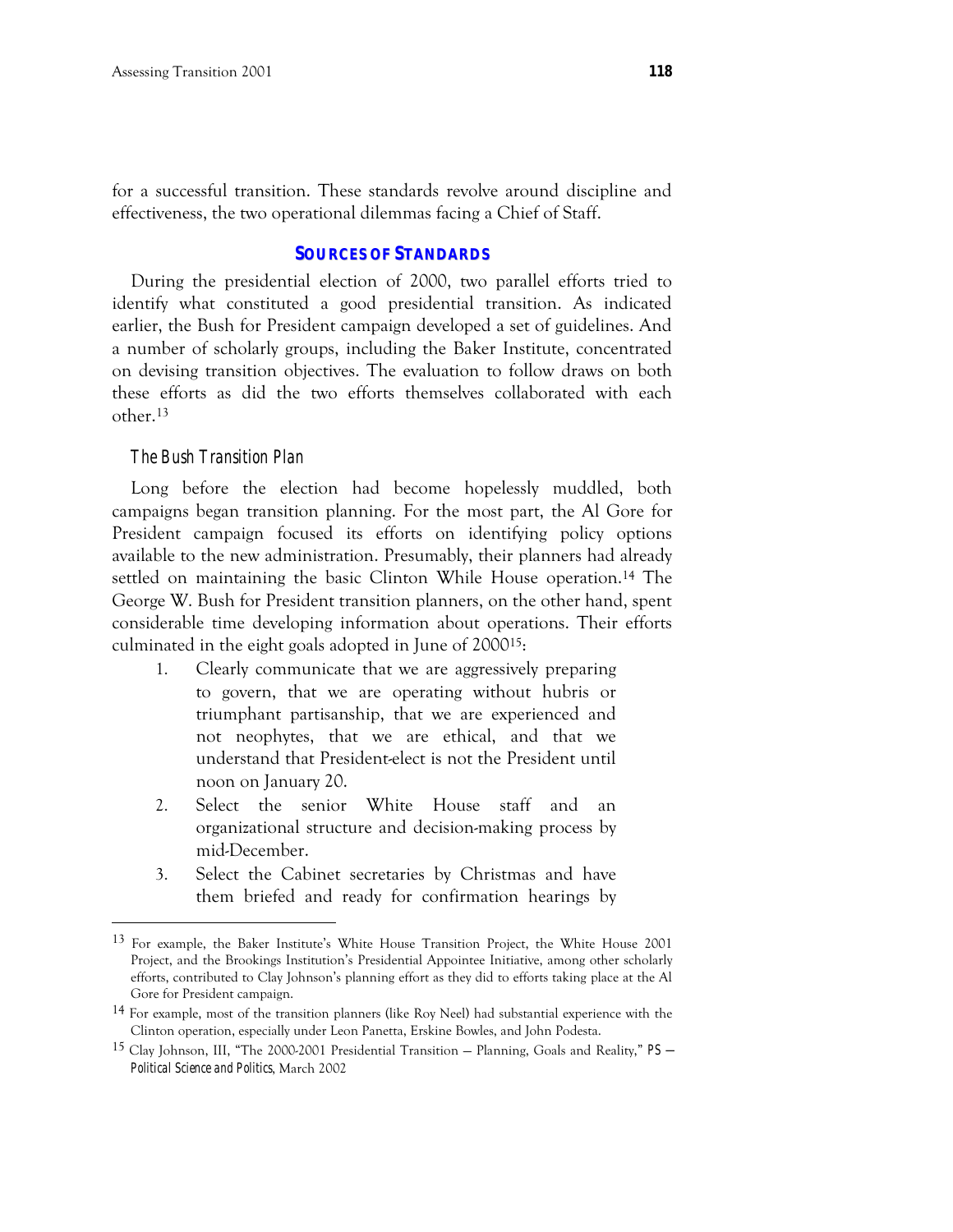January 8. Also, have in place by Inauguration Day an organization capable of identifying, clearing, and nominating 165 or more people by April 30, which is as many as any recent administration has sent to the Senate by the 100th day.

- 4. Summarize all Cabinet department priorities, issues, and facts, and the campaign promises related to each, in order to prepare the new secretaries for assuming responsibility for their departments.
- 5. Prepare to proactively reach out to Congress, supporters, trade associations, well-wishers, and job seekers in order to show our interest in them and to connect with them in a manner and according to a timetable that was of our choosing.
- 6. Develop a preliminary 20-day, 100-day, and 180-day schedule for the President to guide the initial focus for his energies and time.
- 7. Prepare to present the new Administration's proposed budget changes by mid-February.
- 8. Review the executive order and regulatory issues requiring immediate attention by the new Administration.

While many of them addressed the whole administration (e. g., reviewing executive orders, a new budget), some of these goals focused directly on White House transition responsibilities.<sup>16</sup>

## *Scholarly Research*

 $\overline{a}$ 

Paralleling these efforts and preceding them by almost a year, several scholarly organizations developed information on effective transitions and White House operations.17 For example, based on its extensive interviews with previous staffers, including former Chiefs of Staff, the White House

<sup>&</sup>lt;sup>16</sup> By the time the Governor had asked Card to serve as Chief of Staff, the transition planning team had not circulated these goals. Card, in fact, had not seen them until a year later. Interview with Andrew J. Card, Jr. James A. Baker III Institute White House Transition Project, Terry Sullivan, 10 April 2002, the White House, Washington, D. C.

<sup>&</sup>lt;sup>17</sup>Besides the White House 2001 Project, these other institutions included the Brookings Institution, the James A. Baker III Institute, American Enterprise Institute, Kennedy School of Government, Burns Academy of Leadership, Cato Institute, Heritage Foundation, and Center for the Study of the Presidency.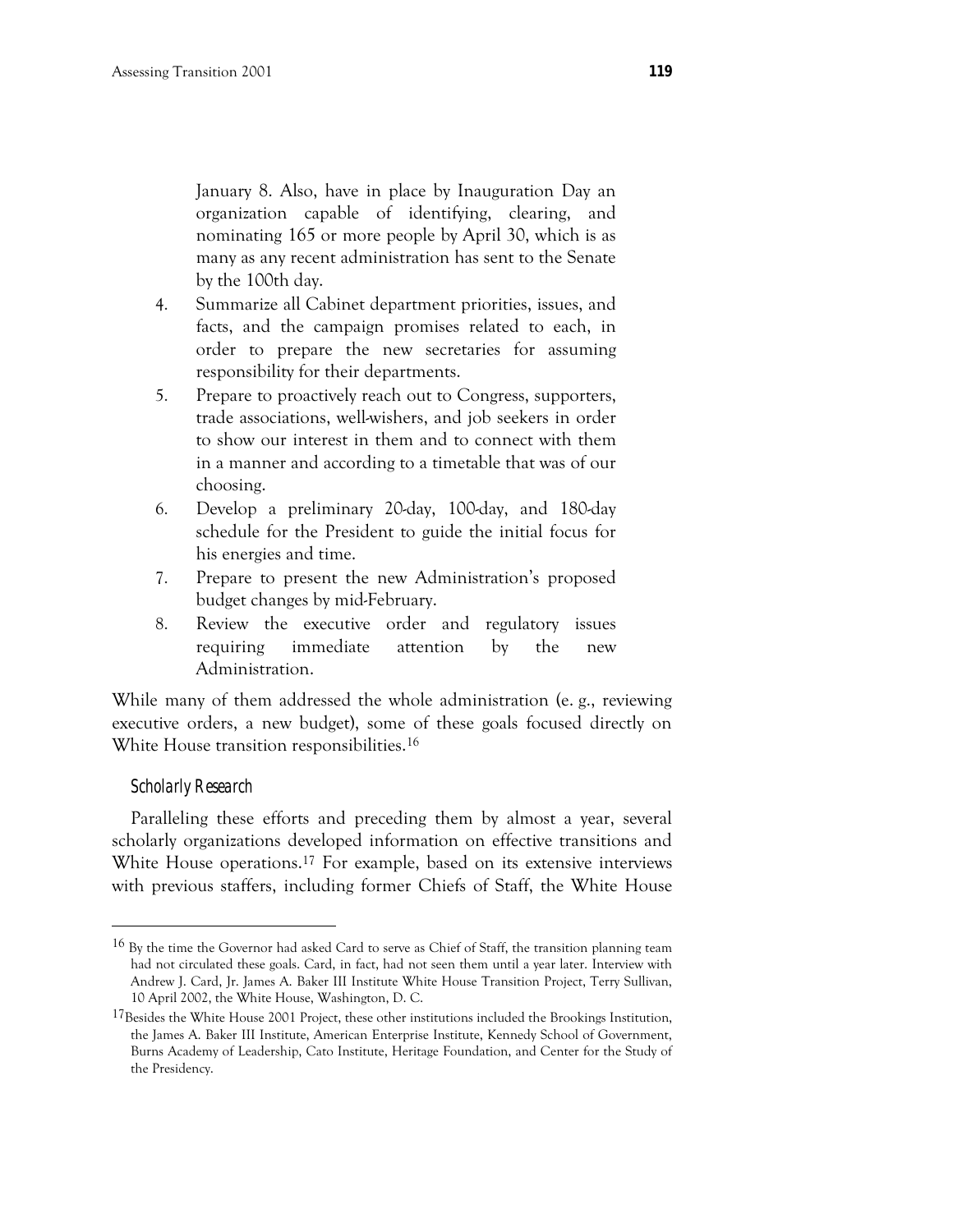$\overline{a}$ 

2001 Project developed a planning document, *Meeting the Freight Train Head On,*18 which identified five goals for a successful presidential transition. These included: concentrating on the personnel process, avoiding counter-productive commitments, focusing on selecting the White House staff first, learning from predecessors, and developing a strategic agenda.

The White House 2001 Project developed briefing materials emphasizing a number of transition themes. Their interviews underscored Dick Cheney's assessment:

the process of moving paper in and out of the Oval Office, who gets involved in the meetings, who does the President listen to, who gets a chance to talk to him before he makes a decision is absolutely critical. It has to be managed in such a way that it has integrity.<sup>19</sup>

They emphasized the importance of "orchestrating" decision opportunities in order to maximize the President's time.<sup>20</sup>

[Table 1](#page-6-0) combines and summarizes these transition goals and organizes them in relation to the operational dilemmas Chiefs of Staff must face. Wherever possible, footnotes identify specific sources.

#### **DISCIPLINE**

In effect, this operational dilemma pits personnel against process. The operational challenge: how to tap the energy of White House staff without allowing that energy to interfere with the President's decision-making? A disciplined staff depends upon establishing in the transition two important elements – the process through which the President secures a staff and the basic operations necessary to further the President's agenda. This operational dilemma thus produced three identifiable transition goals: selection, balance, and process.

<sup>18</sup> Martha J. Kumar, George C. Edwards III, James Pfiffner, and Terry Sullivan*, Meeting the Freight Train Head On - Planning for the Transition to Power*, the White House 2001 Project, White House Interview Program, Reports from the White House 2001 Project, number 2, (18 August 2000). See also Alvin S. Felzenberg, editor, *The Keys to a Successful Presidency,* Washington: Heritage Foundation, 2000, especially Chapter 1. See also Charles Jones, *Passages to the Presidency,*  Washington: Brookings Institution, 1999.

<sup>&</sup>lt;sup>19</sup> Interview with Richard Cheney, White House 2001 Project, White House Interview Program, Martha J. Kumar, 29 July 1999, Dallas, Texas.

 $20$  Similar points about managing the President's time to avoid poor decisions also found in Charles O. Jones, 1998, *Passages to the Presidency: From Campaigning to Governing*, Washington, D.C.: Brookings Institution.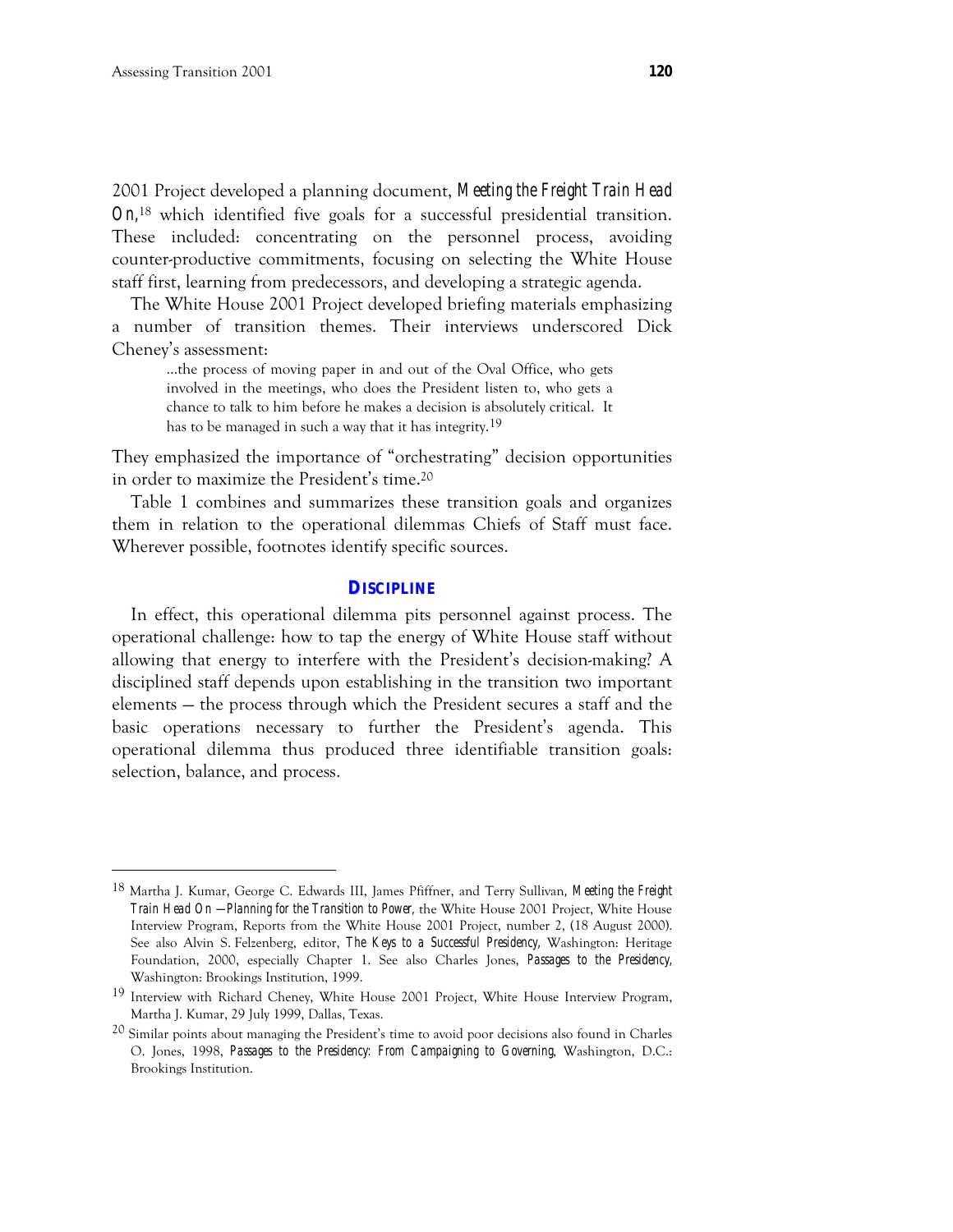<span id="page-6-0"></span>**Table 1. Transition Challenges, Goals, and Standards**

|                       | <b>Transition Challenge: Specific Goals/Standards</b>                                                                                                                                                                                                                                                                                                                                                                                                          |
|-----------------------|----------------------------------------------------------------------------------------------------------------------------------------------------------------------------------------------------------------------------------------------------------------------------------------------------------------------------------------------------------------------------------------------------------------------------------------------------------------|
|                       | <b>Discipline:</b> The transition should build and then reflect a balance between                                                                                                                                                                                                                                                                                                                                                                              |
|                       | initiative and orchestration, creativity and control. The goals<br>include:                                                                                                                                                                                                                                                                                                                                                                                    |
| 1.                    | <b>Personnel</b> . Create an effective personnel system.                                                                                                                                                                                                                                                                                                                                                                                                       |
|                       | a) Overcome the challenge of scale and scrutiny.<br>b) Finalize the critical White House staff by mid-December<br>(day 38), including: Chief of Staff, Director OMB, National<br>Security Advisor, Personnel Director, Legislative Affairs<br>Director, White House Counsel, Press Secretary.<br>c) Finalize the Cabinet by Christmas (day 47).<br>d) Filling out the administration by nominating 165 policy<br>positions in the government by 30 April 2001. |
| 2.                    | <b>Balance.</b> Develop a balanced White House staff.                                                                                                                                                                                                                                                                                                                                                                                                          |
|                       | a) Balance out the requirements of Washington experience<br>and knowing the President-elect.<br>b) Maintain the "professional" staff by avoiding campaign<br>commitments to reduce White House staff.                                                                                                                                                                                                                                                          |
| 3.                    | Process. Develop a White House decision-making system                                                                                                                                                                                                                                                                                                                                                                                                          |
|                       | that affords the staff input yet facilitates<br>timely                                                                                                                                                                                                                                                                                                                                                                                                         |
|                       | presidential decisions.                                                                                                                                                                                                                                                                                                                                                                                                                                        |
|                       | a) By early December, begin using a staff process similar to one<br>suitable for White House use.                                                                                                                                                                                                                                                                                                                                                              |
|                       | b) Insure participation by staff & Cabinet in decision-making.<br>c) Develop and enforce a process for orchestrating decisions.                                                                                                                                                                                                                                                                                                                                |
| <b>Effectiveness:</b> | The transition should establish a capacity for handling the                                                                                                                                                                                                                                                                                                                                                                                                    |
|                       | President's routine decision-making and project the President's<br>ability into the future.                                                                                                                                                                                                                                                                                                                                                                    |
| 4.                    | <b>Focus.</b> Maintain focus on the President's agenda.                                                                                                                                                                                                                                                                                                                                                                                                        |
|                       | a) Develop a 100/180 day plan.<br>b) Use the plan to structure the President's schedule.<br>$c$ ) Use the plan to deflect supporters from alternative agendas.                                                                                                                                                                                                                                                                                                 |
| 5.                    | <b>Crisis.</b> Maintain a capacity for crisis management.                                                                                                                                                                                                                                                                                                                                                                                                      |
| 6.                    | <b>Planning.</b> Think into the future.                                                                                                                                                                                                                                                                                                                                                                                                                        |
|                       | a) Develop a senior planning group.                                                                                                                                                                                                                                                                                                                                                                                                                            |
|                       | b) Maintain that planning function.<br>$c$ ) Plan for presidential rhythms and for governing.                                                                                                                                                                                                                                                                                                                                                                  |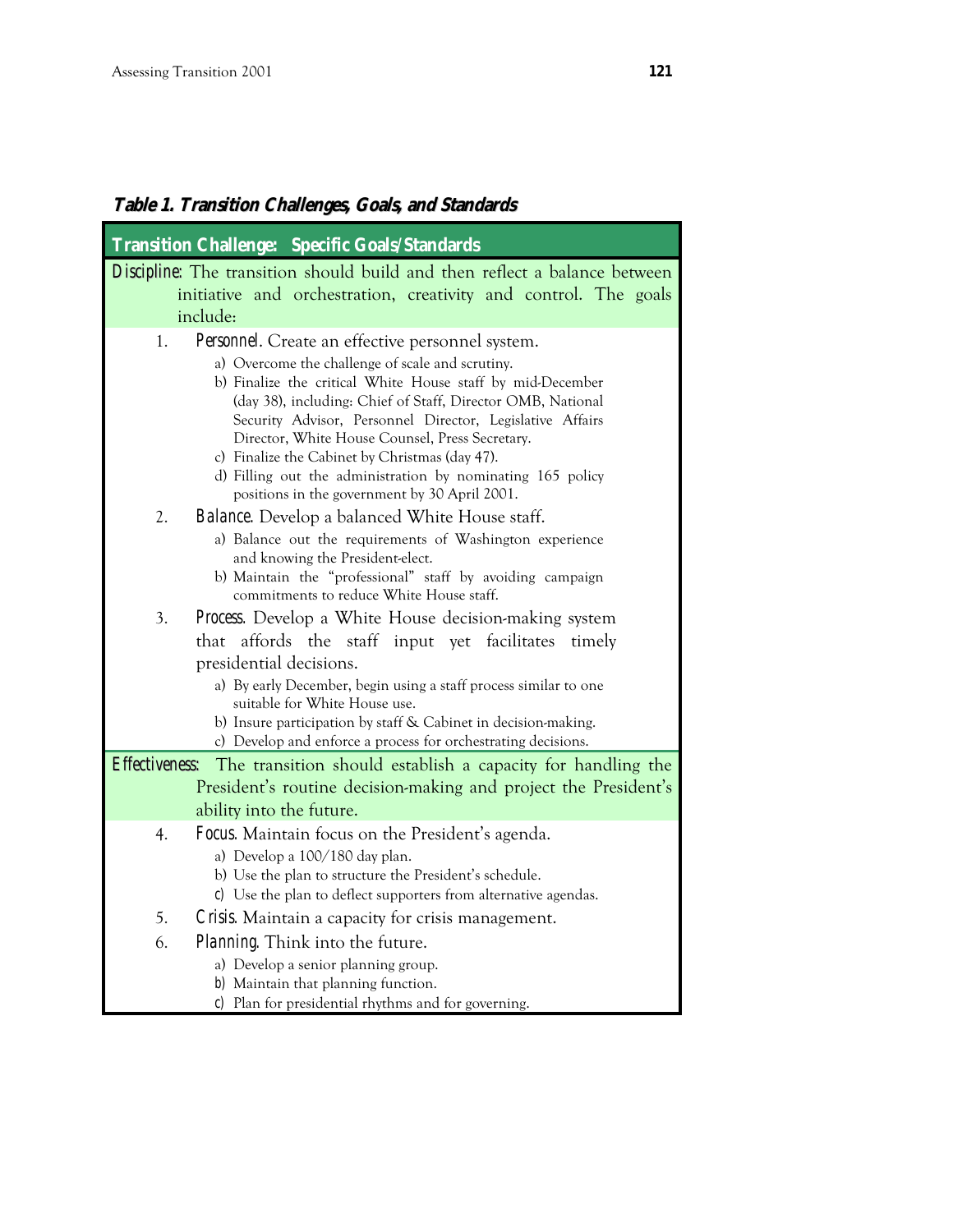#### *Selection*

 $\overline{a}$ 

In talking with the White House Interview Program about successful transitions, former Chief of Staff (and Forum participant) Richard Cheney underscored the significance of personnel:21

You don't have an administration until you staff up  $-$  until you go out and you hire people to fill those key slots, recruit a Cabinet, [and] fill all those Cabinet posts. There are obviously several thousand appointed positions that the President has to fill and if he doesn't fill them or if he accepts whoever was there when he arrived in those positions or if he selects bad people, his administration is not going to be successful.

Establishing a selection process presents a number of challenges for a President-elect's team. This section underscores four: scale, staffing, Cabinet, and government.

*Scale.* Above all else, the transition personnel system must have the capacity to simultaneously process the large number of incoming applications while locating and recruiting short lists of candidates. The challenge seems apparent: as part of the Governor's Office, for example, the Texas appointments unit maintained a database of potential nominees similar to what they would need in the transition. As the country's second largest State, the Texas operation represents something as close to the "big leagues" as governing gets among the States. That database carried around 15,000 names. According to those who have gone through it before, in the twenty-four hour period following election day, the transition can expect as many as 10,000 applications.<sup>22</sup> In one day, then, the new operation would receive almost the total Texas volume. By the end of the truncated presidential transition, the George W. Bush White House system actually carried some  $60,000$  applications  $-$  *four* times their previous experience!

One former White House assistant experienced in personnel work further that scale could further complicate the process by simply multiplying problems: "People are so paranoid and so atavistic during this period. It's as if there's one lifeboat left and everyone's trying to get on it... People just go crazy."<sup>23</sup> And craziness tends to reinforce itself. Former Bush

<sup>21</sup> Interview with Richard Cheney, White House 2001 Project, White House Interview Program, Martha J. Kumar, 29 July 1999, Dallas, Texas.

<sup>22</sup> Interview with Pendleton James, White House 2001 Project, White House Interview Program, Martha J. Kumar, Washington, D. C.

<sup>23</sup> Interview with Constance Horner, White House 2001 Project, White House Interview Program, Martha J. Kumar, 23 March 1999, Washington D. C.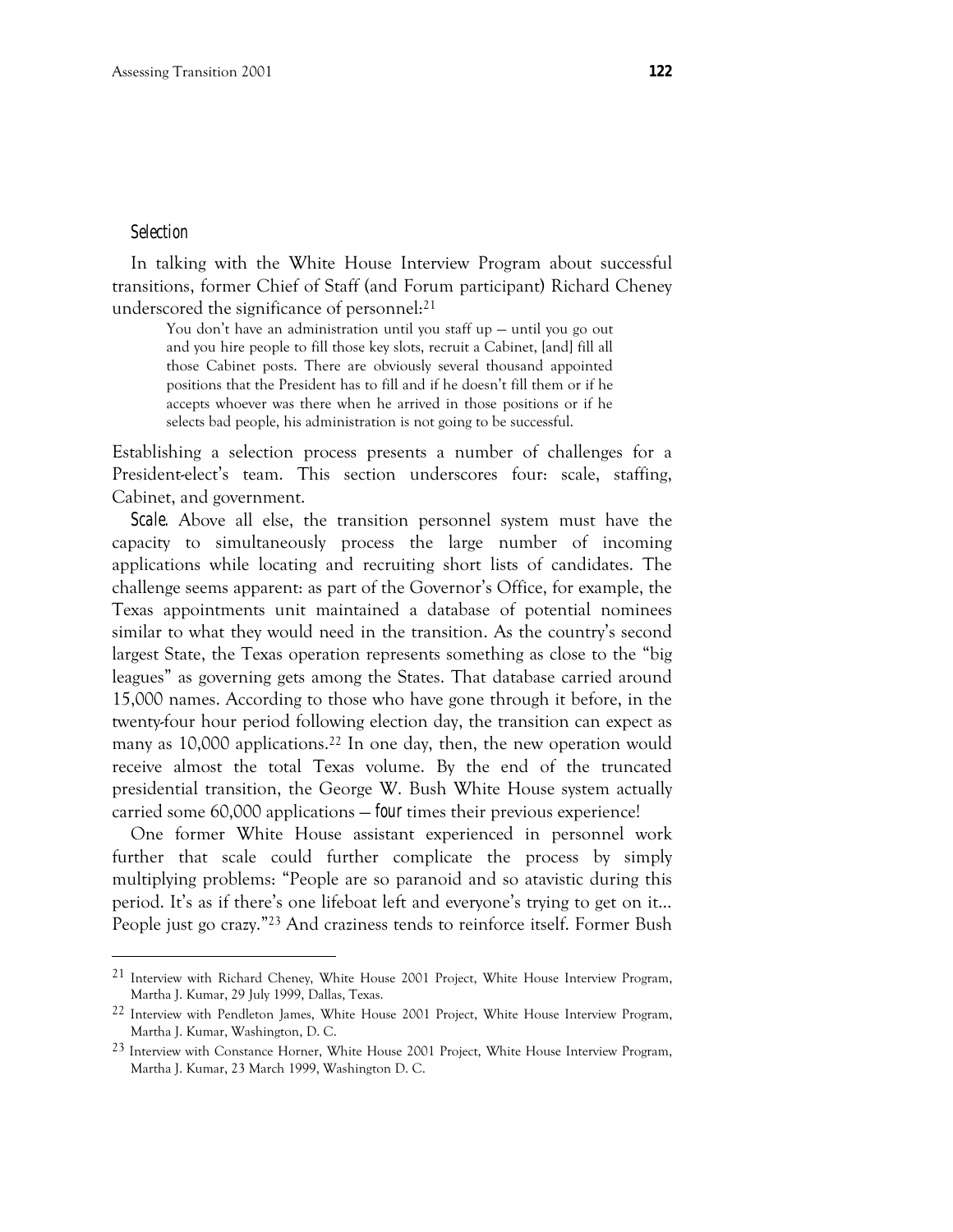White House Personnel Director, Chase Untermeyer, describe the problem by noting that once potential nominees lose touch with the White House, they begin calling to check on progress. Then returning *their* calls becomes part of the growing burden on the personnel staff. Missed phone calls generate more phone inquiries and the list of confused applicants grows exponentially over time.<sup>24</sup> Scale turns on itself magnifying the difficulties.

*Staffing.* Picking the White House staff early has a special impact on the administration's transition. Fulfilling that goal makes it easier to accomplish other goals, e.g., setting national economic policy or selecting the Cabinet. For that reason, and upon reflection, President Clinton's first Chief of Staff, Mr. McLarty, told his fellow Chiefs of Staff that the early decision to postpone staffing the Clinton White House until they had selected most of the Cabinet "was a mistake" [see page 21]. While the Bush transition standards established goals for selecting both White House staff and the Cabinet, they also set the final date for staff nine days earlier than the target for completing the Cabinet. They thus underscored the fact to which Mr. McLarty alluded: a successful transition depends upon settling the White House staff early. The Bush Transition set as a goal finalizing the White House staff by "mid-December."

*Cabinet.* As Dick Cheney points out, staffing the White House represents the beginning of process, while staffing the Cabinet represents the beginnings of policy. Every candidate and President-elect lauds the notion of "Cabinet government" not as recognition of teamwork, no President ever imagines "collegial leadership" in the administration. Instead, the notion of Cabinet government finds its perennial appeal in the recognition of two pragmatic realities. First, the scope of American government stretches well beyond the interests or commitments of any elected leader. And, second, no White House ever takes the time to worry beyond policy decisions into the arcane arts of implementation. Yet, every President recognizes the inevitable reality of both these things. In the Cabinet, the President places ultimate responsibility for scope and implementation. Establishing the outlines of that Cabinet early in the transition sets the course on many relevant but not priority issues. For their transition, the Bush campaign set ìChristmasî as the deadline for finalizing their Cabinet appointments, leaving the newly selected Secretary-designates a comfortable three weeks to prepare themselves for governing.

**Policy Government.** If the Cabinet constitutes the Administration's collective "management," providing the aggregate mechanism for coping

<u>.</u>

<sup>24</sup> Chase Untermeyer, quoted in Felzenberg, *Keys to a Successful Presidency.*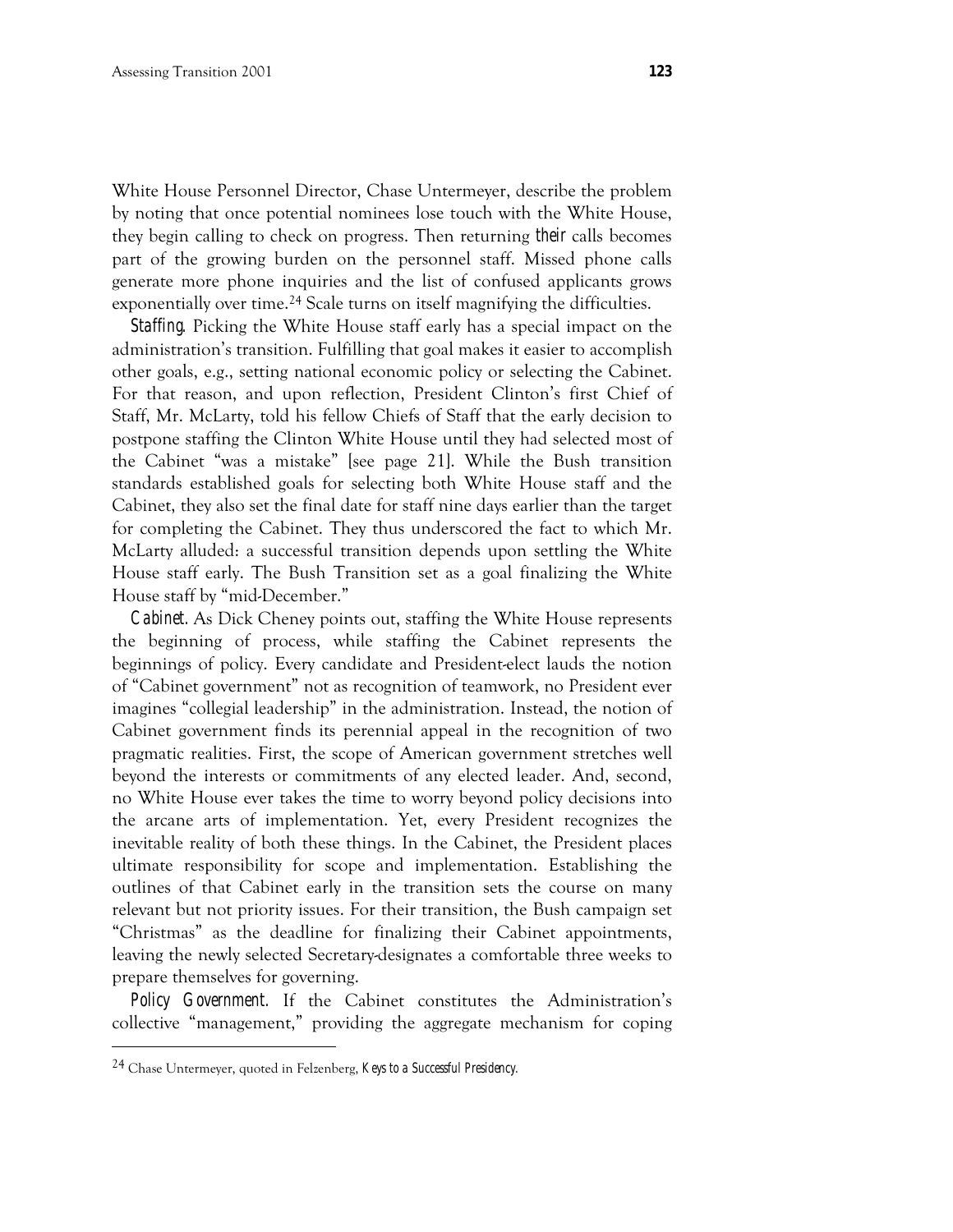with complexity in day-to-day policy implementation, then the "policy government" constitutes the legs on which that management stands. The Bush campaign planners identified a set of policy makers in agencies critical to pushing the Presidentís agenda. As an objective, they set the 100-day mark as the critical milestone for nominating these personnel.

## *Balance*

 $\overline{a}$ 

The Chiefs of Staff noted the often surprising differences between running for office and governing [see page 21]. Running against an opponent takes a set of habits different from those required to govern with that same opponent. In their minds, then, resolving the tension between finding positions for key campaign workers and bringing in those who have had distinguished Washington careers becomes a critical transitional balancing act. Those with an appreciation for the candidate and the campaign play a critical role in the White House since fundamentally the President's assistants hold political jobs. They "keep the flame," remembering the commitments that got them elected. They also have a critical perspective on the Presidentís style. Clay Johnson recalls that after the election, he would help new staff interpret the President-electís intentions based on his long association with the man. For example, in remembering Andrew Card's transition, Mr. Johnson recalled that:<sup>25</sup>

[Card] asked some questions when he first came in that somebody that had worked around him [Bush] a long time wouldn't have had to ask. Andy would say, "The President-elect wants this to be done.... That's not a good idea."

We'd say, "Okay, that's what he wants done, but if you have a good idea, go back and say, 'But, au contraire.' He doesn't want you to just rubberstamp what he says if you have another idea."

"I know that he said that," Andy would reply, "but does he really mean it?"

"Yes," I'd say, "he really does mean that."

While the personal staff knows the President, others understand the Washington experience. They provide the critical perspectives necessary to restructure campaign attitudes and routines into governing habits. While the Washington hands spend their transition wondering how literally they should take the new President, the Presidentís closest associates spend a good deal of their time wondering how to get things done in Washington. One close Bush associate characterized his most common transition

<sup>25</sup> Interview with Clay Johnson, James A. Baker III Institute White House Transition Project, Terry Sullivan, 26 September 2002, Washington, D. C.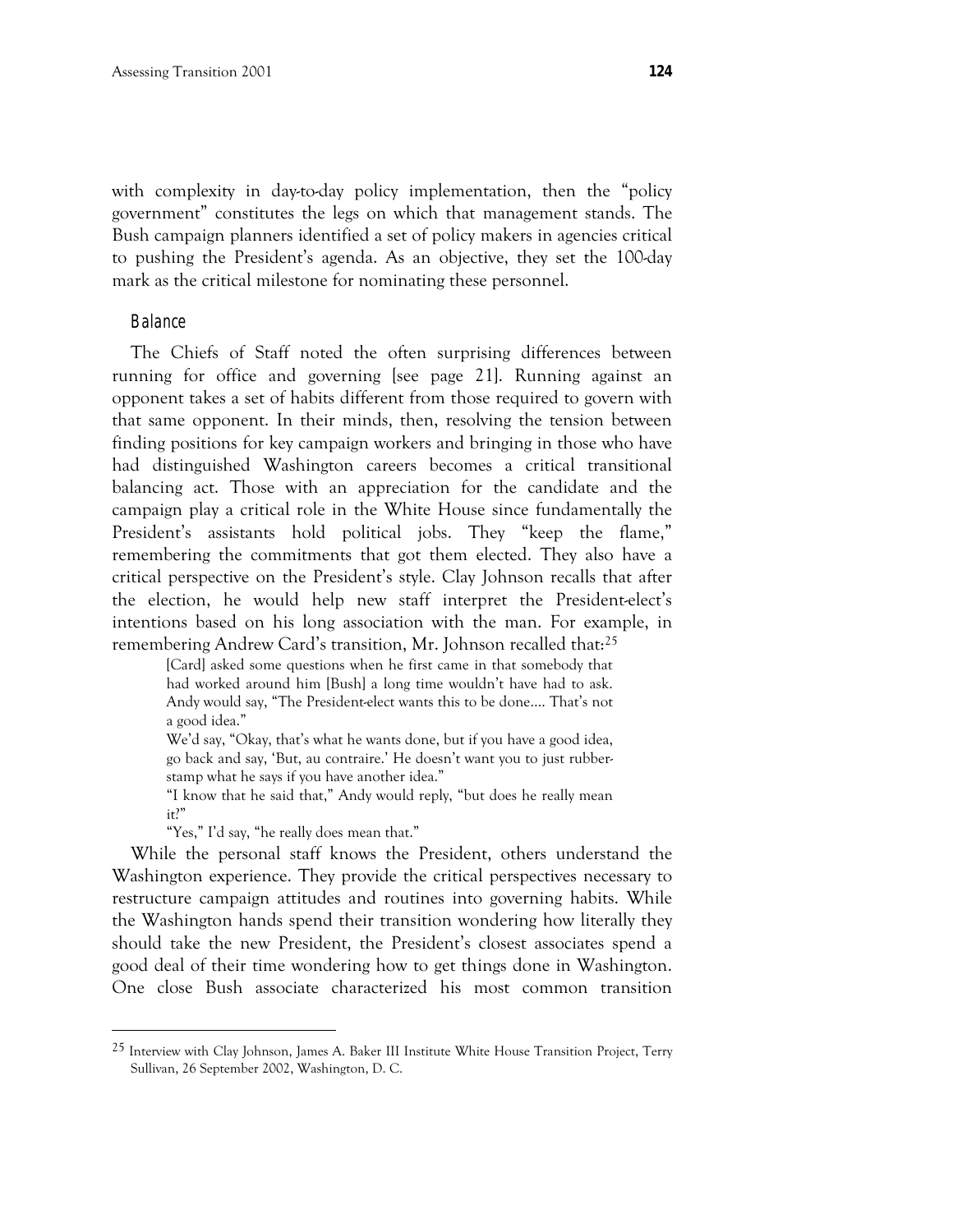statement as, "That *can't* be the way that it is done! Is it?" Clearly, presidents need both kinds of experiences: a balance between specialties.

The "professional staff" of the White House offers another, distinctive expertise, one often overlooked by a new administration.<sup>26</sup> Secretary Card noted that a new White House has "an expectation that anyone who worked in the White House was there because of politics when the truth is the [professional staff] were not." He pointed out that the Clinton transition "pull[ed] the plug on a lot of those people and it took them some time to get back up to speed and it also invited distrust.<sup>"27</sup> Many of the former Chiefs of Staff agreed with Card's assessment. James A. Baker, III recalled during the Forum that Secretaries Rumsfeld and Cheney had both recommended to him that in the Reagan transition he should "... keep those people, don't think about moving them around, don't worry about their politics; they're basically apolitical; they know their jobs..." [see page 22].

#### *Process*

 $\overline{a}$ 

A White House staff without an orderly decision-making process threatens the President's policy agenda by undermining smooth operations. No one can appreciate that fact more than the White House Chief of Staff. Indeed, as Congressman Panetta pointed out during the Forum, sometimes only the Chief of Staff understands the necessity for this operational requirement. James A. Baker, III summarized the problem: "You have to make sure you have an orderly system, that you have a system that's fair. Otherwise, you start the leaking in the press one against the other."<sup>28</sup> Many of the former Chiefs agreed that how you organize presidential decisions leads ultimately to less internal conflict, fewer internal disputes leaking into the public arena, and more candid and therefore effective advice.

#### **EFFECTIVENESS**

This element of a transition pits the ability of the White House to handle issues in the present while projecting the President's agenda into the future. It entails three challenges: focus, crisis, and planning.

<sup>&</sup>lt;sup>26</sup> As Bradley Patterson points out, all of the White House staff serve at the President's pleasure. Hence, the White House has no professional staff. Only tradition identifies these staff as separated from the President's completely political appointments.

<sup>27</sup> Interview with Andrew Card, White House 2001 Project, White House Interview Program, Martha J. Kumar, 25 May 1999, Cambridge, Massachusetts.

<sup>28</sup> Interview with James A. Baker, III, White House 2001 Project, White House Interview Program, Martha J. Kumar and Terry Sullivan, 16 November 1999, Houston, Texas.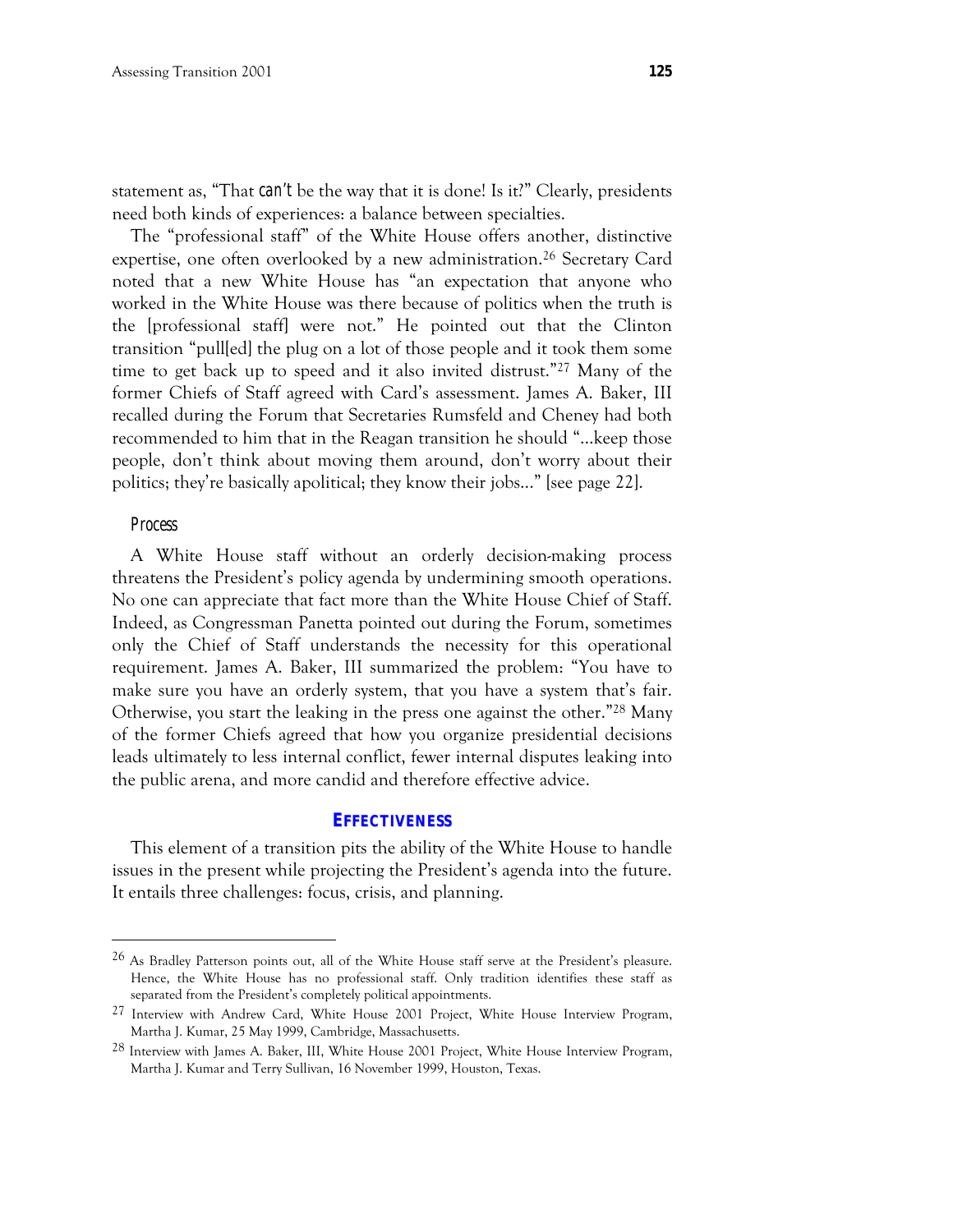## *Focus*

 $\overline{a}$ 

The presidential transition offers a wonderful opportunity for an administration to realize its policy agenda. "The early months are so important," observed David Gergen, a senior official in both Democratic and Republican White Houses. "[T]hat's when you have the most authority, but that's when you also have the least capacity for making the right decisions."<sup>29</sup> While they become familiar with the new President, the public and even political opponents willingly grant the administration some running room. "There is a coming together after an election that is a natural and wonderful impulse in America," observed James Cicconi, former White House Staff Secretary.30

Using that running room, however, requires advanced planning that accomplishes two objectives. First, the administration must use the transition time to "schedule backwards:" identifying presidential objectives and building into their governing activities the time necessary to fully articulate the policy initiatives those objectives imply. Setting a transition plan in place and scheduling backwards then clarifies what kind of preparation the new administration's goals require. For example, a week before the Clinton team arrived at the White House, one of the President-elect's key advisors George Stephanopoulos asked the Office of Management and Budget to prepare a new presidential budget, by altering the budget document waiting for release from the previous administration. He wanted the new presidential budget made public on Monday, five days following President Clinton's inauguration. OMB staff responded that while they did not oppose making the requested changes, they simply could not meet the schedule. "It wasn't that if they stretched real hard," recalls a Clinton White House staffer familiar with the negotiations:

...they could get it, although that was sort of the first thing everybody in the White House [thought].... [Y]ou can't share [changes] with the agencies, manage the process... so it ticks and ties and put it all back into the computers, print the appendices. You couldn't do all of that in a week. I think we settled ultimately on something like the twenty-first of February. It was three weeks and it was a stretch.

While campaigns work on instant schedules and rapid responses, policy making must withstand the intense scrutiny and organized opposition that

<sup>29</sup> Interview with David Gergen, White House 2001 Project, Martha Kumar, 24 June 1997, Washington, D.C.

<sup>&</sup>lt;sup>30</sup> Interview with James Cicconi, Philip Brady, and Andrew Card, Martha J. Kumar, 19 September 1997, Washington, D.C. quoted in Martha J. Kumar, "Feasibility Study for the Pew Charitable Trusts."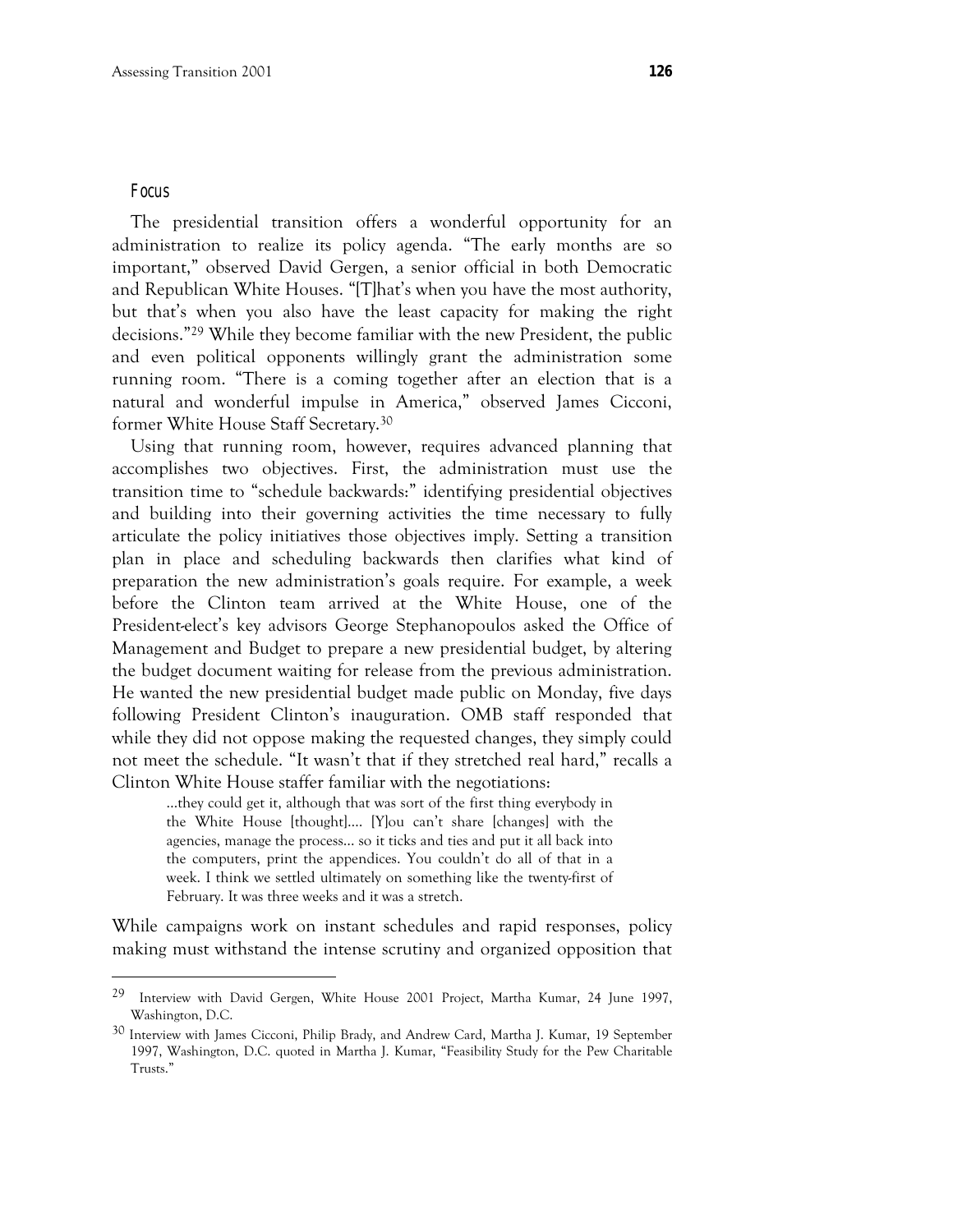<u>.</u>

governing involves. The former obliges far-flung coordination as well as sophisticated presentation. It involves the persistence of the long-distance runner, not the power of the sprinter.

Second, the new administration must maintain a policy focus on what it has in mind, often in spite of sophisticated pressures to the contrary. A new administration comes to Washington as just the latest entrant into what the permanent community of interests and decision-makers sees as a continuous parade. The public has certified the administration's authority, but the Washington community has designs on the uses of that authority. And, they have had more experience pursuing *their* goals than has the new President's team in pursuing its. The former Chiefs of Staff agreed that maintaining an effective pursuit of the administration's policy goals constitutes one of the transition's critical challenges. Often, accomplishing this goal depends as much on avoiding the entreaties of friends as it does side-stepping the traps set by opponents.

For this reason, many of the former Chiefs of Staff recommended a technique pioneered by the Reagan transition. Under the guidance of Reagan pollster, Richard Wirthlin and based on a detailed historical study directed by David Gergen, the transition team developed a plan outlining their initial daily activities.<sup>31</sup> The Gergen study surveyed transitions in six major categories: constitutional, foreign affairs, domestic affairs, domestic appearances, press and media appearances, and miscellaneous.32 Using this plan afforded the Reagan White House a clear set of activities designed to support their immediate focus on economic recovery and regulatory reform.

 $31$  Gergen's study covered the daily activities of the previous five transitions: Roosevelt, Eisenhower, Kennedy, Nixon, and Carter. Each study produced a calendar of actions and activities for the first 100 days of each administration. Gergen then compiled these data into a general memo on five areas of activities: David Gergen, Report entitled "Study on Presidential Activities," Papers of James A. Baker, III, Rice University Archives.

|                                                                                                         | Meetings on Policy                                   |                                                                                                                   |                     | Appearances before Groups                                                         |                       |
|---------------------------------------------------------------------------------------------------------|------------------------------------------------------|-------------------------------------------------------------------------------------------------------------------|---------------------|-----------------------------------------------------------------------------------|-----------------------|
| Constitutional*                                                                                         | Foreign                                              | Domestic                                                                                                          | Domestic            | Press                                                                             | Misc                  |
| Commander in Chief<br>Reprieves granted<br>State of Union<br><b>Convene Congress</b><br>Treaties signed | Diplomatic visits Cabinet<br>Missions sent<br>Travel | Congressional<br><b>Justices</b><br>Governors<br>Mayors<br>Political party<br>Agencies<br>Interests<br>Presidents | Travel<br> Speeches | 1 <sup>st</sup> press conference<br>Vacations Press conferences<br>Media Speeches | Gestures <br>Scandals |

<sup>32</sup> The following table disaggregates the six categories in the Gergen study into specific measures:

\*Note, though, that "Convene Congress" occurred only once (FDR).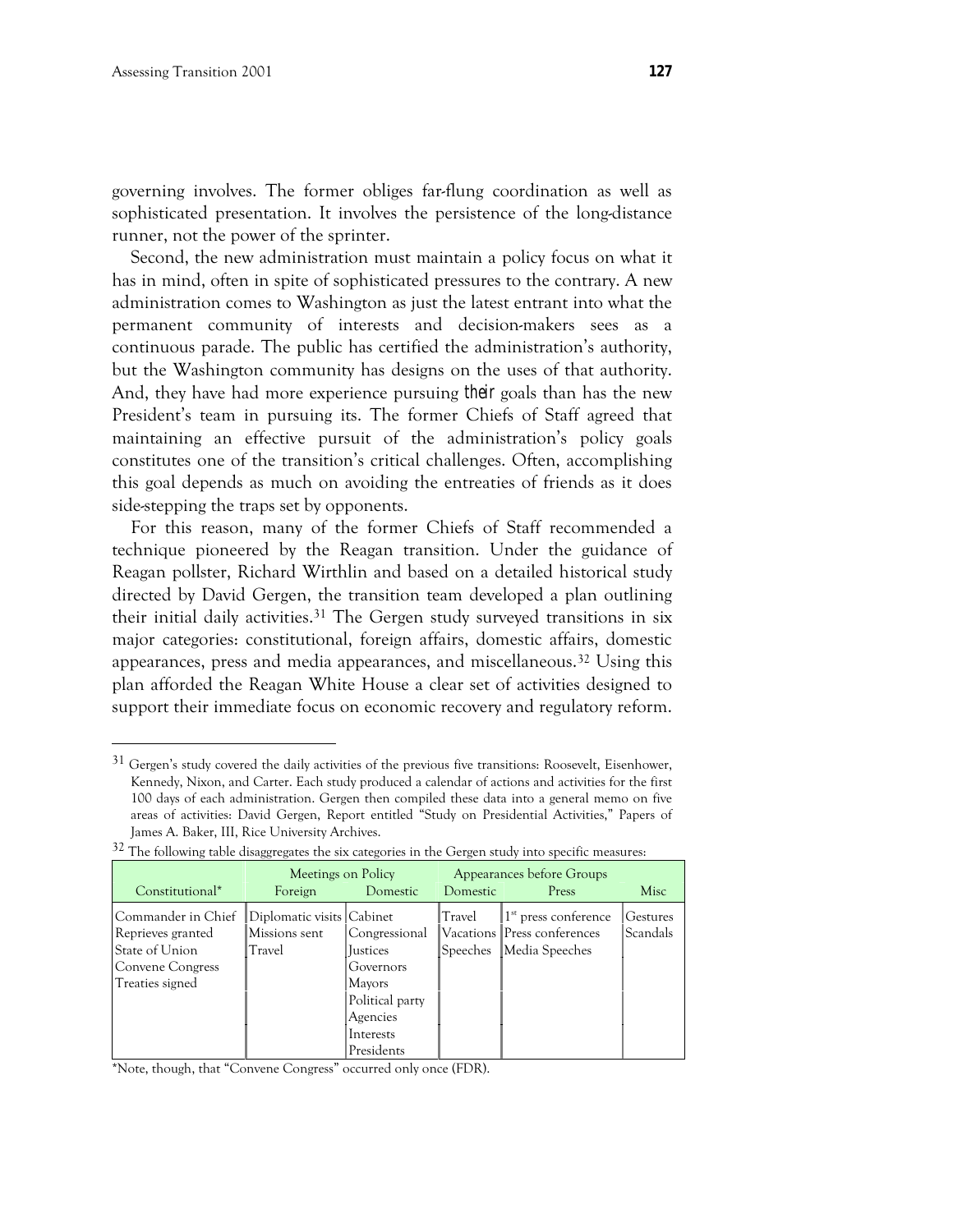While these plans resembled a campaign plan, with daily messages and activities projected through the first weeks of the administration, the overall effort clarified their objectives and gave them a convenient reference point from which to "refocus" the agendas of friends and foe alike.

#### *Crisis*

The former Chiefs of Staff had a great deal to say about the challenges of crisis management. That would make sense, since a full one-third of them came to office in the midst of a crisis and many others experienced one. Most of them agreed with Mack McLarty who emphasized that a White House must "try to segment [a crisis] and separate it as much as you possibly can and isolate it."<sup>33</sup> Additionally, the former Chiefs of Staff of Staff agreed with Howard Baker, Jr. that in a crisis, the White House staff must get the President onto a vigorous schedule in order to restore the administration's momentum for governing [see page 42ff].

#### *Planning*

 $\overline{a}$ 

Speaking to the White House 2001 Project and reflecting on his previous experiences with seven White House operations, Secretary Card specifically identified the lack of forward planning on the President's behalf as a critical weakness:34

We tried [to plan for the long range]. We tried and tried and tried. We tried to have a sense of historic events or a political calendar or a congressional calendar. We desperately tried to have a vision to what we were doing. We failed, in my opinion....

Other former Chiefs of Staff have also found that the pressures of the present undermine planning. Note, for example, James A. Baker's reflections on the lack of planning after the initial Reagan transition plan expired: "...you really are putting out fires and you're a lot more 'reactive' than you are 'proactive' and that's just the nature of the beast."35

Of course, establishing an intention to plan and designating staff does not assure planning. Handling the day-to-day action, "reactive" management, usually demands all the attention of the senior staff, often

<sup>33</sup> Interview with Thomas F. McLarty, White House 2001 Project, White House Interview Program, Martha J. Kumar, 16 November 1999, Washington, D. C.

<sup>34</sup> Interview with Andrew J. Card, Jr., White House 2001 Project, Martha Kumar, Cambridge, Massachusetts, 25 May 1999

<sup>35</sup> Interview with James A. Baker, III, White House 2001 Project, Martha Kumar and Terry Sullivan, 16 November 1999, Houston, Texas.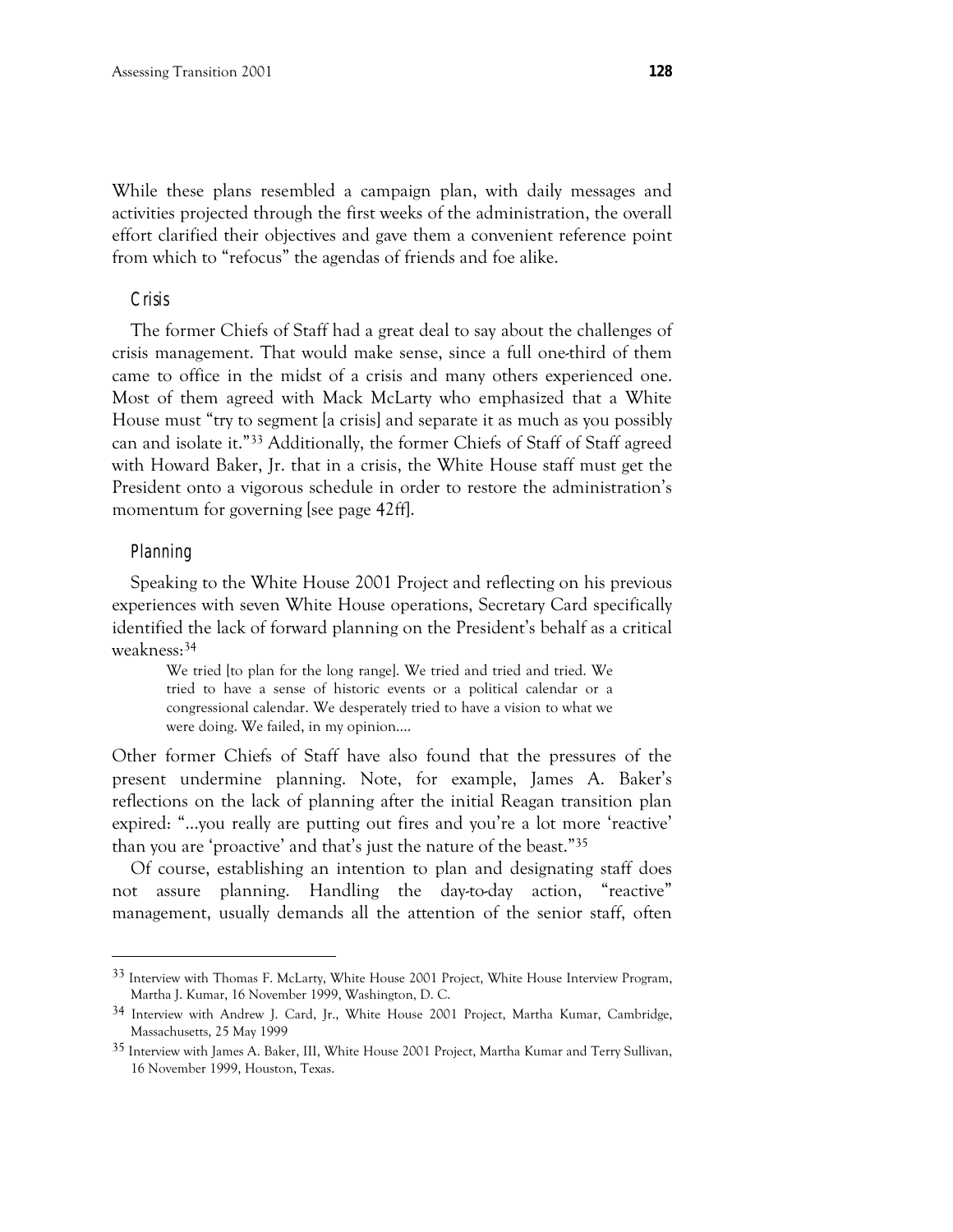$\overline{a}$ 

relegating the planning function to junior assistants. Plans made by assistants often get short shrift from principals when considered in the heat of decision-making.36 To accomplish effective planning, then, the White House must establish a high-level staff group, composed of senior advisors.

As Secretary Card noted, White House strategic planning has two central elements: historic events and political timetables (including the congressional schedule). Historic events include those special initiatives that the White House understands to define their administration. Such initiatives may surface in the President's State of the Union address and stretch through the spring into the summer. Then, the congressional calendar tends to take over Washington. Late in the Spring, the Congress begins to focus on the budget with its first Congressional Budget Resolution leading to consideration of the general authorization legislation. While the President's schedule tends to focus on foreign policy commitments during these authorization/summer months, both schedules reorient themselves as the Congress begins consideration of its appropriation bills. Simultaneously, the Executive Branch considerations of the next fiscal year's budget requests and the organizing work for the President's State of the Union speech begins to build to a climax near the end of the congressional session. Without serious reflection on what Martha J. Kumar calls these "rhythms of the President's year," a White House abdicates some of its control over the agenda. Then, "time" makes presidential decisions. Thinking into the future, then, provides a White House counterweight to the inevitable leverage of congressional routines. Hence, White House planning should take into account these presidential rhythms.

Using congressional routine as a foil for planning, however, does not represent the goal of White House plans. Instead, as Secretary Card notes, planning must create a vision of direction. Given the press of reactive management, pushing the White House horizon ahead one week often constitutes a serious achievement. Yet, serious and effective planning requires projecting the Administration's horizon to months ahead. The farther their horizon projects, though, the more complicated and unpredictable the interactions and the less attractive planning becomes for senior staff inundated with more pressing demands. Elections, of course,

 $36$ In a common campaign experience among Democrats, the candidate assigns relatively junior staff to transition planning only to have senior advisors jettison them after the election. To avoid that common experience, the White House 2001 Project and the Baker Institute's Transition Project recommended directly attaching transition planning function to the campaignís highest leadership.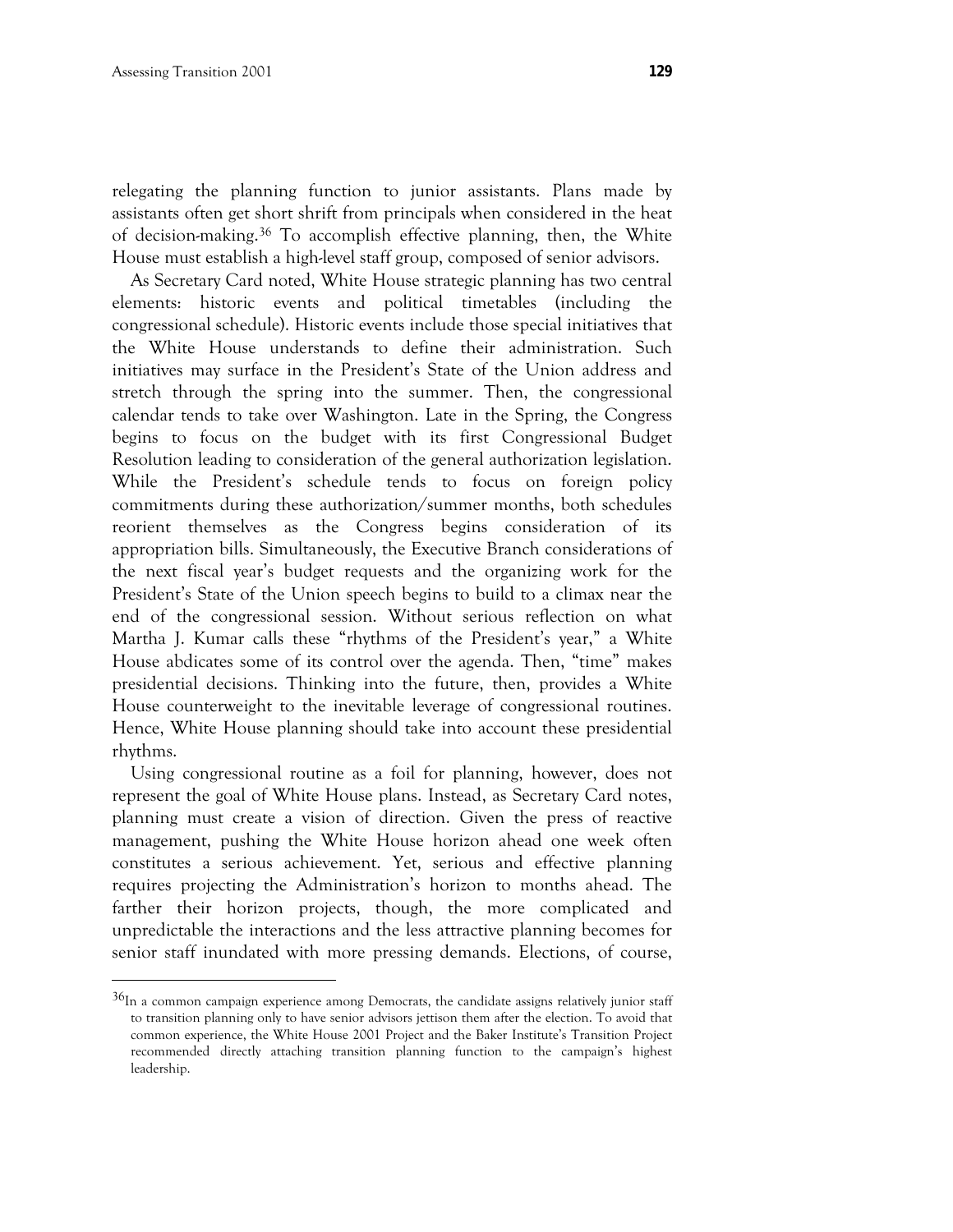$\overline{a}$ 

represent convenient temporal horizons punctuated at two-year intervals. Yet, given their contradictory requirements, planning for elections gainsays planning for governing. The nature of planning, then, becomes an inherently interesting and charged process with no well-established conventional wisdom.

## **ASSESSING THE BUSH TRANSITION**

When it comes to governing, intentions and performance often diverge.

This section evaluates the George W. Bush transition, comparing its performance against the six common transition goals identified earlier using the measures that these goals might suggest. Ultimately, of course, this assessment does not evaluate the Bush Administrationís policy achievements. The President's effectiveness, translating operations into presidential "success" or "impact," remains a subject for retrospective judgments with the aid of considerably more evidence than currently available. The former Chiefs of Staff agreed, however, that without effective operations, no administration could succeed even assessed against its own objectives.

## **GOAL 1. CREATE AN EFFECTIVE PERSONNEL PROCESS**

Recall this goal presents four separate standards: *scale, White House first, then Cabinet,* and *then the core governing group*.

*A Note on Data.* Analyzing the transition personnel goals employs two separate sources of data. First, it relies on official announcements of nominations. Note that administrations never make clear to the public when they *decide* on the selection of key people. Instead, the outside world can only observe the *announcement* of these appointments. For these announcements, the *Washington Post* and *The New York Times* became the journals of record*.* For sub-Cabinet policy positions, the analysis relied on the date of nomination as reported by the Brookings Institutionís Presidential Appointee Initiative, which tracked and reported appointment data on the Bush administration. Second, the assessment of staff balance, in particular Goal [2-a\),](#page-6-0) relies on data collected by Martha J. Kumar and published in her study, "Establishing a White House."<sup>37</sup>

<sup>&</sup>lt;sup>37</sup> See Martha J. Kumar, "Establishing a White House and its Staff Operations," **PS – Politics and Political Science,** March 2002.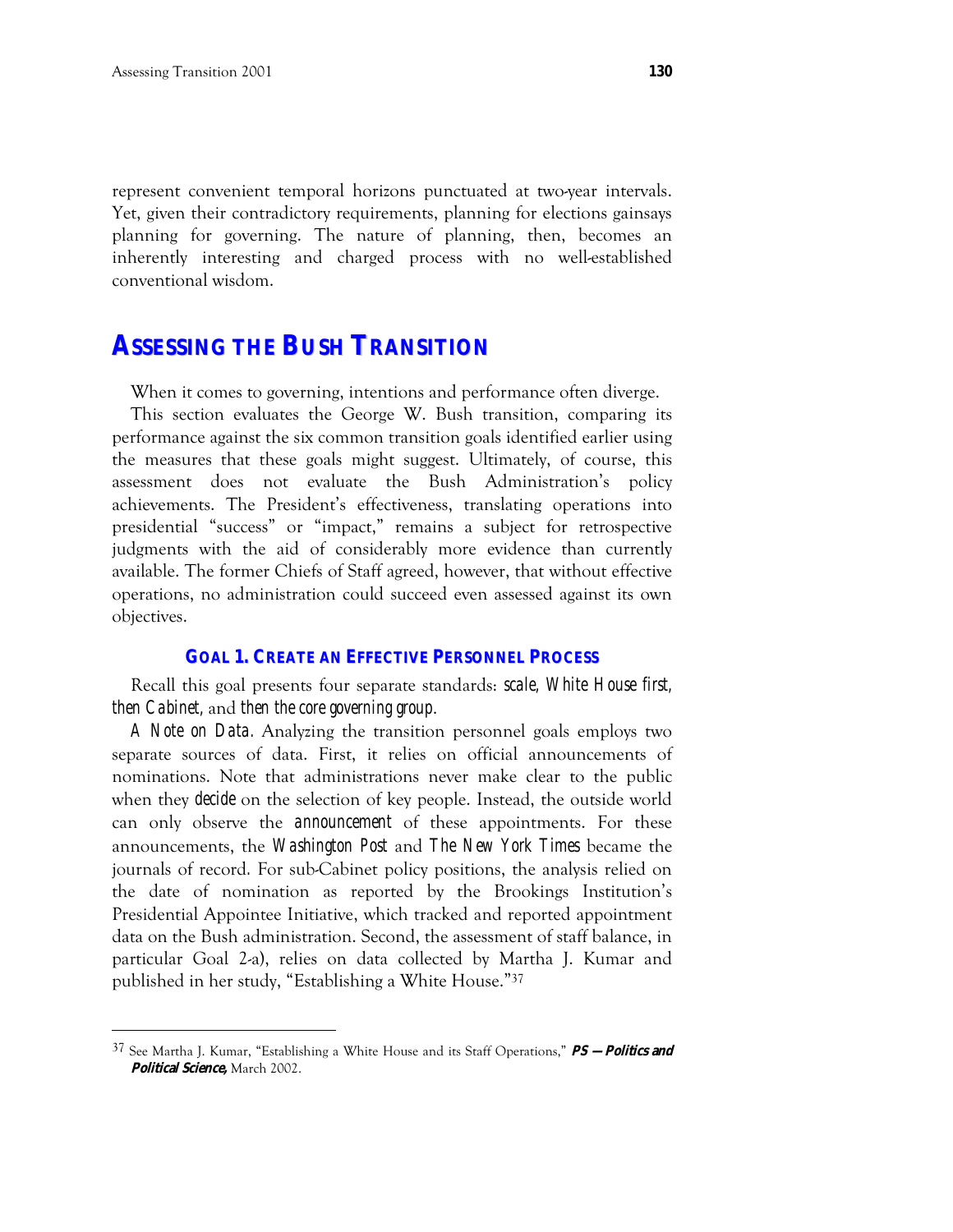## *Handling Scale*

To handle scale, the Bush planners focused on candidate assessment. In particular, early in the transition planning and well in advance of their convention, they decided on new technologies for handling the staggering flow of applicants. The Clinton transition team had pioneered a "labor intensive" plan, recruiting 40 professional head-hunters working as volunteers and backed up by a sizable support staff. These volunteers, 125 in all, recruited and then vetted candidates relying on a record-keeping system that depended on scanning hard copy resumes. That operation did not translate into the White House, as the relatively sizable transition staff shrank precipitously to the number permitted in the presidency. In addition, relying on the untried technology of transforming optical images into text, the Clinton team fell hopelessly behind, at one point in the transition, simply throwing out 3,000 applications sitting in its backlog in a frustrated effort to "catch up."

The Bush team opted for a capital-intensive plan requiring applicants to enter resumes on a website which automatically fed the transitionís database. This approach reduced the need for a large transition staff ("It got us out of the data entry business," Clay Johnson noted), relying instead on a staff similar in size to what they would have in office. This system easily accumulated applications without managing its growth. The system also allowed the staff to consider applicants without references to patrons or references. In some instances, the White House filled some positions by simply searching for appropriate candidates from those applications that had "come in over the transom." This electronic and capital-intensive approach had produced a database of around seventy thousand entries by the end of the transition. As such, it constitutes a genuinely effective effort at addressing scale.38

### *White House*

 $\overline{a}$ 

[Table 2](#page-17-0) reports results on finalizing the White House staff by day  $38 -$ Goal [1-b\).](#page-6-0) The table compares the Bush transition personnel announcements to the average for announcement dates for the previous four presidential transitions. The table reports comparisons on two groups of staff: "critical" and "core." Consider "critical" White House staff those positions identified in the White House 2001 Project's study **Meeting the** 

<sup>&</sup>lt;sup>38</sup> Interview with Clay Johnson, James A. Baker III Institute White House Transition Project, Terry Sullivan, 26 September 2002, Washington, D. C.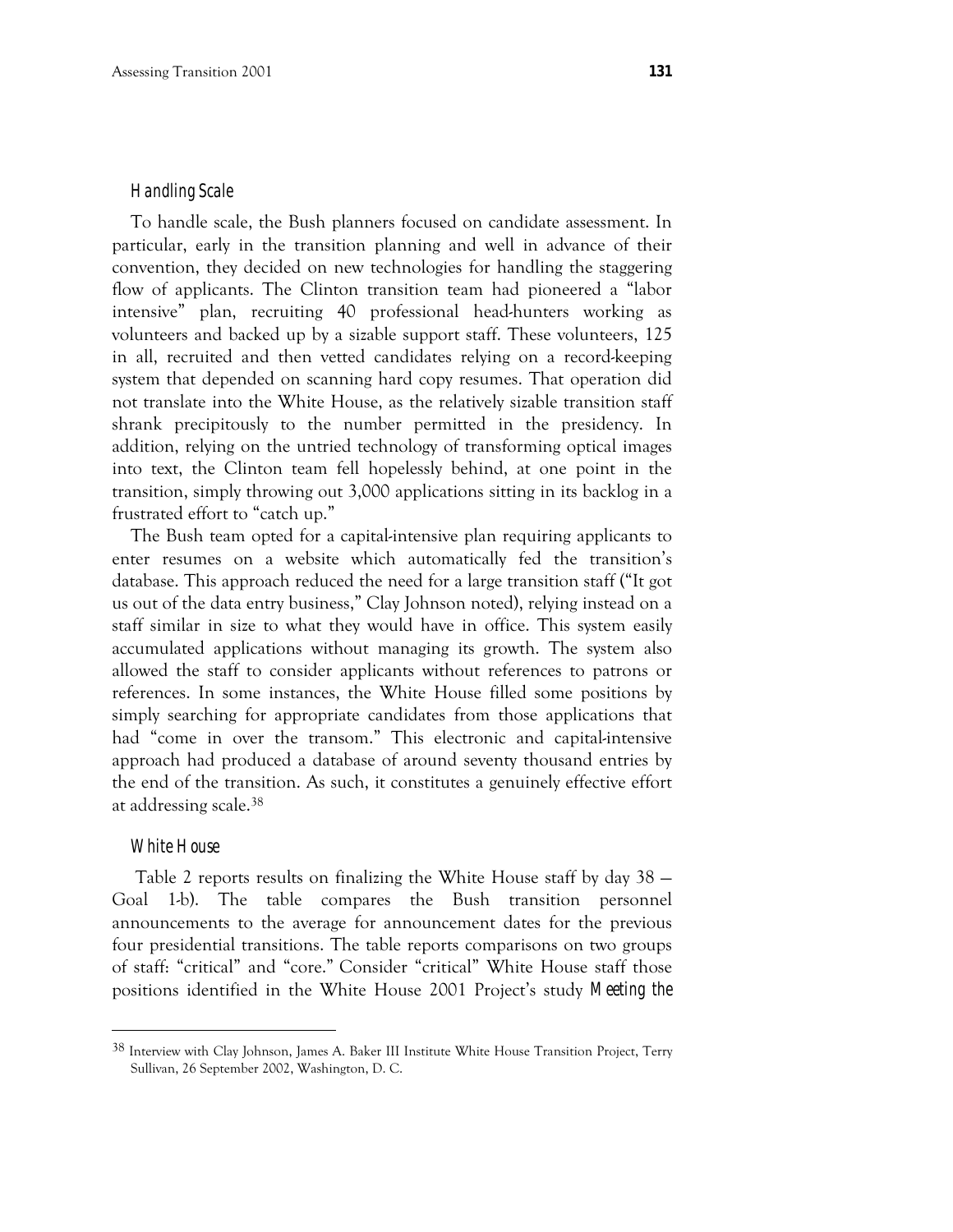<span id="page-17-0"></span>*Freight Train Head On.* Define the "core" staff as the critical staff plus the Director of the White House Office of Management and Administration, the Staff Secretary, and the Director of Communications.

As indicated in the table, the Bush transition missed its initial goal, which in this case would have occurred a mere three days after the conclusion of the contested Florida election. Their performance overshot that objective by about seven days. On the other hand, they announced their White House staff a full eleven days earlier than the typical presidential transition.

**Table 2. Announcement of White House Staff, in days after election**

| <b>Type of</b><br><b>White House Position</b>                                                                                 | <b>Administration(s)</b><br><b>Averages</b>          |                                                        | <b>Differences from Previous</b><br><b>Administrations</b> |                 |    |            |  |  |  |  |
|-------------------------------------------------------------------------------------------------------------------------------|------------------------------------------------------|--------------------------------------------------------|------------------------------------------------------------|-----------------|----|------------|--|--|--|--|
| Office                                                                                                                        | Previous!                                            | <b>Bush</b>                                            | <b>Bush</b>                                                | Improvement GOP |    | <b>DEM</b> |  |  |  |  |
| Critical Staff                                                                                                                | 68.8                                                 | 58.0                                                   | $-10.8$                                                    | 16%             | 65 | 72.5       |  |  |  |  |
| Chief of Staff<br>National Security Advisor<br>Director OMB<br>Legislative Affairs<br>Personnel<br>Counsel<br>Press Secretary | 19.3<br>39.8<br>29.8<br>57.8<br>40.5<br>58.0<br>42.0 | 10.0<br>40.0<br>45.0<br>58.039<br>52.0<br>40.0<br>51.0 | $-9.3$<br>0.2<br>15.2<br>0.2<br>11.5<br>$-18.0$<br>9.0     |                 |    |            |  |  |  |  |
| Core Staff                                                                                                                    | 68.8                                                 | 62.0                                                   | $-6.8$                                                     | 10%             | 65 | 72.5       |  |  |  |  |

*Source:* Compiled by author from Lexis/Nexus, *Washington Post, New York Times*.

Since the opportunity for completing the staff has a lower bound, at zero days, and an upper bound, say at the 100 days mark, we can assess performance in terms of "efficiency" or how well the 2001 transition "improved" on the previous record of transitions, adjusted for these upper and lower bounds.40 Thus, we can conclude from the data that the 2001 transition *improved* on the previous experiences by +16% for the critical staff and +10% for the core staff. Using the normal standard for what constitutes

 $\overline{a}$ 

<sup>&</sup>lt;sup>39</sup> On 29 November 2000, the transition announced that David Gribben would head congressional relations. Around Christmas, however, Mr. Gribben became sidelined with a painful eye problem (See Judy Sarosohn, "Calio Likely to Join Bush Team as Lobbyist," *Washington Post*, page A19, January 4, 2001.). On 4 January 2001, the Bush team announced his replacement, Nicholas Calio. We consider the position open until 1/04/01.

 $40$  The analysis relies on the standard measure of efficiency: the "lambda" statistic.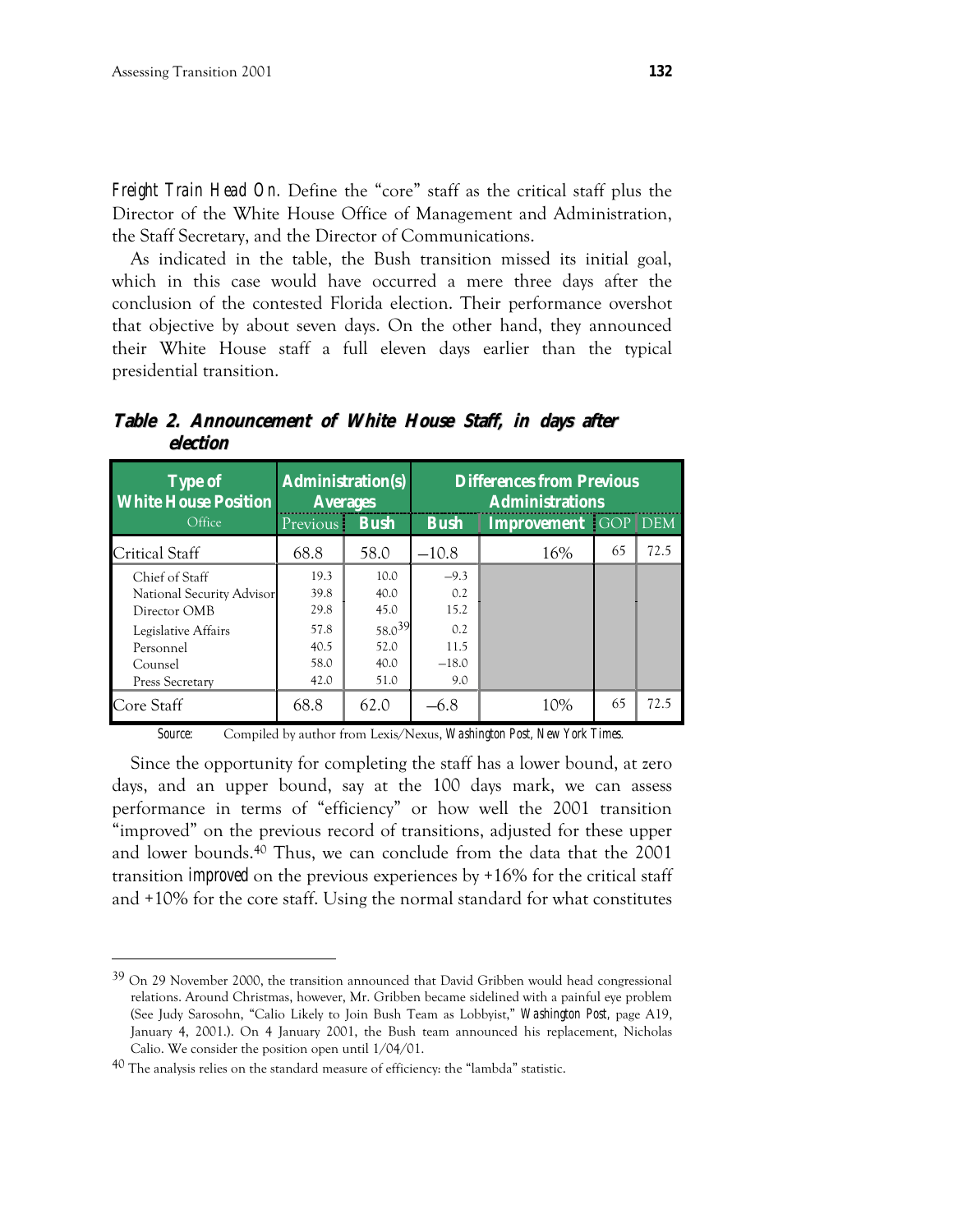a "significant" improvement ( $\geq 10\%$ ), the 2001 transition made significant improvements over the average despite their hampered beginnings.

They also appeared as successful when considering the core staff. The Bush transition came in more than six days earlier than the average. Indeed, their experience constitutes the second quickest transition (the first Bush administration at day 44). The average administration finalized its staff around day 69, with Republicans a slight bit earlier on average than Democrats. Governor Bush's decision to invest in transition planning clearly paid dividends in staff readiness.

## *Cabinet*

Table 3 summarizes the transition's experience with its Cabinet goal  $-$ Goal [1-c\):](#page-6-0) announcing the Cabinet by 24 December 2000 ("Christmas" Day," or day 47). Again the figures detail the differences between the Bush transition personnel announcements and the average for the previous presidential transitions. These data cover appointments of two separate groups: the "core" Cabinet and the "full" Cabinet.

| <b>Type of</b><br><b>Cabinet Position</b> | <b>Administration(s)</b><br><b>Averages</b> |      | <b>Differences from Other</b><br><b>Administrations</b> |                              |    |            |  |  |  |  |
|-------------------------------------------|---------------------------------------------|------|---------------------------------------------------------|------------------------------|----|------------|--|--|--|--|
| Office                                    | Previous Bush                               |      |                                                         | <b>Total Improvement GOP</b> |    | <b>DEM</b> |  |  |  |  |
| Core                                      | 45.3                                        | 51.0 | 5.7                                                     | $-4%$                        | 41 | 50         |  |  |  |  |
| Defense                                   | 43.5                                        | 51.0 | 7.5                                                     |                              |    |            |  |  |  |  |
| State                                     | 31.0                                        | 39.0 | 8.0                                                     |                              |    |            |  |  |  |  |
| Treasury                                  | 30.8                                        | 43.0 | 12.3                                                    |                              |    |            |  |  |  |  |
| Justice                                   | 37.3                                        | 45.0 | 7.7                                                     |                              |    |            |  |  |  |  |
| Commerce                                  | 38.0                                        | 43.0 | 5.0                                                     |                              |    |            |  |  |  |  |
| Full                                      | 57.5                                        | 56.0 | $-1.5$                                                  | 3%                           | 64 | 51         |  |  |  |  |

**Table 3. Announcement of Cabinet, in days after election**

*Source:* Compiled by author from *The Washington Post, The New York Times,* and others.

As the table suggests, the Bush transition did a remarkable job of making Cabinet appointments in a timely manner. Even though they missed their Christmas goal, they fell short of that goal by a mere nine days despite the truncated transition. And, while their core Cabinet announcements trailed the average, they *completed* the entire Cabinet two days earlier than the average presidential transition. The loss and gains of efficiency for selecting the core and full Cabinet, respectively, appear modest for the Bush transition at around ±3%. The Bush final Cabinet announcement (at day 56) lay between the typical Democratic completion date of day 51 and the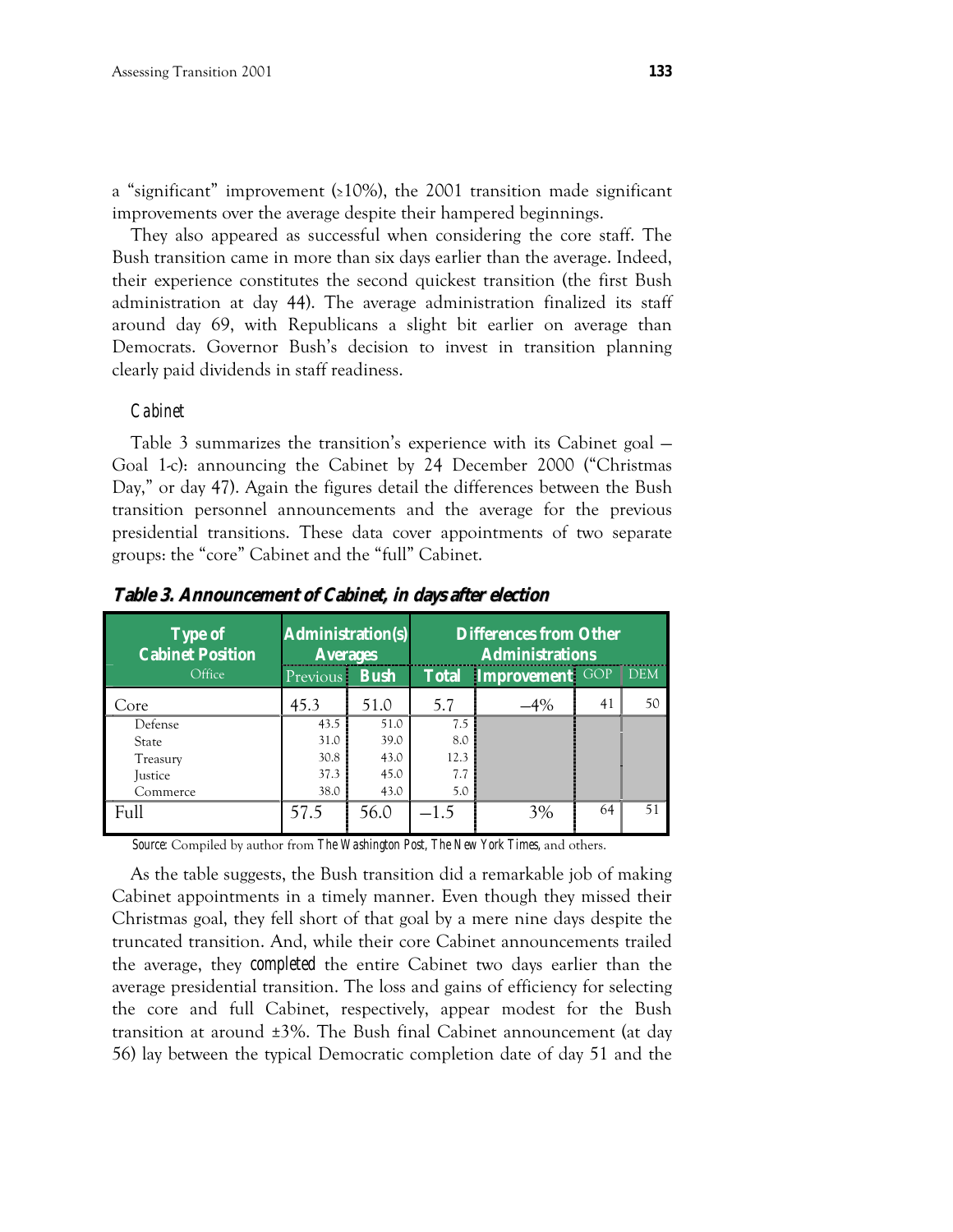standard Republican completion date of day 64. Thus, despite the hurdles presented by the unusual circumstances, the Bush transition did better than any previous Republican transition and only slightly worse than those transitions which admittedly focused exclusively on Cabinet recruitment.

#### *Policy Leadership*

 $\overline{a}$ 

The details of this goal appear somewhat elusive. In setting it, the Bush transition planners clearly wanted to underscore the importance of quickly filling out the government's policy-making apparatus. The standard they set for themselves seems to refer to merely getting as many nominations out the door as any previous administration had. However, the target they selected (168 appointments) does come very close a specific definition of the policy leadership. The evaluation here will first evaluate the simple motivation of filling a record number of positions and then evaluate their performance against two definitions of the policy leadership.

Considering the first interpretation of their goal  $-$  large numbers  $-$  their record seems reasonable. By 30 April 2001, the Bush White House had nominated 180 positions. Around 40 of those nominations, however, came from "holdovers" asked to remain at their posts.<sup>41</sup> Without these appointments, the administration would not have reached its simple goal of a large number of appointments.

Consider a different definition, though, one focusing on the "coverage" of these nominations. For the purposes of that assessment, the following standard will define a critical policy-making position as listed in the 1996 *Plum Book:*<sup>42</sup>

- a. *Appointment Type*: Policy-making positions require Senate confirmation, i.e., they have a "PAS" classification,
- b. *Pay Plan and Grade*: Policy-making positions carry an Executive classification, i.e., listed as "EX," and a pay grade of at least Level III.

The two standards encompass the leadership of all Cabinet departments, all independent regulatory agencies (e.g., the Federal Reserve), and all

<sup>&</sup>lt;sup>41</sup> Of these, the administration asked 21 Inspectors General to remain, six of the senior leadership at the Central Intelligence Agency, and ten of the leadership at State.

<sup>&</sup>lt;sup>42</sup>This document, a joint publication of the Congress and the Office of Personnel Management, lists non-competitive government positions. The analysis relies on the *1996 Plum Book* because the Bush transition planners did not receive the 2000 versions until after the election (see below). The *1996 Plum Book* describes some 8,125 positions in the Executive Branch subject in some circumstances to "non-competitive" appointment.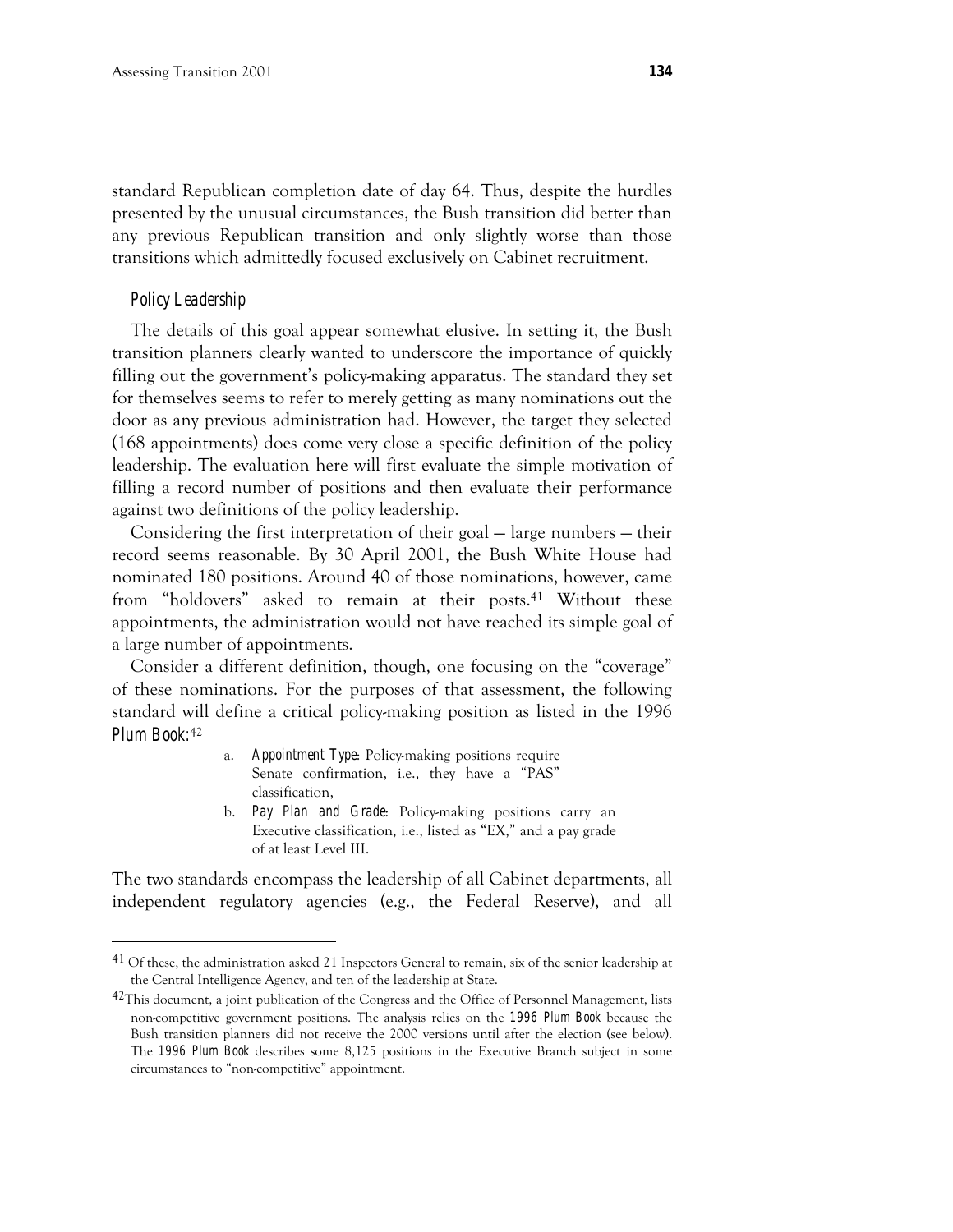independent agencies delivering services (e.g., the Agency for International Development). Using these two criteria, PAS EX-I/III, generates a list of about 170 positions, very close to the 168 in the transition goal. Eliminating from that list appointments with statutory tenures that did not expire until after the 30 April deadline, the number then pares to 137 appointments. So, in effect, setting as the goal filling out the policy-making apparatus of the government effectively focuses on filling 137 specific positions before 30 April 2001.43

Table 4 summarizes the Bush White House experience filling out the policy leadership. The administration filled 68 of those positions by its

### **Table 4. Filling Appointments**

 $\overline{a}$ 

|                    | <b>Positions</b>                  |    |      |  |  |  |  |  |  |
|--------------------|-----------------------------------|----|------|--|--|--|--|--|--|
|                    | <b>Filled</b><br><b>Potential</b> |    |      |  |  |  |  |  |  |
| <b>Objective</b>   |                                   |    | $\%$ |  |  |  |  |  |  |
| Ex I-III           | 170                               |    |      |  |  |  |  |  |  |
| w/o term mandates  | 137                               | 68 | 50   |  |  |  |  |  |  |
| "Big Four" Cabinet | 58                                |    |      |  |  |  |  |  |  |

deadline, or about one-half of this goal. The table also presents an alternative target that reflects some later thinking in the White House. In interviews with Professor Martha J. Kumar, White House staff familiar with the transition indicated that after Florida,

they adjusted their goal, settling on a different strategy for handling appointments than the broader ambition identified in June. This new strategy emphasized the selection of "central positions" in each Cabinet agency. They would then leave filling the positions below these to the Department principals once confirmed. Using this "Big Four" strategy, the Bush White House supposed that it could balance its need for control with its Cabinet's interest in delegation.<sup>44</sup> Taking that goal instead of the one adopted earlier for the transition, the number of positions to fill drops to 58.45 Clearly, the Bush administration did a better job with this more limited goal. It filled  $81\%$  of those Big Four positions by the  $100<sup>th</sup>$  day.

<sup>43</sup> Excluding Cabinet Secretaries and EX-I personnel already covered pares the number to 122.

<sup>44</sup> See Martha J. Kumar, "Establishing a White House Staff and its Operations," in Martha J. Kumar and Terry Sullivan, editors, *The White House World: Transitions, Organization, and Office Operations,*  College Station: Texas A*&*M Press, 2003. Clay Johnson recalled that George Shultz had encouraged them to establish such a connection between the White House and the Cabinet. Interview with Clay Johnson, James A. Baker III Institute, White House Transition Project, Terry Sullivan, 26 September 2002, Washington, D. C.

<sup>45</sup> In most Cabinet Departments the press secretary does not occupy a PAS position. Hence, the PAI database did not track them. Where the Cabinet department had an Assistant Secretary for Public Affairs, the data included that position.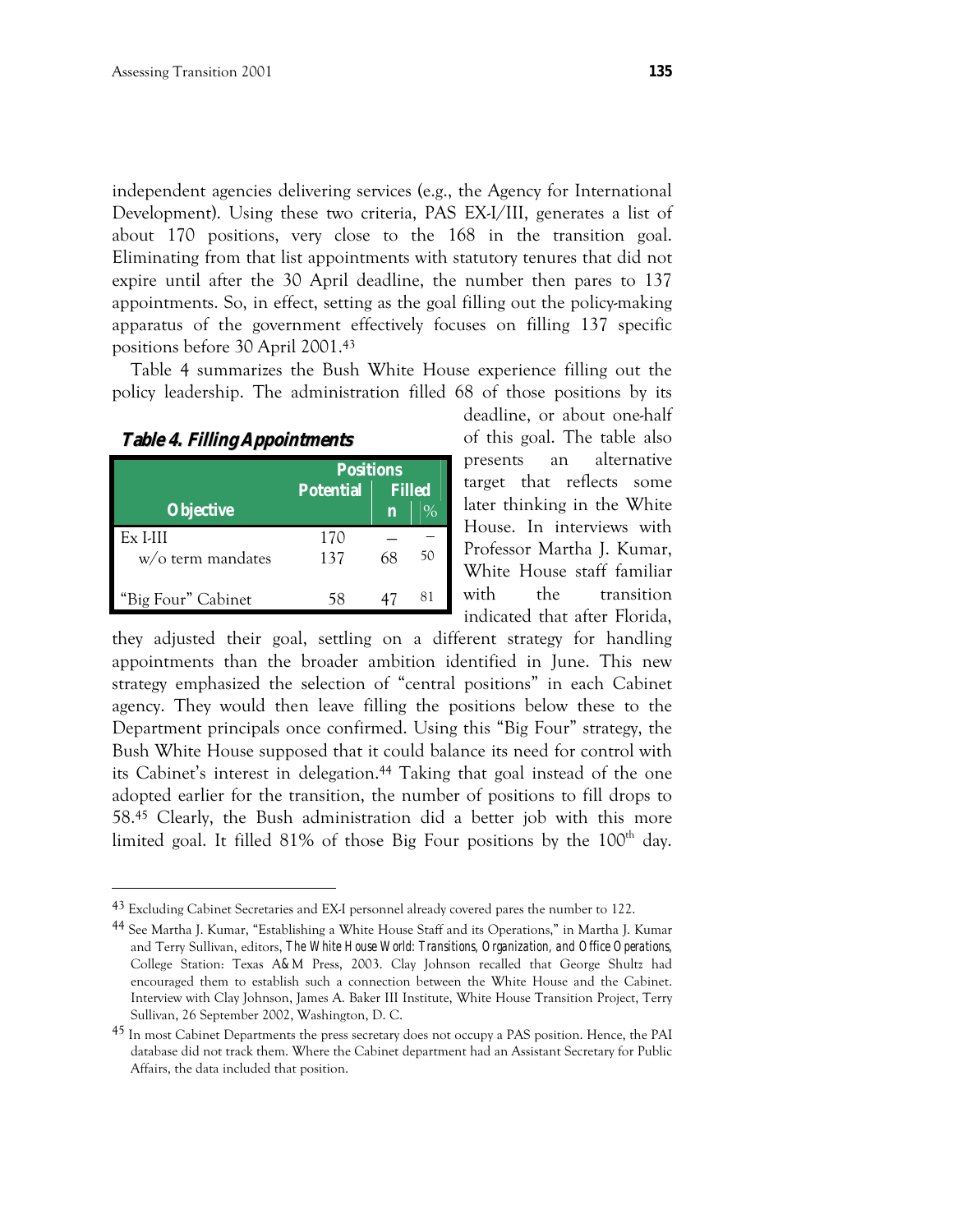Unfortunately, no similar statistics exist for previous administrations with which to compare this performance.

#### *Summary*

Without considering the truncated transition, the Bush White House made remarkable progress towards meeting the personnel requirements of the transition. It set records in filling out its White House staff and Cabinet. And under some (but not all) measures it made seemingly significant progress in filling the central policy-making positions in government.

#### **GOAL 2. A BALANCED STAFF**

This general transition goal set two standards: a *balanced* staff and *protecting the "professional" White House staff*.

#### *Balance of Expertise*

While no comparisons exist with other administrations, some data allow for examining the Bush balance in absolute terms. Table 5 outlines the experience of 33 key White House staff identified by Martha J. Kumar.<sup>46</sup> It divides relevant experience into five categories ranging from purely personal

**Table 5. Expertise of Top Staff**

to purely Washington. The first two categories in the table, "personal" (knowledge of the President, his work habits *etc.*,) and "campaign" (work in the presidential campaign) constitute important attributes of a about 60% of these critical White House staff. By contrast, knowledge of

|             |                                    | <b>Base of Knowledge</b> |        |                |              |  |  |  |  |  |  |  |  |
|-------------|------------------------------------|--------------------------|--------|----------------|--------------|--|--|--|--|--|--|--|--|
| <b>With</b> | <b>Expertise</b> Campaign Personal |                          | Policy | White<br>House | Purely<br>DС |  |  |  |  |  |  |  |  |
| Number      | 20                                 | 19                       | 11     | 12             | 15           |  |  |  |  |  |  |  |  |
| Percent     | 61%                                | 58%                      | 33%    | 36%            | 45%          |  |  |  |  |  |  |  |  |
| Overlaps    | 15                                 |                          |        |                |              |  |  |  |  |  |  |  |  |
|             |                                    |                          |        |                |              |  |  |  |  |  |  |  |  |

**Source:** Adapted from Kumar, "Establishing a White House Staff," op. *cit.,* Chart 1.

the White House or of policy substance constitutes an attribute of only around 40% of the staff. Thus, the staff seems weighted towards campaign and personal associations with the President, seeming to repeat James A. Baker's observation at the Forum that, "When you are replacing an

 $\overline{a}$ 

<sup>46</sup> Kumar, *op cit*.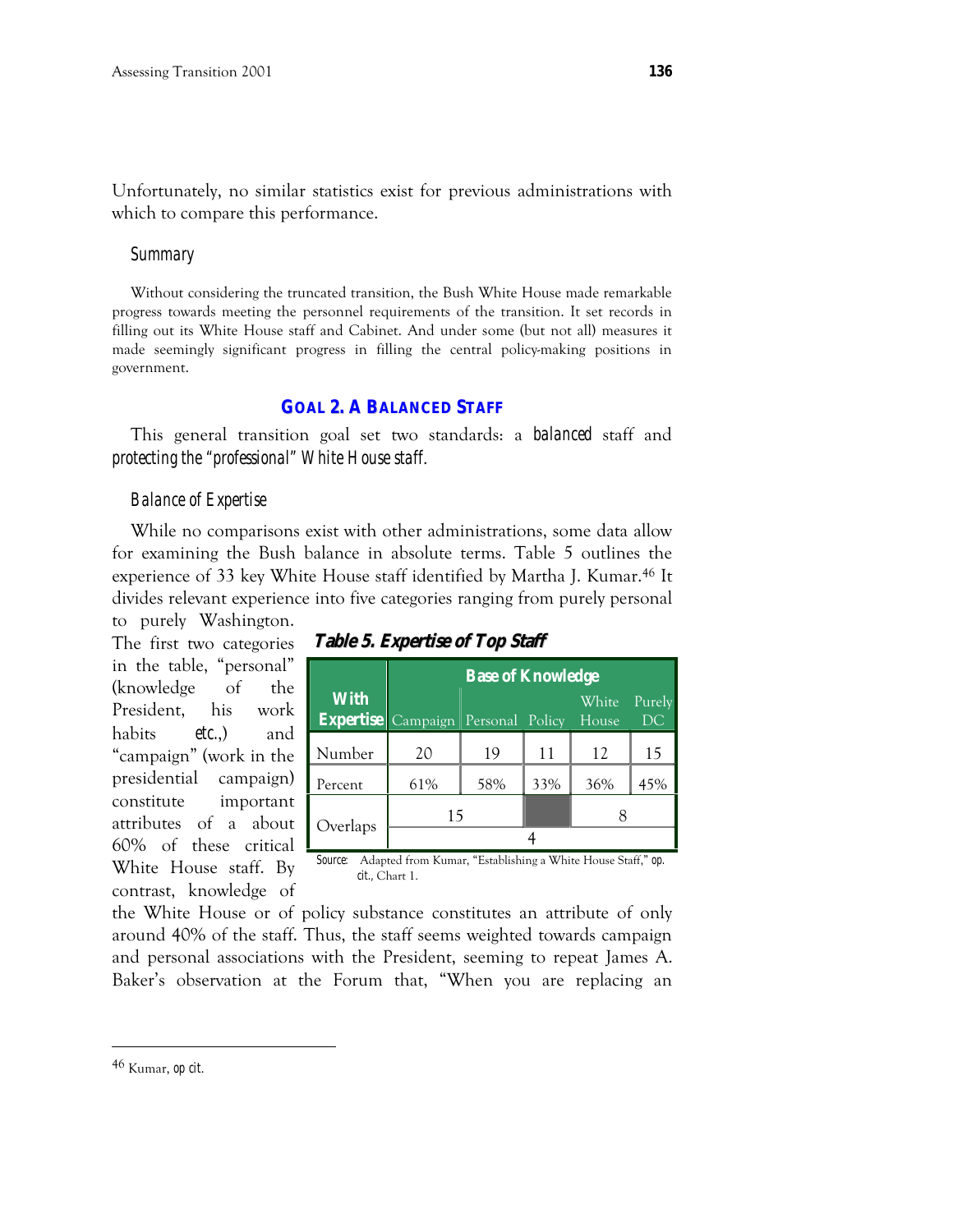administration of the other party, you look to the campaign more often to get the people that are going to come into the White House" [see page 22].

Looking at the overlap between knowledge bases affords a sense of staff balance. For example, of those with campaign experience, only one-quarter also have some policy specific experience, while three-quarters had some prior personal association with Governor Bush. By comparison, those with campaign experience who have had prior White House staff experience amounts to a very small number, seven, a bit more than 20%. Those with prior White House experience but having no campaign or personal association with the President-elect constitute those staff recruited by the Chief of Staff to round out the new teamís experience base. These specialized and balancing appointments focused on critical operational elements, including congressional relations and White House administration. In general, "Washington hands" (those with either prior White House or Washington experience) played a critical role in the transition. White House staff with only personal experience reported they found their instincts did not jibe with the routines of the Capitol and without the special advice of the Washington staff they would have taken serious missteps.

One additional element of this balance seems worth noting. Only four of the 33 staff had extensive experience in all of the critical categories discussed here (campaign, personal, White House, Washington): Card, Josh Bolton, Joseph Hagin, and Lawrence Lindsey. These four, three in the Chief of Staff's office, constitute the overlapping core between all of the various forms of knowledge necessary for a smooth White House transition. They constitute the hub in the governing wheel.

#### *Professional Staff*

As part of their strategies for defending themselves from charges of promising "big spending government," Democratic candidates have promised to shrink their White House staffs. Typical among these Democratic candidates, both Jimmy Carter and Bill Clinton promised to reduce the White House staff by 25%. Once in office, of course, the reality of maintaining the President's advisors in office means that in order to make good on this promise the new President must reduce the professional staff supporting operations. Reductions among these staff have generally undermined the White House's ability to function. "Frankly," noted Roy Neel, "the only [people] who cared about that [promise] in 1992 were a handful that populate the House Government Operations Committee *on*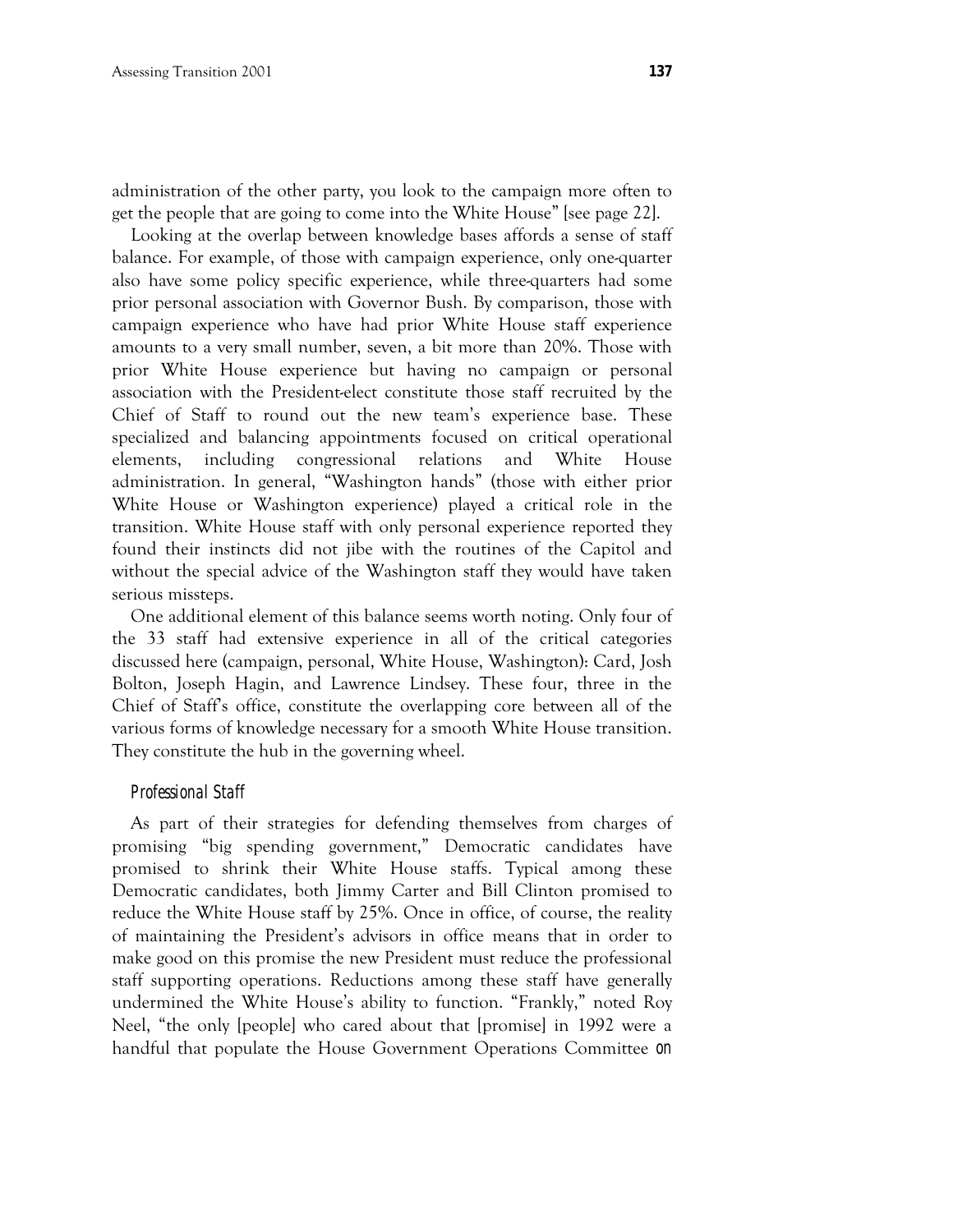*the other side*. It never made any sense to do that. They're designed to get you some press but... they come back to haunt you."47

Unlike Al Gore, candidate Bush did not promise to reduce the White House staff during the campaign. As a result, Secretary Card saw little need to change the staffing patterns already in place among the professional staff.

#### *Summary*

On this transition measure, the George W. Bush White House performed well. The transition produced a staff with a good mix between the needed White House specialties. Some of that balance derives directly from recruitment of nine people outside of the Governor's campaign group. In addition, the Bush campaign and then transition maintained a solid foundation of professional support in the White House.

## **GOAL 3. A DISCIPLINED PROCESS**

This goal rested on two objectives: *early experience* with disciplined decision-making and *balanced access and orchestration*.

#### *Experience*

 $\overline{a}$ 

Maintaining discipline requires experience with White House proportions. The Bush for President senior staff determined to build a working White House operation before they had to bear the responsibilities of governing. Adopting such a system early, Clay Johnson thought, would give them the experience many of them would need. He thought practice would act as a good antidote to the scrutiny they would all receive once in office. Card independently determined to begin a senior staff schedule to mirror the early morning White House schedule. According to Johnson, the "White House" senior staff began meeting the  $12<sup>th</sup>$  of December in a regular, daily ritual involving an early morning, thirty minute senior staff meeting much like those they regularly attend in the White House.48 The transition had met this goal.

<sup>47</sup> Interview with Roy Neel, White House 2001 Project, White House Interview Program, Martha J. Kumar, 15 June 1999, Washington, D. C. [emphasis added].

<sup>48</sup> Interview with Clay Johnson, James A. Baker III Institute White House Transition Project, Terry Sullivan, 26 September 2002, Washington, D. C. Interview with Andrew J. Card, Jr., James A. Baker III Institute, White House Transition Project, Terry Sullivan, 10 April 2002, The White House, Washington, D. C.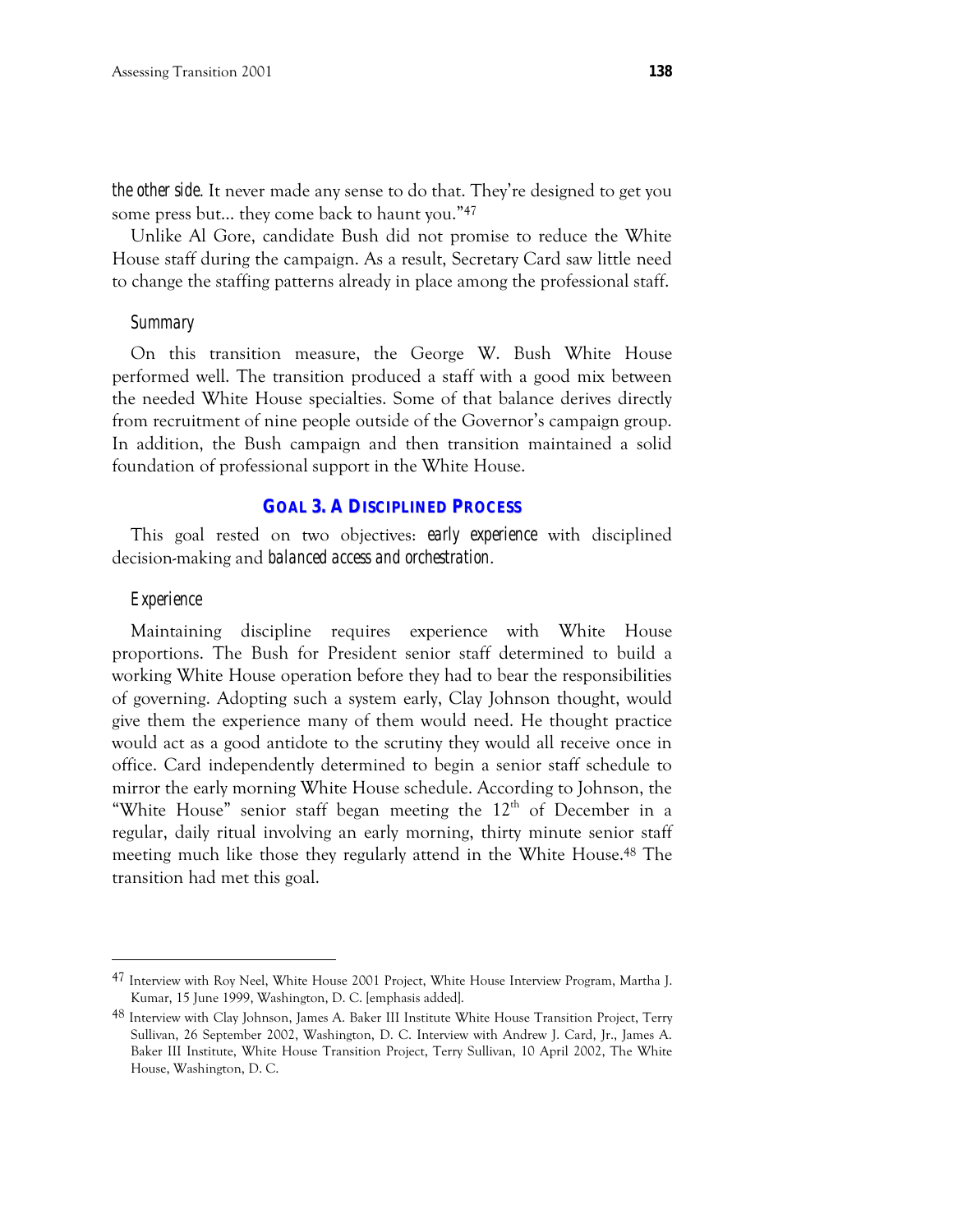#### *Access and Timing*

 $\overline{a}$ 

The former Chiefs of Staff appreciated that the contrasting pressures for individual accomplishment and orderly decisions constitute the two poles in a well-run White House. Evaluating the degree to which such a balance exists can prove difficult since any White House naturally prefers to avoid such scrutiny. However, the imbalances created when these two sides of discipline collide rather than coexist generates signs visible from afar. When White House staff begin to feel excluded from decision-making or the balance between their interests and those of an effective process shifts, they begin venting their frustrations extramurally. They participate in news stories acting as "insiders" or as "unnamed sources," often airing disagreements to the outside world but more importantly simply conveying their alternative foci. Thus, measuring the number of stories relying on such anonymous "White House sources" constitutes one crude measure of such imbalance or lack of focus.

[Table 6](#page-25-0) summarizes stories printed in the two major newspapers most often used for Washington communications (*The New York Times* and *The Washington Post*). Observations occur during three standard periods of an administration: the first 100 days, the first 180 days, and the first year. The table divides unnamed sources into two categories: those inside the "White" House" and those inside the "Administration." As the table makes very clear, the George W. Bush White House maintained an historic level of focus during their entire first year. While a new administration might have as many as 18 stories on average during its first year, members of the Bush White House did not participate in a single story. "The people who control the channels of communication have their egos carefully under control," notes former speech writer, David Frum. "They have fewer psychodramas than any staff since the invention of staff." In discussing this aspect of their administration (the lack of "psychodrama"), Karl Rove described the situation in terms that clearly reflect their attention to focus. He noted that among Bush's senior advisors when advocating "...a perspective diametrically opposed to the point of view of the person on the sofa across from [you]," the senior staff knows that they will "...link arms and go on, and be certain that your losing view won't appear in the paper." $49$ 

<sup>&</sup>lt;sup>49</sup> Richar Brookhiser, "The Mind of George W. Bush," The Atlantic Monthly, 291,3(April 2003):55-69.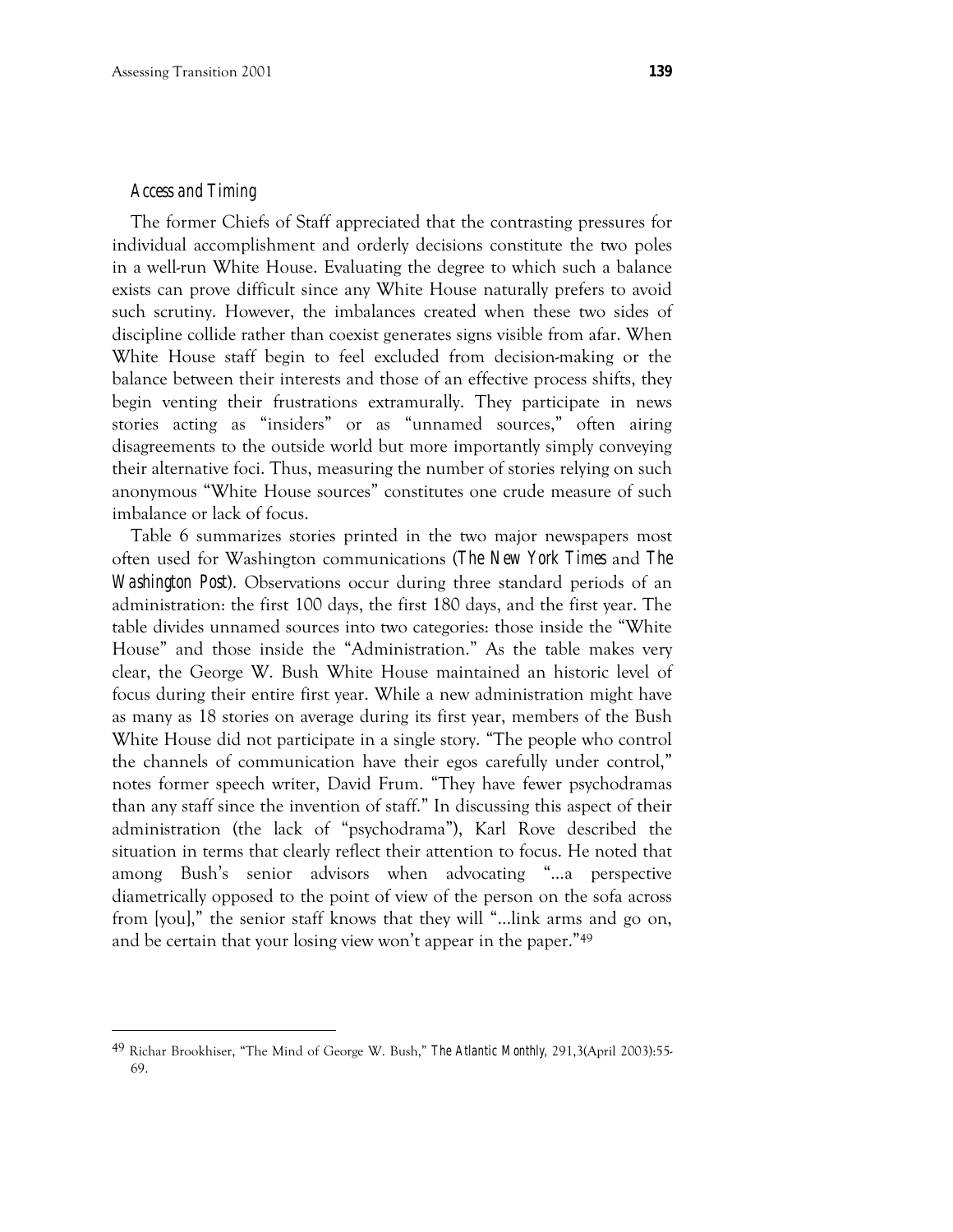<span id="page-25-0"></span>Three elements seem to stand out in avoiding the internal disputes of previous administrations. As expected each of these keys to process reinforce the importance of orderly (even orchestrated) decision-making.

| <b>Administration</b> |      |    |      | Quotes unnamed source in        |      |
|-----------------------|------|----|------|---------------------------------|------|
|                       | Days |    |      | White House Administration      |      |
| Carter                | 100  | 7  |      | 12                              |      |
|                       | 180  | 8  |      | 20                              |      |
|                       | 365  | 15 |      | 38                              |      |
| Reagan                | 100  | 18 |      | 28                              |      |
|                       | 180  | 25 |      | 41                              |      |
|                       | 365  | 36 |      | 80                              |      |
| Bush, GHW             | 100  | 2  |      | 27                              |      |
|                       | 180  | 5  |      | 36                              |      |
|                       | 365  | 7  |      | 66                              |      |
| Clinton               | 100  | 4  |      | 13                              |      |
|                       | 180  | 8  |      | 21                              |      |
|                       | 365  | 14 |      | 33                              |      |
|                       |      |    |      | <b>Previous Administrations</b> |      |
|                       |      |    | avg  |                                 | avg  |
| Bush, GW              | 100  | 0  | 7.8  | 5                               | 20.0 |
|                       | 180  | 0  | 11.5 | 10                              | 29.5 |
|                       | 365  | ∩  | 18.0 |                                 | 54.3 |

**Table 6. Sources in Stories by tenure**

*Source*: Compiled by author from Lexis/Nexis searches.

 $\overline{a}$ 

First, Chief of Staff Card divided White House management between two Deputy Chiefs of Staff, one managing policy and one managing "mechanics." Pioneered by Thomas McLarty in the second year of the Clinton administration as an attempt to rein in Clinton's chaotic and often esoteric decision-making process, the division of responsibilities between two deputies allows for a more rigorous attention to the orchestration of decisions by concentrating the

distracting

responsibilities for mechanics into a separate office. Freed to coordinate with the Staff Secretary the Chief of Staff and his chief Deputy for Policy can spend more time on assuring the process. While the use of this division did not take hold in the Clinton administration until the Chief of Staff changed, Cardís emphasis on this approach has undergirded the integrity of that process.

Second, Card highlighted the work of their Staff Secretary whose diligence has reassured presidential advisors and Cabinet that the process will not exclude their views from proper consideration. Harriet Miers focuses incessantly on assuring balance, Card says: "That's one view, where's the other?' Or 'this looks like it was written by Larry Lindsey, I want to make sure Glen Hubbard has a chance to see it."<sup>50</sup>

<sup>50</sup> Interview with Andrew J. Card, Jr., James A. Baker III Institute, White House Transition Project, Terry Sullivan, 10 April 2002, The White House, Washington, D. C.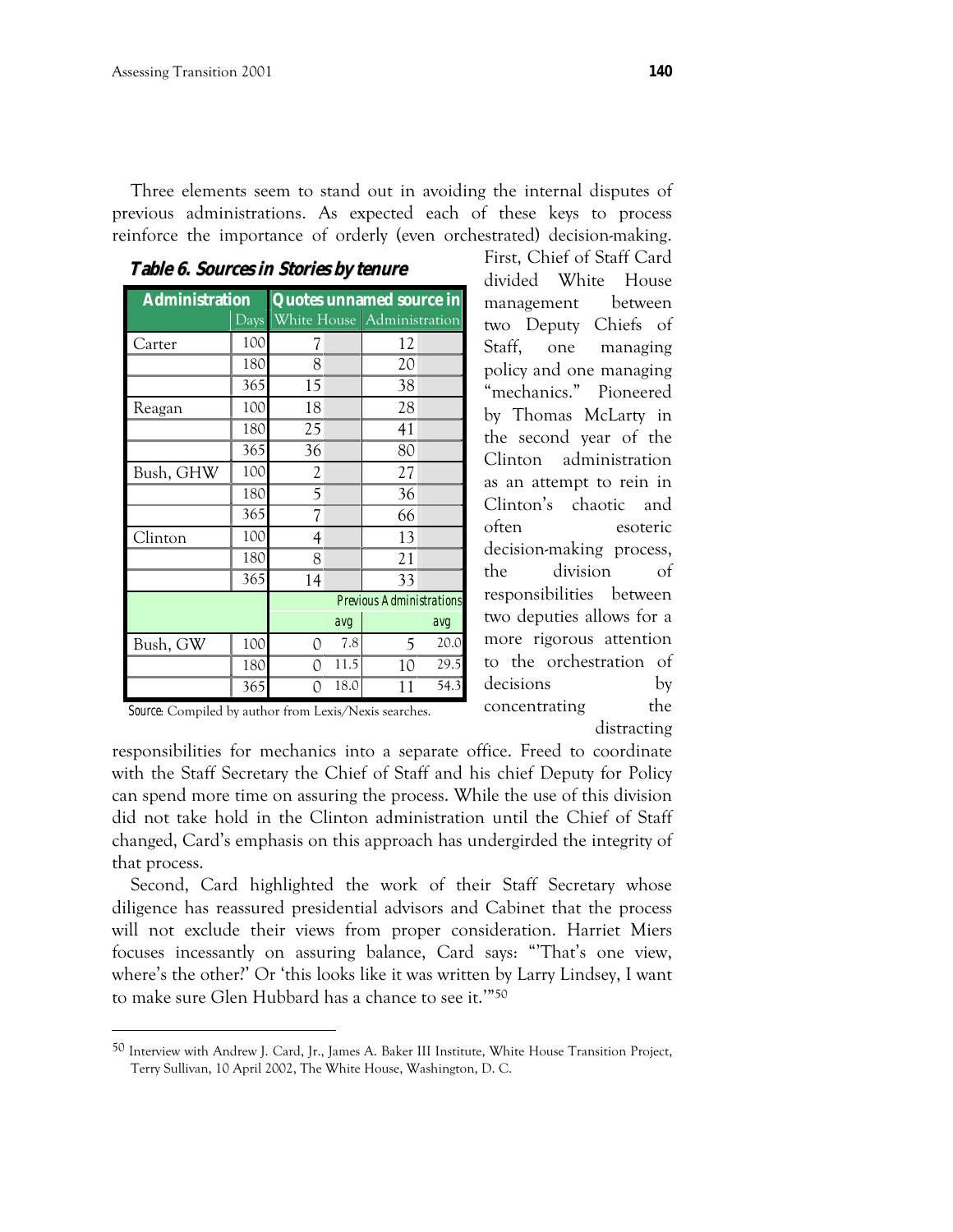$\overline{a}$ 

Third, Card underscores his emphasis on both initiation and orchestration. He regularly makes clear that staff and critical administration officials can expect to get their views before the President. Since the principal temptation to shirk discipline stems from a growing sense of exclusion, Card emphasizes that Cabinet and advisors have guaranteed access to the President whenever they *need* that attention to their advice. At the same time, he makes clear that "needing and wanting" to see the President do not constitute the same thing. After all, Card notes, "there are an infinite number of great ideas in Washington, and nearly an infinite number of people willing to give those ideas to the President, so what you have to do is decide what the President needs to have and then find a way to fit it into a day in such a way that he has an ability to make a sound decision."<sup>51</sup>

This system has antecedents in other administrations. Card's approach resembles the system with which he began his White House service during the Reagan administration. That system guaranteed access to Cabinet officers through a post office box for the President's exclusive use along with an accompanying guarantee that any Cabinet officer could get access to the President with twenty-four hours notice. The earlier Bush White House, where Card also worked, maintained a similar box for guaranteed Cabinet access. Former Clinton Chief of Staff John Podesta emphasized how such a system made

... key decision-makers both in the Cabinet and in the White House feel like they have access to the President and that they're part of the team and that if they have a strong view, it's being represented and is not getting shut out by some filter....

Podesta went on to note that if the system fails these key actors, then the White House would "end up with just a lot of cranky people who are going to act out in destructive ways. White Houses have died on that basis."<sup>52</sup>

While similar in approach to others, the decision system Card has created works partly because so many of the critical White House staff positions have fallen to individuals long associated with the President and with little independent Washington experience: "They've had a longer relationship with George Bush than others have had with a President,"

<sup>51</sup> Interview with Andrew J. Card, Jr., James A. Baker III Institute, White House Transition Project, Terry Sullivan, 10 April 2002, The White House, Washington, D. C.

<sup>52</sup> Interview with John Podesta, James A. Baker III Institute White House Transition Project, Terry Sullivan, 26 September 2001, Washington, D. C.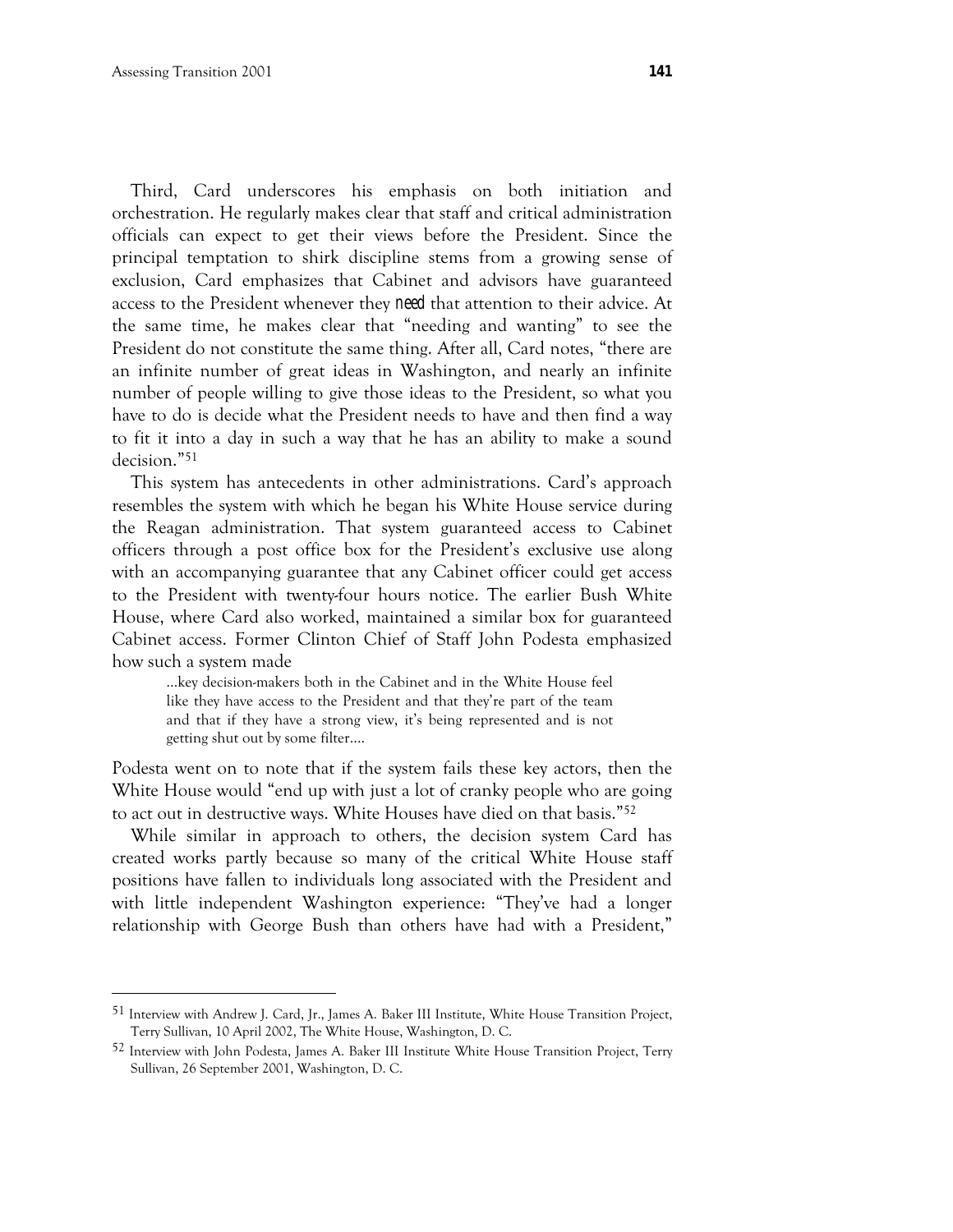Card notes.53 That balance has made for a keener identification with the President's interests by comparison with independent or external agendas and a stronger sense of confidence in the President's trust. To some extent, then, this transition result may rest on the unusual expertise of the Bush White House. Given that the President can find only a limited number of potential staff with similar close associations, the Chief of Staff will likely face a problem reinventing this extraordinary discipline as the initial staff retires and a newer staff arrives without these unique associations.

#### *Summary*

The Bush staff established a decision process that served them well throughout the transition. Practiced and honed after the election decision, White House routines allowed advisors and Cabinet a sense of access without sacrificing the discipline of orchestrated policy-making.

#### **GOAL 4. FOCUSED AGENDA**

This goal suggested three measures: the development of *a detailed transition plan*, using that plan to *schedule the administration's initial activities*  and policy, and using the plan to *deflect alternative agenda strategies*, including those of political allies.

## *Developing a Plan*

<u>.</u>

While Andy Card focused on planning White House operations, chief political strategist Karl Rove began developing a governing plan. Like Card's activities, Rove's research proceeded parallel to the Florida legal efforts. Unlike Card's activities that depended heavily on his White House experiences, Rove's planning began with a search for information about what to expect using previous transitions. Using the Gergen system, Rove assigned six staff members each to research the first 100 days of a previous transition.54 Their research phase concluded 8 December 2000, four days before the final Supreme Court decision. Their preliminary plan went to the President-elect on 15 December 2000, only three days after the senior staff began meeting with their "practice" White House routine. By the first week of January 2001, the transition team had drafted a detailed plan for the first weeks, a less detailed plan through March, and a general plan

<sup>53</sup> Interview with Andrew J. Card, Jr., James A. Baker III Institute, White House Transition Project, Terry Sullivan, 10 April 2002, The White House, Washington, D. C.

<sup>54</sup> The two programs overlapped in the Kennedy, Nixon, and Carter transitions, with Gergen covering Truman and Roosevelt and Rove covering Reagan, Bush (ë41), and Clinton.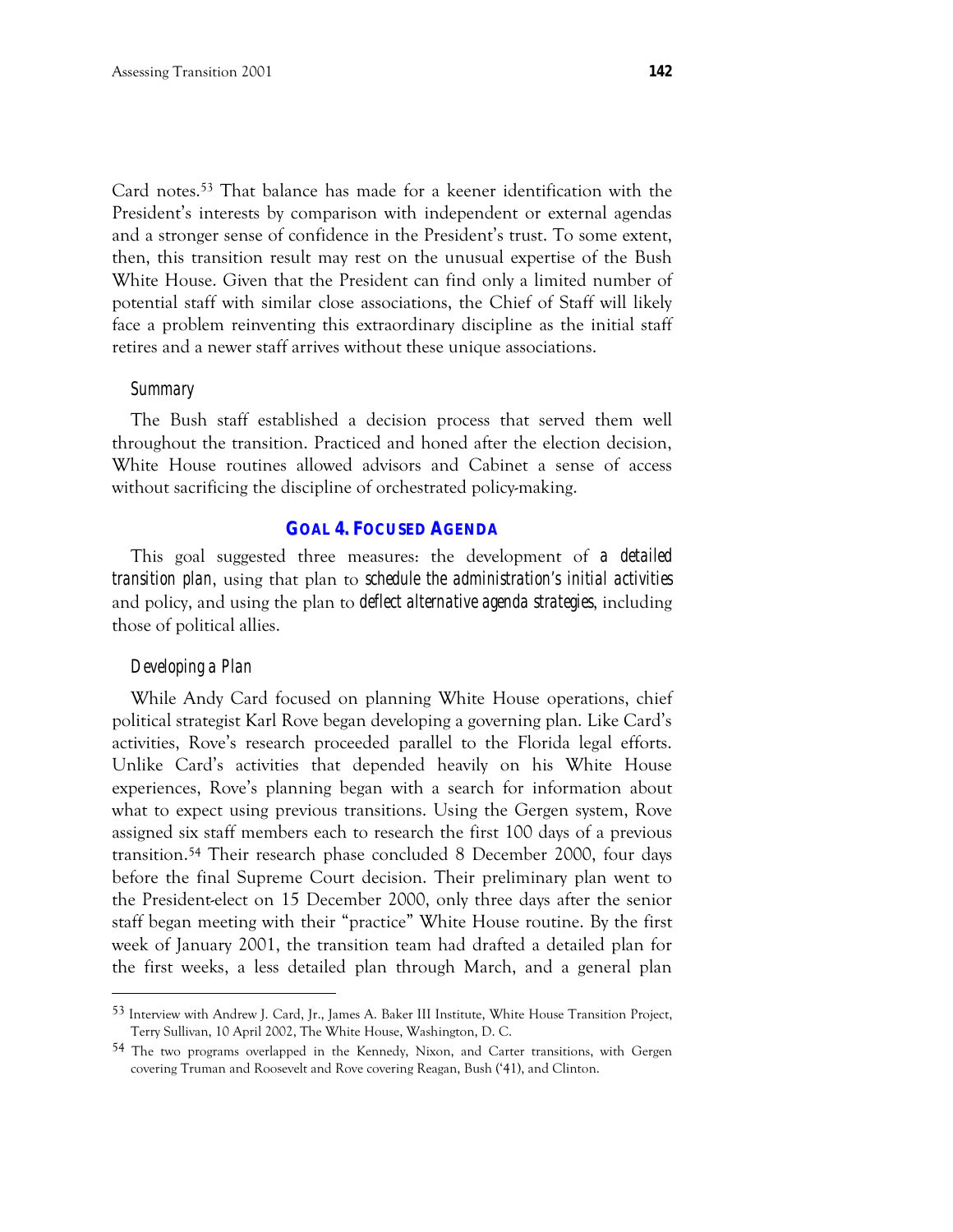$\overline{a}$ 

through the August congressional recess. This increasing generality allowed White House planners to elaborate plans as they became more familiar with governing.

Rove's research team populated a "matrix" of indicators, from which they developed a sense of "what were [the previous transitions] attempting to do?î Their study developed data on a range of activities from the average number of press conferences to the number of policy initiatives. "We looked at that matrix," remembers Rove, "and where there were differences we tried to figure out what they were trying to do." The matrix also gave them a sense of what to expect, the "normal and ordinary traffic" cutting into the President's time, and what kind of time they needed to prepare what they planned on doing. In a sense, then, they tried to construct an image of presidential activities.<sup>55</sup>

[Table 7](#page-29-0) presents data consistent with the matrix employed by Rove's planners. It summarizes those topics Rove researched, utilizing data from three sources. The first data derive from statistics reported by Mr. Rove (\*). The remaining matrix elements ("NC") derive from data collected by the author from the same sources. Wherever his summaries made comparisons possible, these second data appear consistent with those results. The table also reports data from these sources for the 2001 Bush transition. And it reports data from the original Gergen study  $("G").$ <sup>56</sup>

<sup>&</sup>lt;sup>55</sup> Gergen's study covered 25 activities in 6 groups [see note 36]. Rove's list included: foreign/domestic travel, days off, major initiatives, Executive Orders, messages to Congress, national TV appearances, news conferences, joint session speeches, and congressional, NGO, or Cabinet meetings. Interview with Karl Rove, James A. Baker III Institute, White House Transition Project, Terry Sullivan, 12 December 2002, Washington, D. C.

<sup>56</sup>Sources: *Congressional Record, Public Papers of the President,* the *Code of Federal Regulations*, the *Weekly Compilation of Presidential Documents*, and LexisNexis*.* Data for Gergen come from its detailed Appendix, see David Gergen, Report entitled "Study on Presidential Activities," Papers of James A. Baker, III, Rice University Archives.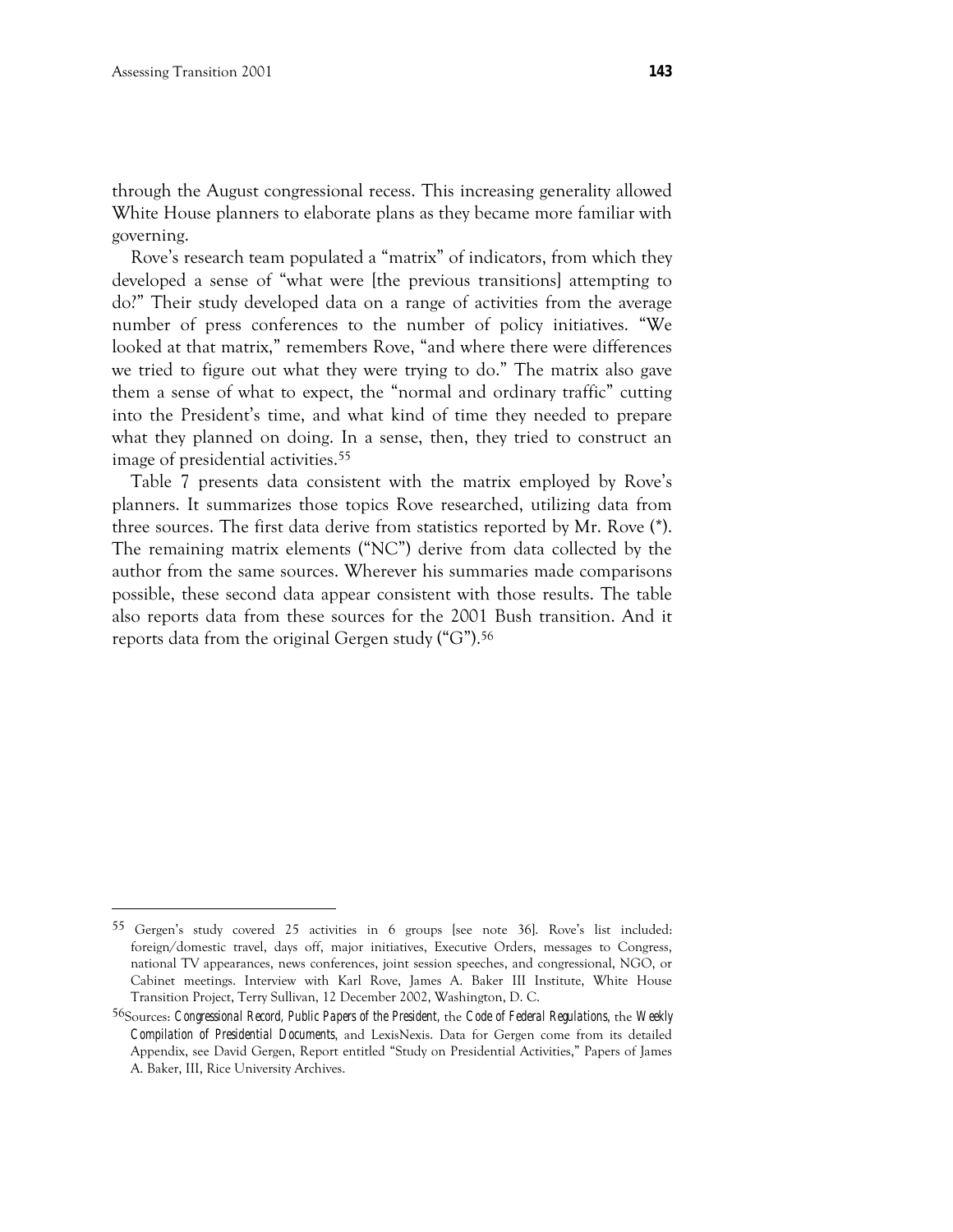|        | Major          |                          |        |               | Joint<br>Executive Messages to |                   | Meeting with Groups |               |                |                |                | Television<br>Press |                |                | Presidential Travel |                |                |               |                                                 |                |                |                |
|--------|----------------|--------------------------|--------|---------------|--------------------------------|-------------------|---------------------|---------------|----------------|----------------|----------------|---------------------|----------------|----------------|---------------------|----------------|----------------|---------------|-------------------------------------------------|----------------|----------------|----------------|
|        |                | Policies                 | Orders |               | Congress                       | Session<br>Speech |                     | Congressional |                | Cabinet        | Interests      |                     |                | Conferences    | or other<br>Media   |                |                |               | Foreign Domestic Time off                       |                |                |                |
| Study  | Transition     | $R^{\bullet}$            | NC     | $R^{\bullet}$ | NC                             | NC                | NC                  | $G^{\circ}$   | NC             | $G^{\circ}$    | <b>NC</b>      | $G^{\circ}$         | NC             | $G^{\circ}$    | <b>NC</b>           | $G^{\circ}$    | NC             | $G^{\circ}$   | $\sqrt{NC}$ $G^{\circ}$ $\sqrt{NC}$ $G^{\circ}$ |                |                |                |
|        | Roosevelt      |                          |        |               |                                |                   |                     | 10            |                | 30             |                | $\mathfrak{2}$      |                | 20             |                     | 3              |                | $\mathcal{O}$ |                                                 |                |                | $\mathbf{O}$   |
|        | Eisenhower     |                          | 20     | 11            | 11                             |                   |                     | 9             |                | 14             |                | 3                   |                | $\overline{ }$ |                     | 10             |                | $\mathcal{O}$ |                                                 |                |                | $\overline{2}$ |
| Gergen | Kennedy        | 8                        | 23     | 19            | 19                             | 2                 | 3                   | 3             | $\mathfrak{2}$ | $\overline{2}$ | $\overline{4}$ | 4                   | 10             | 10             | 7                   | $\overline{7}$ | $\mathcal{O}$  | $\mathcal{O}$ |                                                 | $\mathfrak{2}$ | $\mathcal{O}$  | $\overline{2}$ |
|        | <b>Nixon</b>   | $\overline{\mathcal{U}}$ | 15     | 19            | 19                             |                   | 10                  | 15            | 15             | 15             | 5              | 4                   | 5              | 6              |                     | $\mathcal{O}$  |                | 0             | $\mathfrak{2}$                                  | 3              | 13             |                |
|        | Carter         | 9                        | 16     | 18            | 18                             | $\overline{2}$    | 26                  | 7             | 15             | 15             | 37             | 12                  | 6              | 6              | $\overline{3}$      | 4              | $\mathcal{O}$  | $\Omega$      | 3                                               | $\overline{4}$ | $\overline{ }$ | $\overline{4}$ |
|        | Rove<br>Reagan | 8                        | 18     | 5             | 8                              | $\overline{3}$    | 37                  |               | 17             |                | 35             |                     | $\overline{2}$ |                |                     |                | $\Omega$       |               | $\mathfrak{2}$                                  |                | 8              |                |
|        | GHWBush        | 10                       | 11     | 13            | $\mathbf{r}$                   | $\mathfrak{2}$    | 16                  |               | 4              |                | 27             |                     | 11             |                | 0                   |                |                |               | 11                                              |                | 9              |                |
|        | Clinton        | $\overline{4}$           | 13     | 10            |                                | 3                 | 26                  |               | $\overline{4}$ |                | 27             |                     | 13             |                | 15                  |                |                |               | 10                                              |                | 3              |                |
|        |                |                          |        |               |                                |                   |                     |               | 10.            |                |                |                     |                |                |                     |                |                |               |                                                 |                |                |                |
|        | average        | 7.7                      | 16.6   | 14.1          | 12.7                           | 2.2               | 26.3                |               | $\Omega$       |                | 31.5           |                     | 7.8            |                | 4.5                 |                | 0.5            |               | 4.8                                             |                | 6.7            |                |
|        | error          | 2.1                      | 4.1    | 4.3           | 5.7                            | 0.8               | 8.6                 |               | 7.0            |                | 5.3            |                     | 4.2            |                | 5.7                 |                | 0.5            |               | 4.4                                             |                | 4.6            |                |
|        | <b>GWBush</b>  | $\overline{4}$           | 12     | 6             |                                | $\overline{2}$    | 11                  |               | 4              |                | 28             |                     | 5              |                | 16                  |                | $\overline{2}$ |               | 22                                              |                | $\overline{4}$ |                |

<span id="page-29-0"></span>**Table 7. Comparative Statistics on Presidential Transitions**

Sources: • Rove statistics.

° Compiled by author from Gergen's tables.

All remaining statistics, independently compiled by author from: *the Congressional Record, Public Papers of the President,* and *Weekly Compilation of Presidential Documents*. All statistics on George W. Bush taken from the *Weekly Compilation.* 

\*\*

 $^\star$  Indicates statistically significant difference.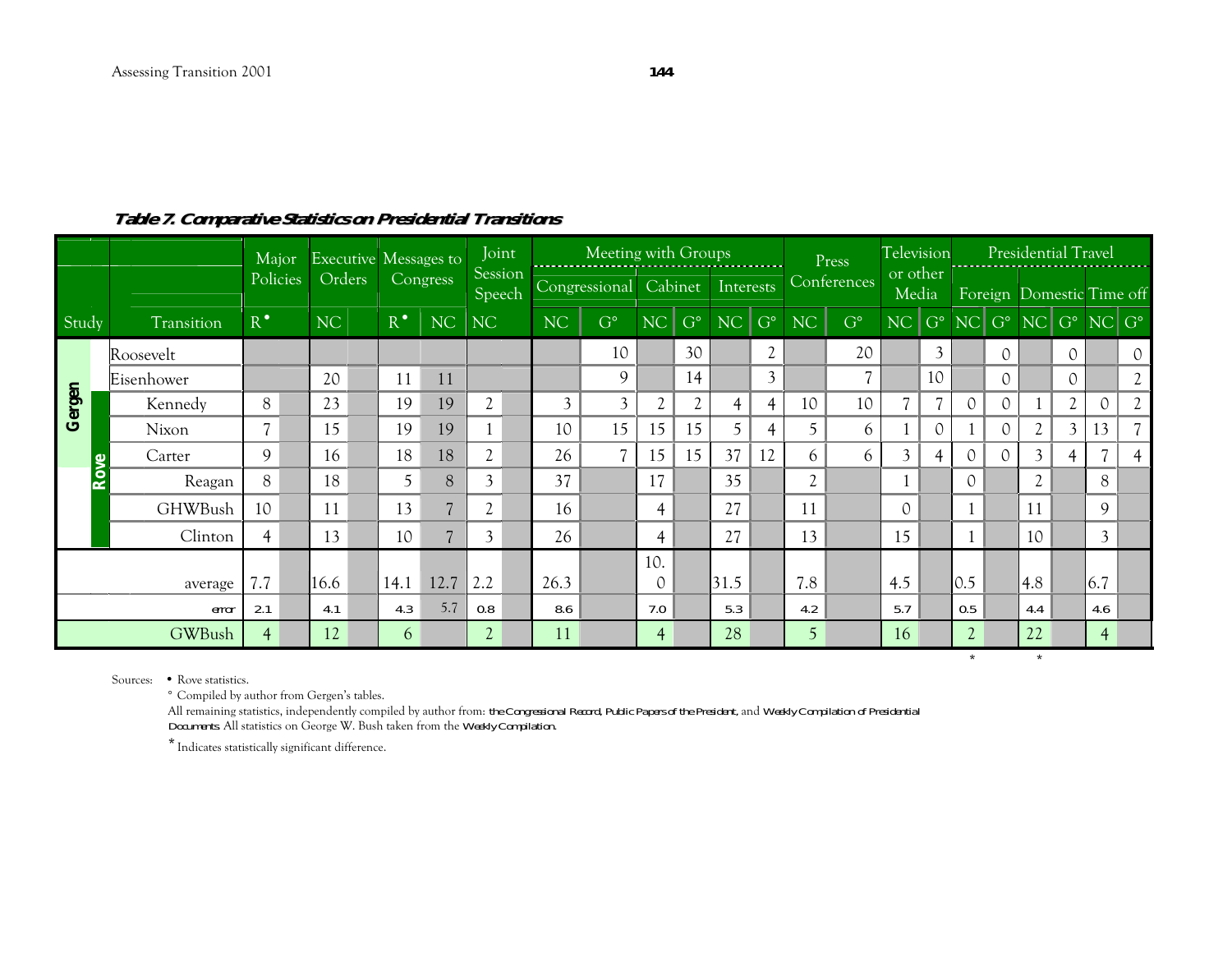#### *Starting Policy*

On matters of policy, the matrix has some interesting patterns to reveal. "When you look at [policy]," Rove argues, two clear groups of presidents stand out in the matrix: "...some presidents come into office with an agenda that they want to pursue in a pretty aggressive fashion. Other presidents come in as 'transitional presidencies," i.e., those preserving the on-going agenda. In addition, the planners learned from their own analysis that the transition needed to connect its campaign rhetoric directly to the use of the President's discretion, focusing presidential initiatives on central campaign elements. "We looked at what was it that they established in the campaign," Rove notes, "and how did that carry through to the opening scene, if you will?" This section assesses the degree to which the transition plan outlined a policy start linked to the campaign agenda.

The use of this planning information resulted in not only the creation of a strategic plan, the subject of the first measure in this section, but it orchestrated an unprecedented outpouring of initiatives in the earliest stages of the transition. Though they did not adopt a wide array of initiatives, exactly half the average for the three previous Republican transitions, the Bush White House produced *all* of its four major policy messages to Congress by the first week of February, or ending at day 19. By comparison, President Clinton, did not produce his first major message (economic) until day 29, a full ten days after the entire Bush agenda had gone to Congress. Two other major proposals on economic stimulus and national service did not appear until around day 89. President GHW Bush, who campaigned as "the education president," did not produce a message to Congress on education until day 86. And Ronald Reagan, the recognized champion of a focused transition, did not report on his economic package until day 29, again a full ten days after the entire Bush agenda had gone out to the Congress. Clearly, Rove's planning had established a connection between the campaign themes and the action agenda of the administration. That plan had prepared them to satisfy the second measure of transition success in this area, using their plans to promote policy.

#### *Maintaining a Focus*

The Bush Administration's plan faced three typical challenges that tested their commitment to their own agenda. The first occasion involved the campaign finance proposals of Senator John McCain (R-AZ) whose insurgency in the Republican primaries for a while had threatened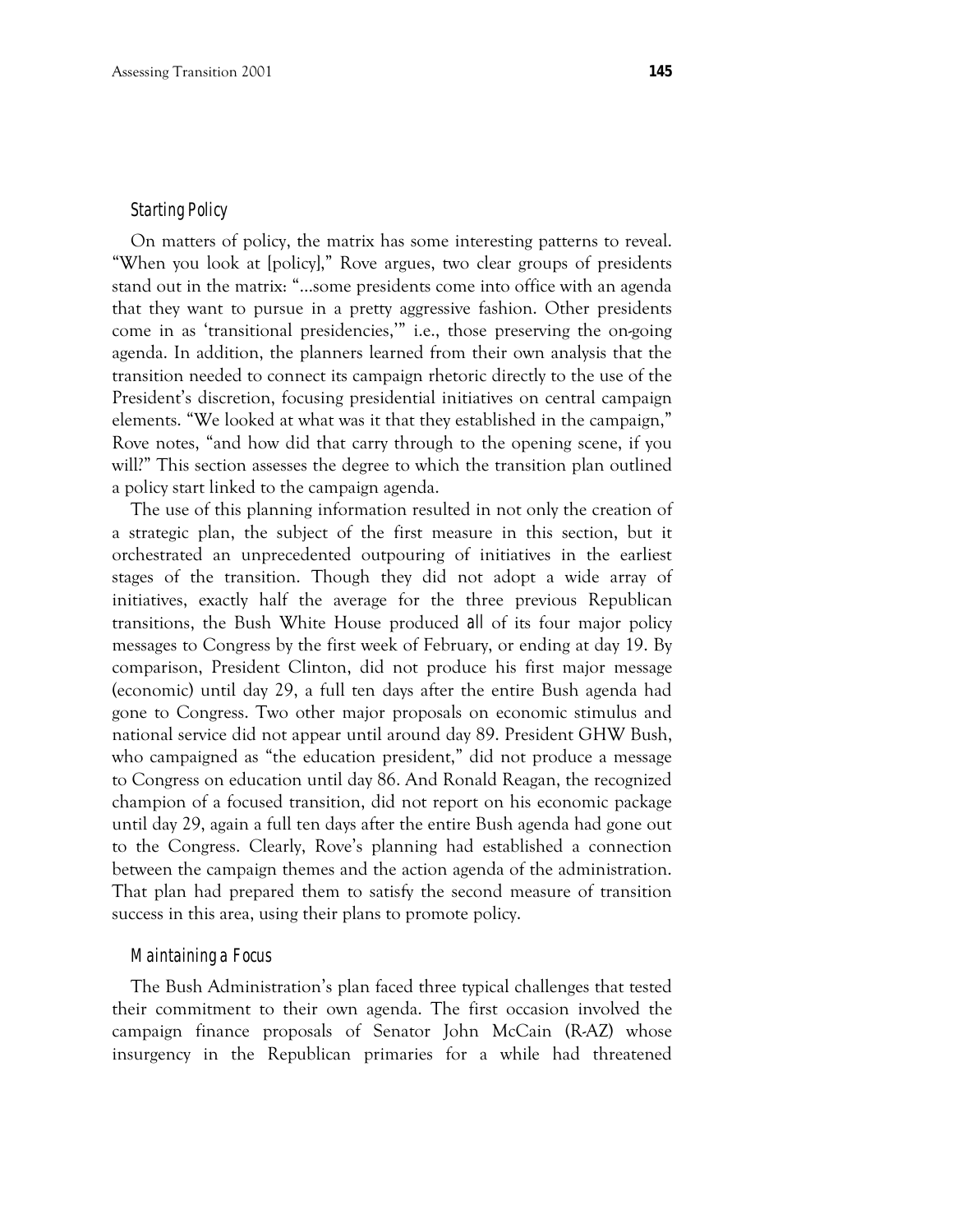Governor Bush's presidential hopes. A second incidence involved a managed-care proposal from a broad-based coalition of House and Senate members.57 Both of these proposals diverted attention from the administration's top priority proposals for a tax cut and education reform. Karl Rove worked hard behind the scenes, according to reports, to postpone the health care and election reform agendas in order to maintain attention on the administration's top priorities. On both, the Administration managed to maintain their single-minded focus on their plans with assistance from a cooperative Republican congressional party leadership.

On a third issue, the administration faced allies in the private sector determined to take advantage of the President's tax cut initiative. According to reports in March of 2001, dozens of trade organizations and corporations with their own lobbies had instigated a plan to secure favorable tax treatments under the umbrella of tax reform sponsored by the Administration. Along with all of the senior members of the President's team including efforts by Vice-President Cheney and White House Chief of Staff Andrew Card, Karl Rove worked "aggressively" to convince these organizations to abandon their own plans and "get with the [Bush] program."58

On a separate tact, the administration became its own worst opponent causing it to wrestle with its own agenda. After the House had passed the President's highest priority tax cut at day 48. Almost immediately after this initial legislative success, the White House took a series of actions on the environment, beginning on day 52, that disrupted public focus on the President's own agenda. These actions included reversing a campaign promise on carbon dioxide emissions, junking the Kyoto Accords on Global Warming, and initiating a fiasco over the mandatory review of arsenic standards in drinking water. On each of these issues, a considerable amount of notoriety ensued diverting attention from the administrationís tax cut efforts in the Senate.

#### *Summary*

 $\overline{a}$ 

Using the details Rove's transition research developed, the Bush transition team gleaned a number of informative lessons. Those lessons, in

<sup>57</sup> See Bennett Roth and Karen Masterson, "Coalition Unveils Managed-care Bill, Bush Aide Looks to Derail Measure," *The Houston Chronicle*, 7 February 2001, Section A, Page 1.

<sup>58</sup> See Dan Morgan, "Business Backs Bush Tax Cut; Under Pressure, Groups Agree to Defer Push for Wider Relief," The Washington Post, 4 March 2001, A Section, page A01.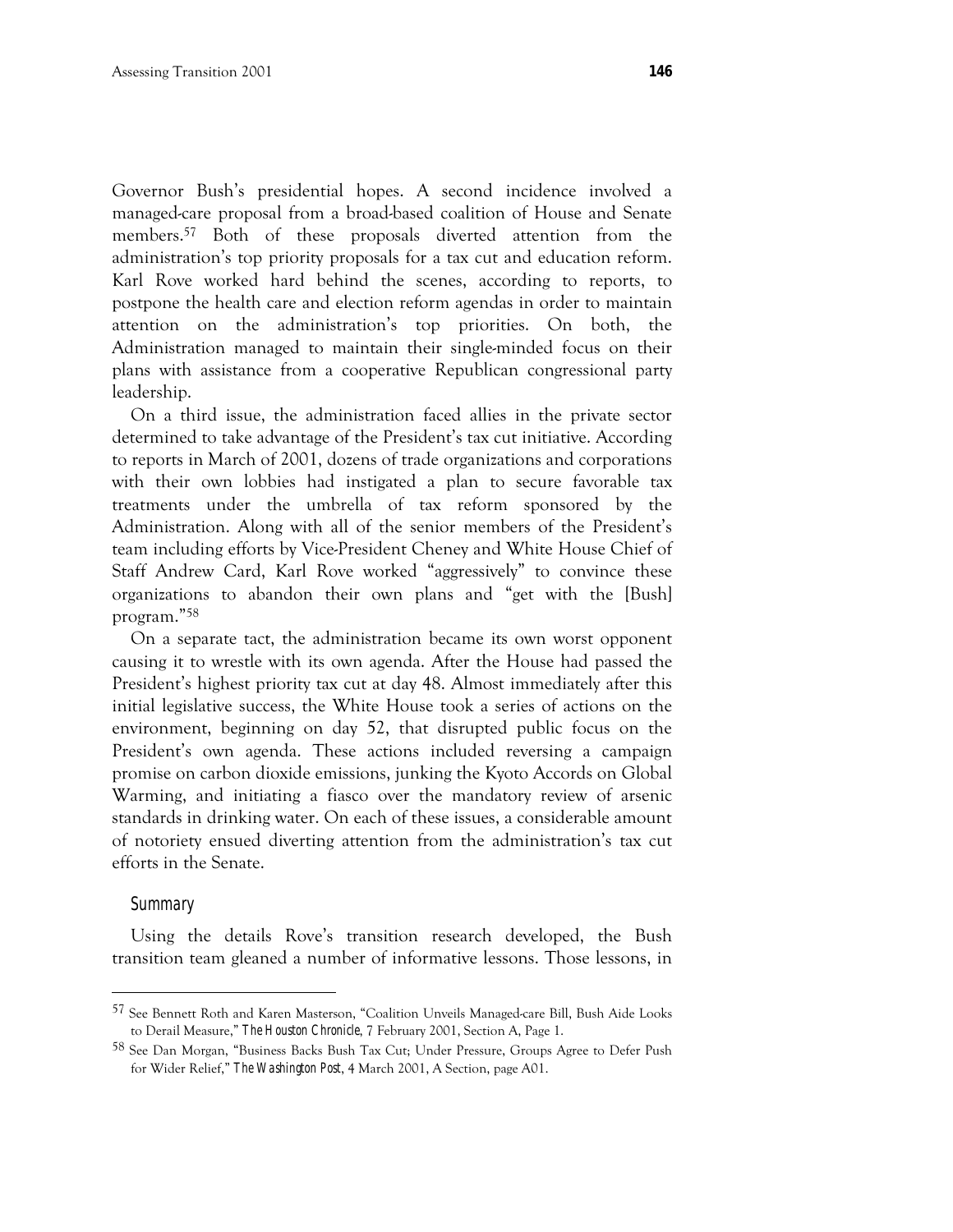turned, informed their plans, which proved dramatically useful. That research drove the preparation of the President's early schedule and the presentation of his policy agenda in record time. It further established a foundation for focusing their attention away from those "friendly" distractions presented by the Washington policy community and towards more time expended on the President's agenda. If, as Secretary Baker argued at the beginning of the Forum, the White House has no other objective to governing than policy, the Bush transition made excellent progress towards that objective.

### **GOAL 5. A CAPACITY FOR CRISIS**

This goal established one clear objective: maintaining *a flexible decision process*.

The transition, itself, did not present a crisis of the size contemplated under this goal. While most administrations face an early test over one of their Cabinet appointments, the Bush White House had little in the way of that kind of distraction. Subsequent events in the late transitional period, however, made it clear how the Bush White House approaches crises. In early April 2001, for example, the President faced a confrontation with China over a mid-air collision in international air space involving an American intelligence aircraft and a Chinese fighter jet. A few months later, in early September 2001, an assault on American soil by international terrorists also challenged the administration's decision-making process. In both the Chinese crisis and the 911 attack, the Bush White House appears to have adopted one common approach – creating a crisis management team thereby relieving everyone else of crisis responsibilities. "Walling off" the crisis in this fashion, the former Chiefs of Staff agreed, represents the best approach to maintaining functions.

In the Chinese crisis, the administration set up a policy-making group including, from the White House, the National Security Advisor and Chief of Staff and Senior Counselor for Communications. The creation of a Homeland Security Office inside the White House and assignment to it of the crisis walled off the 911 crisis, leaving a separate group in charge of managing the issue and freeing the rest of the staff to concentrate on their normal responsibilities. As a clear indicator that the White House has employed this strategy, senior Bush aide Karl Rove played no role in the Chinese crisis and Karen Hughes (while on the staff) and Mr. Rove did not participate in the "war crisis" group. Instead, the presence of the crisis team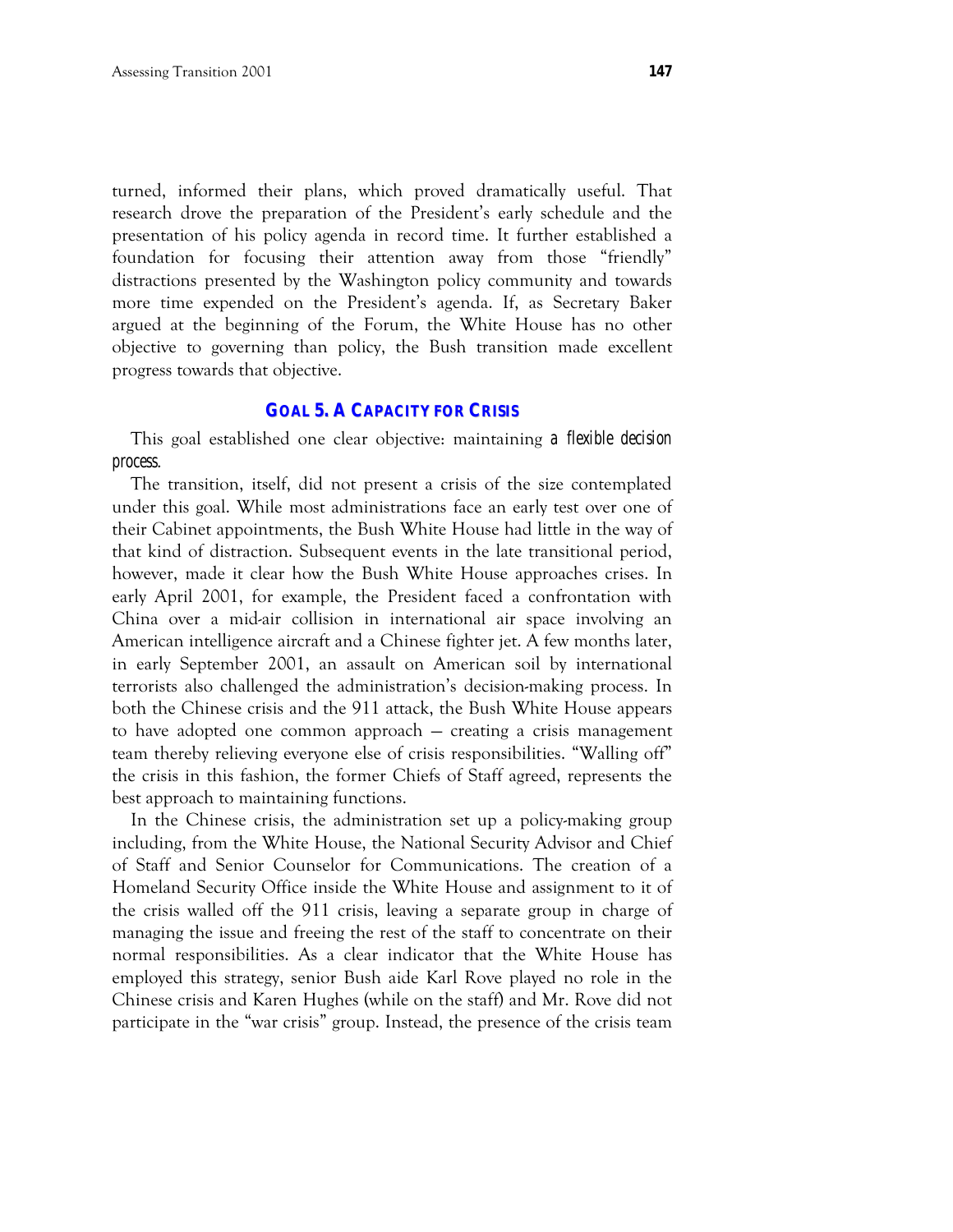left them to concentrate on their own responsibilities for message and long-term, political planning.<sup>59</sup>

#### *Summary*

Although most administrations face an early distraction during the appointments process, the transition posed no significant challenges in this regard. Moreover, subsequent international crises have demonstrated the administration's capacity to maintain its White House operations through the recommended strategy of walling off the crisis with a special management group. In sum, then, the 2001 transition presented a text-book case, one rarely matched by other transitions.

## **GOAL 6. THINK INTO THE FUTURE**

This goal results in three objectives: identifying *a senior planning group*, *maintaining a planning function*, and focusing on *the rhythms of governing*.

#### *Senior Planning Group*

<u>.</u>

Given the Bush team's proclivities to begin early and to reflect on previous experiences, it seems reasonable to expect that the new White House would place a degree of emphasis on what Card called "forward planning.î The Bush White House has utilized a number of planning groups designed to fill this previous deficiency, three of which occupy central roles. First, Card organized a mid-level management group, termed the "Conspiracy of the Deputies," a long-range planning group of Deputies from all the White House operational offices. Second, the Bush White House reactivated the Nixon/Reagan era Office of Strategic Initiatives, run by Barry Jackson, a staff group designed to facilitate the strategic planning functions of a third group dubbed the "Strategery Group" (proving that even Republicans watch *Saturday Night Live*).60

This emphasis on planning has two effects. First, it fills an obvious gap Secretary Card underscored as present in every modern White House. "By involving what is a larger than normal group of people," Mr. Rove hopes,

<sup>&</sup>lt;sup>59</sup> See Mile Allen and Allen Sipress, "Attacks Refocus on How to Fight Terrorism," *The Washington* Post, 26 September 2001, Section A, page 3 and David Balz, "Bush's Political Guru Finds Himself on Periphery, *The Washington Post*, 31 October 2001, Section A, page 3.

<sup>60</sup> Though Karl Rove clearly winces at the termís use, others in the White House refer openly to the silly title. An additional group  $-$  Card designated it the "Karen and Karl meeting"  $-$  created in the operational shake-up following  $9/11$  – brought Card and the other two senior counselors together with the President for what Card described as "mid-range" planning. The involvement of the President in this kind of group seems like a hallmark of the Bush management style.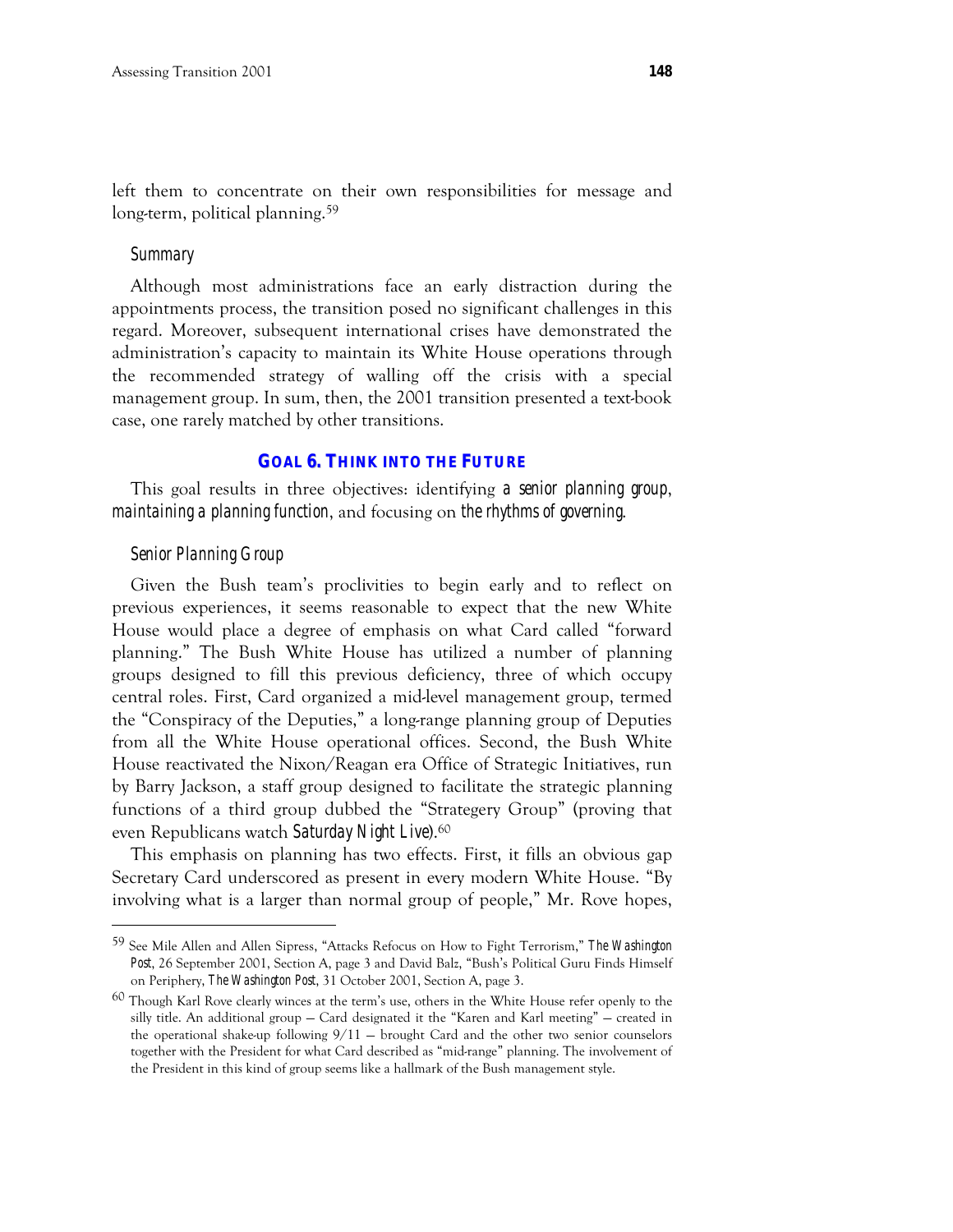"we'll be pulling the best talents in the White House into planning. The object is to have a strategic framework...brought down to each office by the participants. Everybody in the White House has a role in long-term planning.<sup>"61</sup> In effect, then, every operational group also has a serious responsibility in planning White House long-term strategy as well as facing everyday operational problems. As a result, the planning staff does not spend time looking for operational responsibilities that would substitute for planning.

Second, involvement by the broad-range of offices in the planning process reinforces the critical impression that everyone on the senior staff plays a role in the Presidentís decision-making. For example, in addition to Rove, the Strategy group originally included domestic policy adviser Margaret LaMontagne, then economic adviser Lawrence B. Lindsey, national security adviser Condoleezza Rice, Card and his deputy, Joshua Bolten, then communications director Karen P. Hughes, communications specialists Margaret Tutwiler and Mary Matalin, staff secretary Harriet Miers, and the administration's then top legislative lobbyist Nicholas Calio. Under Rove's supervision, the Strategery group met weekly in the Eisenhower Building to discuss and brainstorm out new initiatives and plans for the President's budget in FY2003 and the off-year election campaign in 2002 and the eventual re-election campaign in 2004. The creation of these three groups, then, satisfies this first planning requirement.

## *Maintain the Planning Function*

<u>.</u>

Given the attention focused on daily operations, every White House has a difficult time maintaining a planning function, other than the standard unit maintaining the President's schedule. The Bush White House has maintained a dedicated planning function through its time in office. The development of the "Karen and Karl" group and its successor illustrates further their evolving planning operations under the Chief of Staff. This weekly planning session with senior advisors and the President developed from "new time" carved out of the President's schedule by the staff's "maturing experience." Given the additional time squeezed from the President's schedule, Card thought it important to invest a good portion of that surplus in further advancing planning. In effect, then, the White House continues to develop its planning activities, elaborating them and

<sup>61</sup> See Dona Milbank, "Serious 'Strategery'; As Rove Launches Elaborate Political Effort, Some See a Nascent Clintonian 'War Room'," The Washington Post, 22 April 2001, Section A, page A01.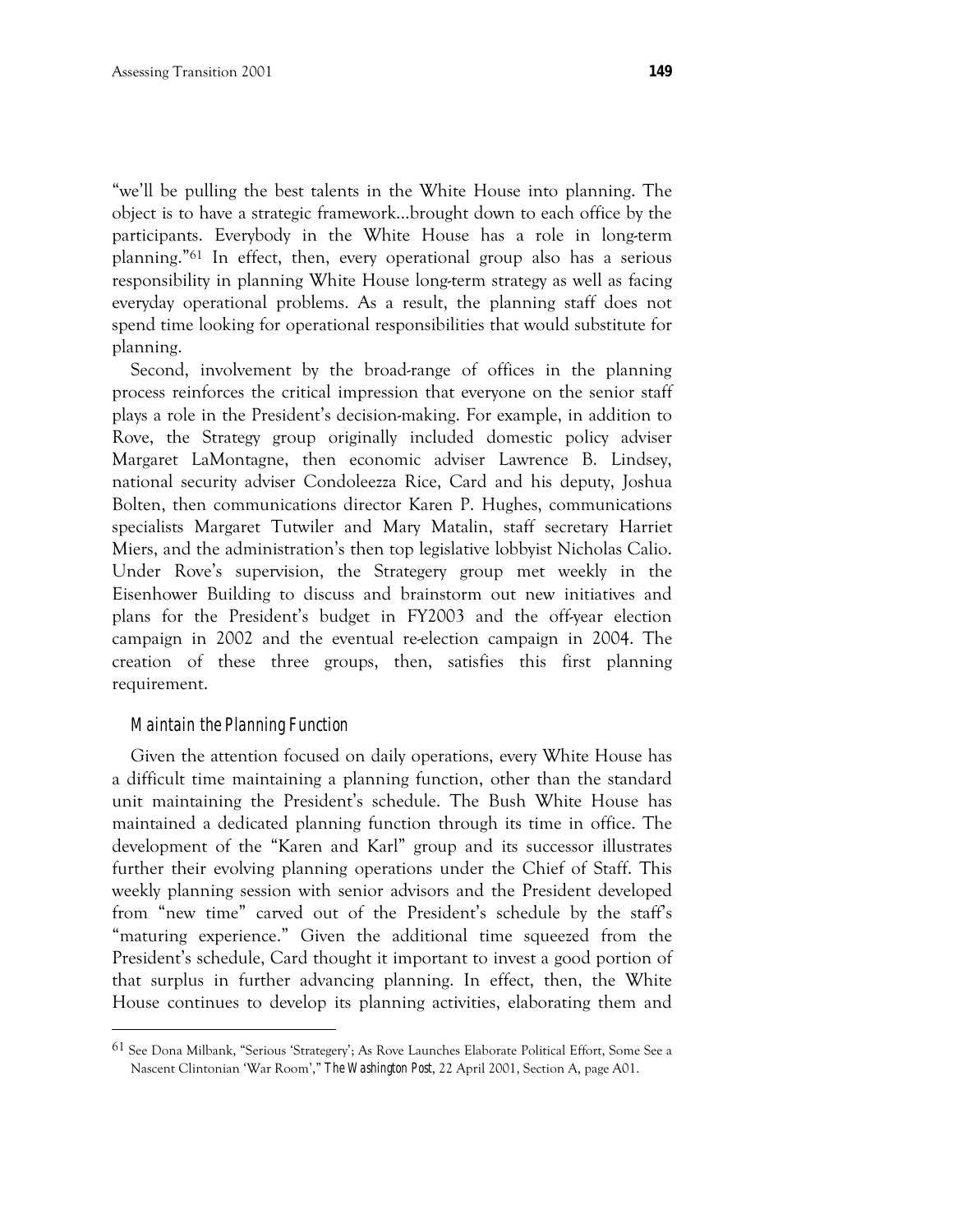dedicating a continuing and growing portion of the President's time to the subject.

## *Apply Rhythms to Governing*

Lastly, the President's schedule must consider the Washington community. Both Card and Rove indicated their constant attention in planning to the normal routines of the congressional schedule, especially to the federal budget cycle. They considered the signposts in the Presidentís schedule as opportunities for communicating with the public, to establish their public agenda by their advanced preparations.

As one interesting implication of this planning for the congressional rhythms, Mr. Rove notes that planning allowed them to react to the normal schedule and bend it to their advantage. They believe attention to these rhythms afforded them advantage on those issues most central to their policy agenda, for example. In particular, they believe that attention to these rhythms helped them move their initial tax cut, the center of their policy agenda, through the congressional agenda faster than normal.

Table 8 summarizes data on this claim about planning. It reports the completion of administration initiatives during the first year in office for

|                   | Day of completion, first year |                 |     |                              |     |  |  |  |  |  |  |  |
|-------------------|-------------------------------|-----------------|-----|------------------------------|-----|--|--|--|--|--|--|--|
|                   |                               |                 |     | <b>All Major Initiatives</b> |     |  |  |  |  |  |  |  |
|                   | <b>Tax</b>                    | <b>Bush</b>     |     |                              |     |  |  |  |  |  |  |  |
| <b>Transition</b> | $\overline{\text{Cut}}$       | <b>Improved</b> |     | days   number                | %   |  |  |  |  |  |  |  |
| <b>GWBush</b>     | 107                           |                 | 218 | 6                            | 40  |  |  |  |  |  |  |  |
| Previous          | 137                           | 22%             | 133 | 15                           | 62  |  |  |  |  |  |  |  |
| Clinton           | 172                           |                 | 142 | 10                           | 57  |  |  |  |  |  |  |  |
| GHWBush           |                               |                 | 205 | 13                           | 43  |  |  |  |  |  |  |  |
| Reagan            | 167                           |                 | 145 | 5                            | 100 |  |  |  |  |  |  |  |
| Carter            | 105                           |                 | 94  | 18                           | 53  |  |  |  |  |  |  |  |
| Nixon             | 105                           |                 | 116 | 19                           | 44  |  |  |  |  |  |  |  |
| Kennedy           |                               |                 | 98  | 19                           | 72  |  |  |  |  |  |  |  |
| Regime            |                               |                 |     |                              |     |  |  |  |  |  |  |  |
| Unified           | 139                           | 21%             | 111 | 15                           | 61  |  |  |  |  |  |  |  |
| Divided           | 136                           | 24%             | 155 | 11                           | 62  |  |  |  |  |  |  |  |

#### **Table 8. Completion of Major Initiatives**

*Source:* Compiled by author. *The Congressional Record, Public Papers of the President,* and *Weekly Compilation of Presidential Documents*.

the 2001 transition and for the previous six transitions. It compares the Bush experience on its tax initiative as well as other major initiatives, those set out in presidential messages to Congress. The data supports Mr. Rove's conclusion that detailed planning moved their tax cut through the Congress with alacrity. Of course, some administration critics point out that politicians generally

favor tax cuts, and therefore speedy consideration would not appear unusual. While this criticism seems appealing, the data do not support its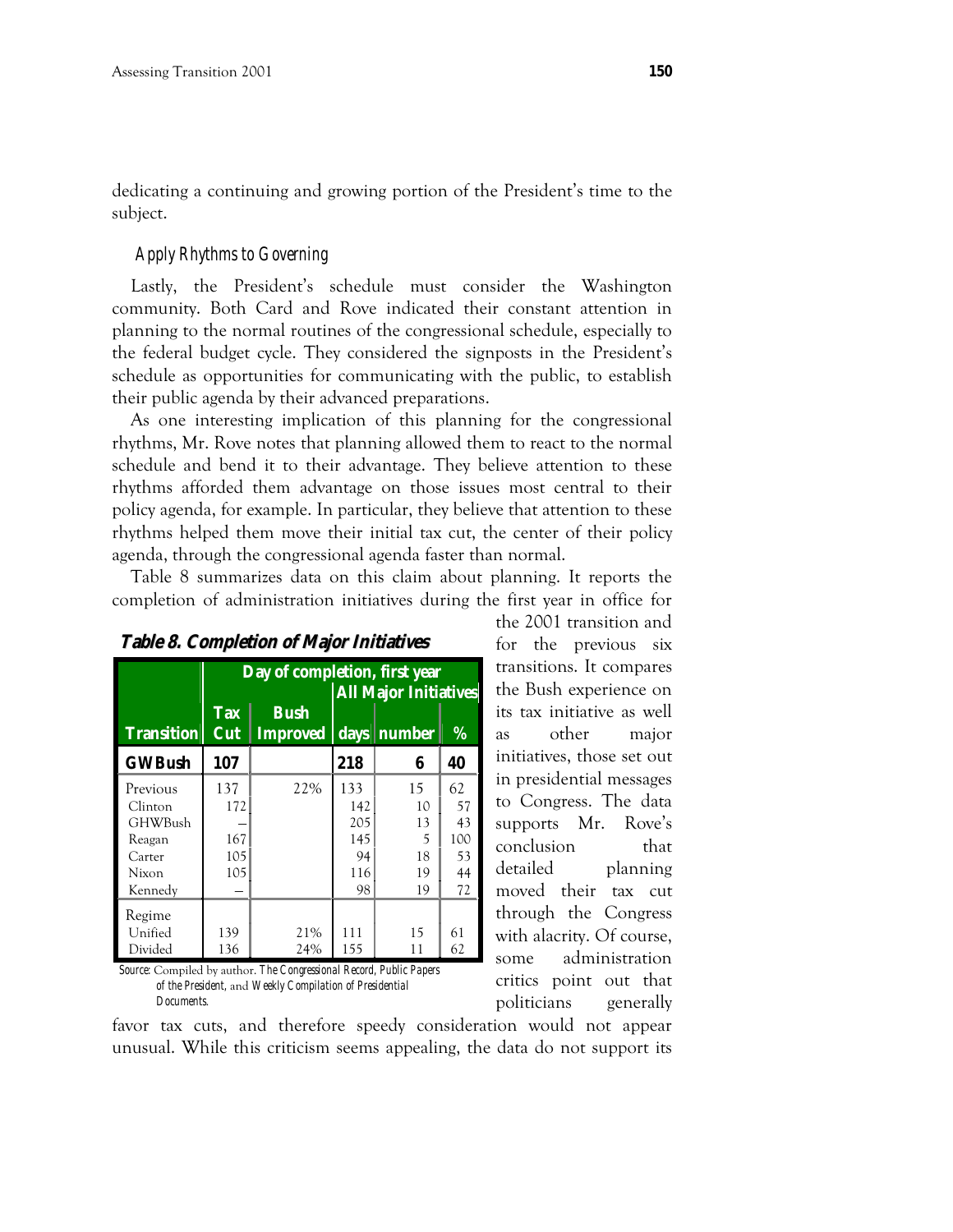premise. The record of other administrations proposing tax cuts makes clear that these policies do not always carry immediate and overwhelming support. By comparison with previous transitions, for example, the Congress completed work on the Bush tax cut a month sooner than the average (an improvement efficiency rating of 22%), including a month improvement over the typical unified government. Of particular note, the Bush tax cut moved through Congress a whopping sixty days faster than the previous supply-side tax cut during the Reagan administration.

That experience with planning did not carry over to the administration's other policy initiatives, though. For example, consider initiatives completed by Congress during the first year of administrations. Here, the George W. Bush record, at 40%, represents the least responsive rate among the previous transitions. President Carter's experience, often cited as the exemplar of poor agenda formation, for example, scored six percentage points higher than did the 2001 transition. Presidents Reagan and Kennedy hold the records for divided and unified completion rates, respectively. Given the numbers of initiatives set out in congressional messages (see [Table 7\)](#page-29-0), the 2001 transition record does not illustrate the virtues of a focused agenda, even though they quite clearly employed one (see column on "number of items" in the table).<sup>62</sup>

## *Summary*

 $\overline{a}$ 

Much of their experience with long-term planning seems to have benefited the 2001 transition. The Bush transition moved through the presentation of their agenda faster than any previous transition. And they made remarkable progress in ushering their highest priority initiative, their tax cut, through the Congressional process. Yet, the overall agenda did not fare well. Some of that lack-luster performance traces to the transfer of the majority leadership from the President's party in the summer of 1981 as well as the  $9/11$  crisis, both likely to have abnormally lengthened their record of completion.

 $62$  In addition, recall that the Bush administration mishandled a number of regulatory matters during their initial transition period, including a recurring bout with regulations on arsenic in urban water supplies. These stumbles, however, originated in the Clinton administration and apparently as on-going issues that they had held in reserve presuming that a newly elected Al Gore would prefer to settle them on his own terms. The election outcome short-circuited those plans and left the regulations for the Bush administration to discover as pending.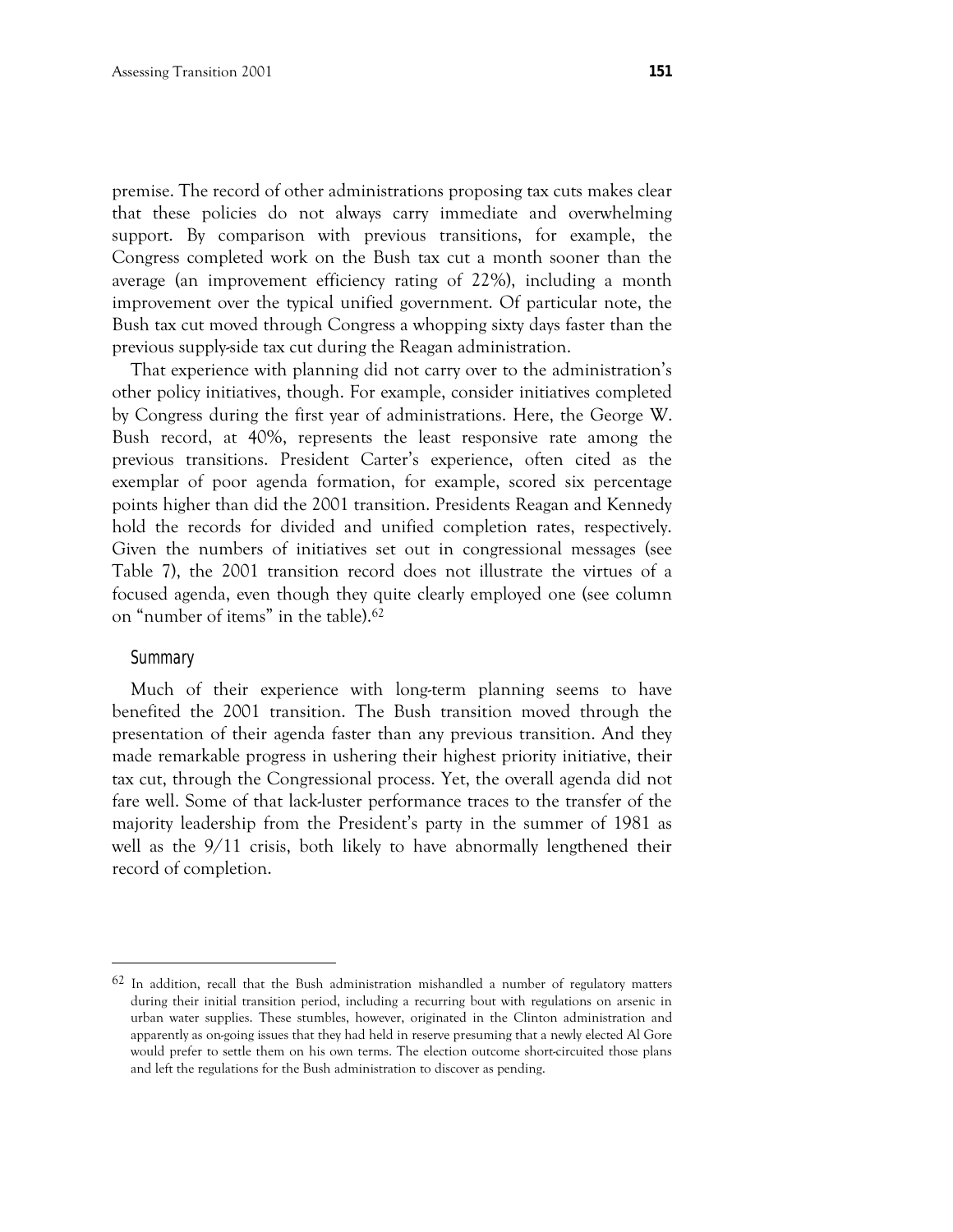## **THE MEASURE OF TRANSITIONS**

The Baker Institute Forum on the White House Chief of Staff set as a goal to bring public attention to the proper conduct of a presidential transition. Each participating former Chief of Staff lent his advice and prestige without regard to partisan possibilities. They had no idea who would win the presidential election yet to come later in 2000. Nor did they consider the possibility that one of their number would eventually become Vice-President of the United States or that someone closely associated with so many of them would soon join their select group. Instead, they participated as an act of public service – hoping to shape planning for and management in the institution that each held in such high regard.

Based on the advice of the Forum and the standards used here, the George W. Bush transition established an exemplar. In discipline, balance, focus, and planning, the Bush White House guided itself through a tumultuous beginning to make a well-orchestrated start. As the comparative data suggests, their achievement constitutes an historic accomplishment.

Of course, every presidential transition does not set out to achieve academic goals, any more than they set out to stumble their way through the first hundred days. That so many have experienced such distress stands as testament to the inherent difficulty of these simultaneously political and civic acts. As human endeavor, managing to govern from the White House, from within the nerve center, has no parallel. No national presidential campaign, no governorship, no global corporation, no other elected Washington position presents its occupants or their staffs with equivalent challenges. For this reason, former presidents become trusted confidants of the incumbent, regardless of their partisan differences, and those who have occupied the management responsibilities for those presidents have become the best available advisors for those who enter the nerve center each day.

#### **IMPROVING TRANSITION PREPARATIONS**

Equally important, the transition process, itself, needs more attention. The Bush transition team achieved a great deal based on their advance preparations. Yet, the planning apparatus of the Bush transition seems feeble by comparison to the task. The public deserves better, especially when they can easily get better. Two examples taken from the hallmark accomplishments of the Bush transition illustrate the need for a stronger transition effort.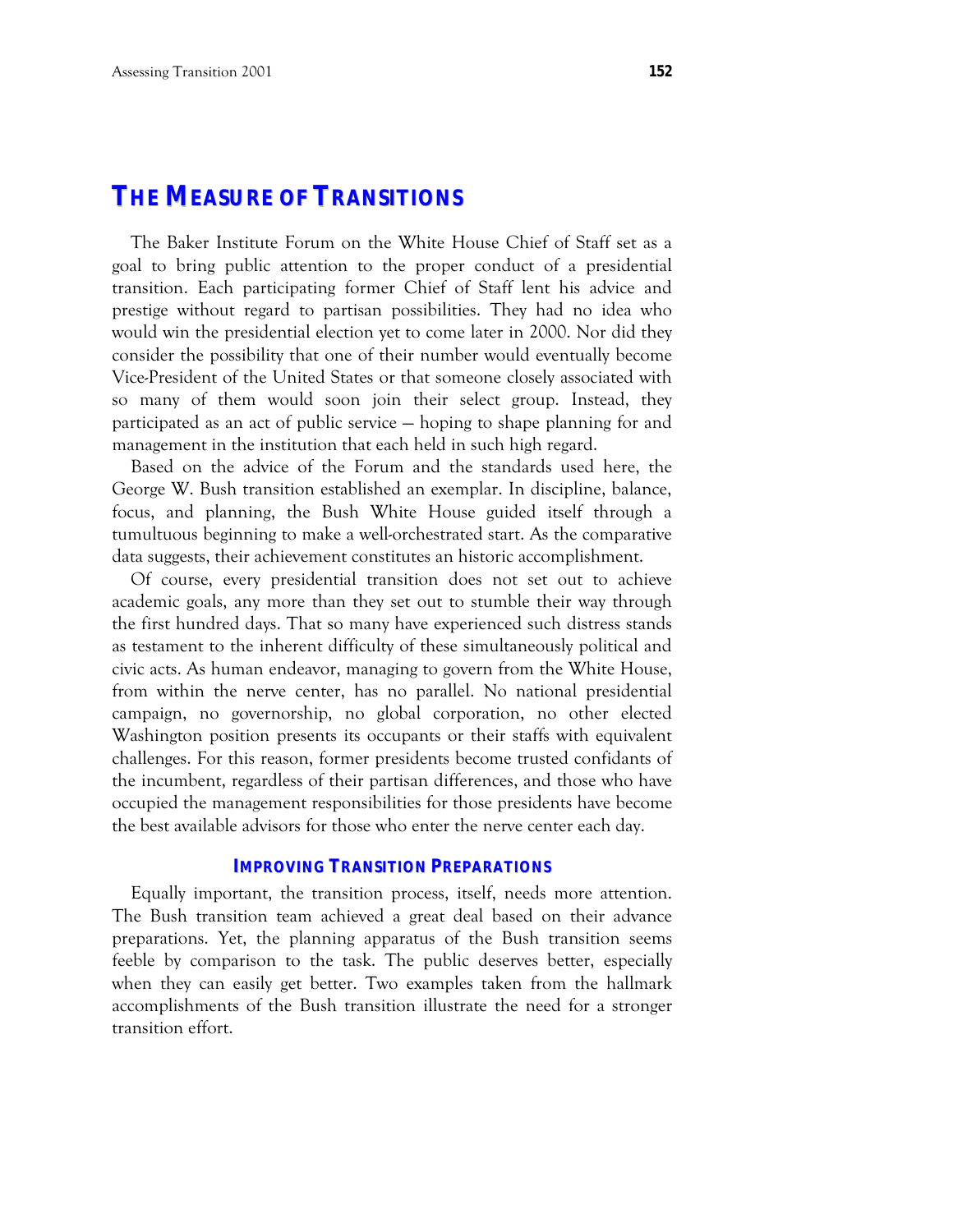$\overline{a}$ 

*Targeting personnel.* Setting and meeting personnel goals constitutes one of the highest accomplishments of the Bush transition. That success rested on two elements. First, the planners committed their early efforts to identifying positions not nominees. In doing so, they focused on identifying those positions that set policy. To identify positions, they relied on the so-called "Plum Book," a joint effort of the Congress and Office of Personnel Management listing "currently" non-competitive positions. Currently, though these two agencies do not release their listing until after the election. That schedule reflects the troublesome assumption that the President-elect's team does not need to know about the government's personnel structure until after the election. The *Plum Book* released at election time in 2000 carried some 8,129 titles. No one can master the shape of these positions in the critical period after election. Instead, the government should complete the *Plum Book* well before the election, presumably during June or July of the election year.63 Otherwise, the transition planners must rely on the previous publication developed four years earlier. Since many of the policy-making positions will have changed during those four years, reflecting statutory and reorganization changes, the transition planners have a far more difficult task than necessary identifying key personnel.

Given that fact, two recommendations seems worthwhile:

- 1. The congressional leadership and the President should make certain that they set new policy on the scheduled release of the *Plum Book* moving forward to June its public release.
- 2. Additionally, the congressional leadership and the President should make certain that the new compilation identifies the critical policy-making positions in the government.

*Planning for Discretion*. While clearly an effective tool for planning, discovering the outlines of presidential activities should not constitute such a mystery. Both of the most successful transitions of the past six decades have devoted a good deal of effort (as indicated in [Table 7\)](#page-29-0) at assaying what a President must do on a routine basis and, by substitution, what discretion a President might have available. They have made valiant efforts to project an idea of the possible and these ideas have guided their advance

<sup>63</sup> Some legislative proposals have set the time for release of the *Plum Book* at the close of the national party conventions. While an improvement on the current timing, the proposed release could come earlier without harm. The government need only make the document available and allow the candidate's planners to work from it whenever they plan to, even if that schedule begins long before their partyís convention. Often by June the parties through their primaries have already selected their presumptive candidates and transition planning has begun in earnest, as happened with the Bush for President planners.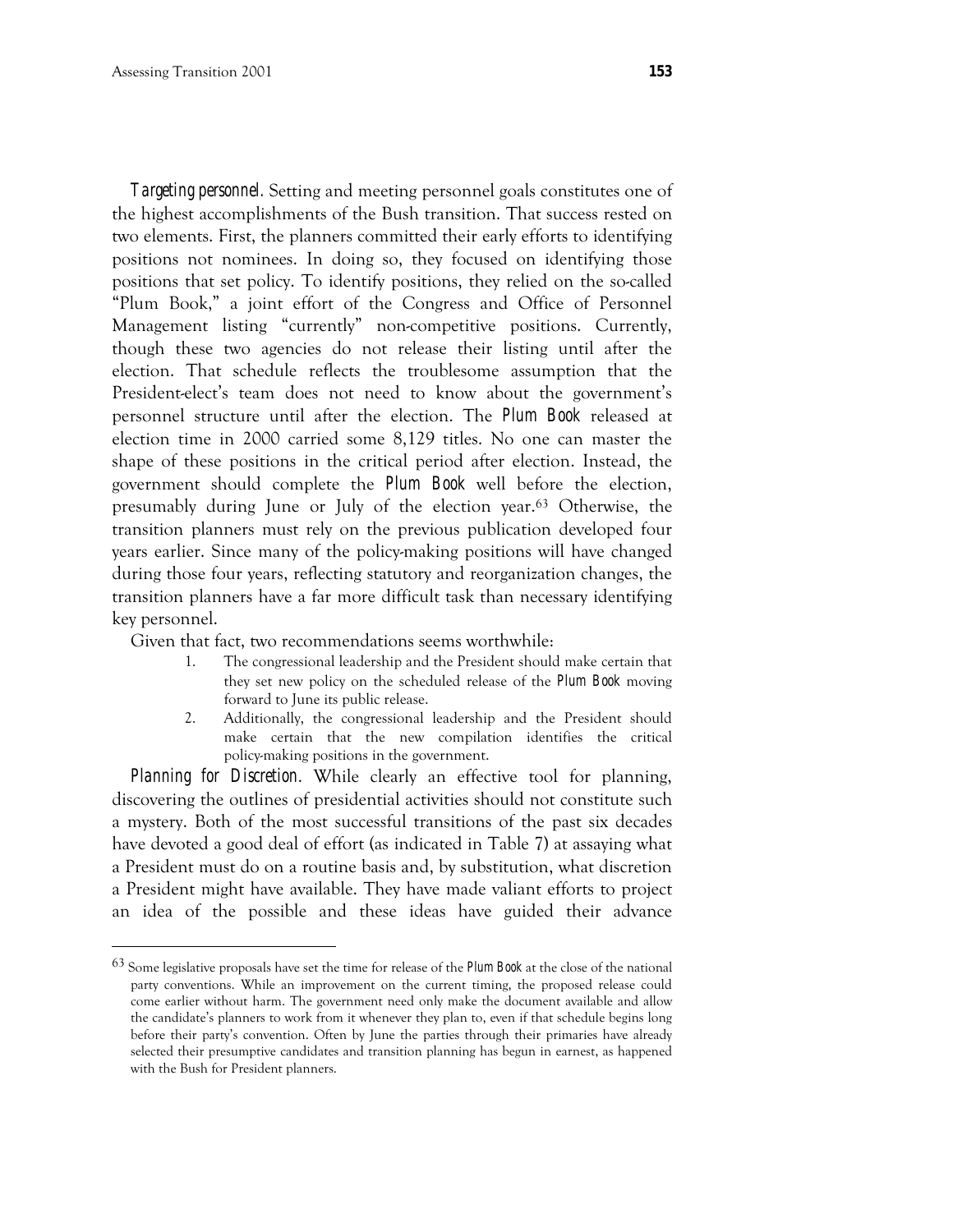preparations. Unfortunately, they have based their judgments on the most rudimentary information. Meanwhile, the National Archives and its partners among the Secret Service, the presidential appointments office, and the White House Ushers maintain the best information for such planning: a minute-by-minute log of the President's activities. They have done so since Dwight Eisenhower's administration. And while this information could provide invaluable insights into these two critical questions (responsibilities and discretion), transition planners have had no access to it.

|                          |          |    | Meetings with |    |                             |    |                                             |                | Television |             | Travel |  |                                          |  |      |  |
|--------------------------|----------|----|---------------|----|-----------------------------|----|---------------------------------------------|----------------|------------|-------------|--------|--|------------------------------------------|--|------|--|
|                          |          |    |               |    |                             |    |                                             | Press          |            | or other    |        |  |                                          |  | Time |  |
|                          |          |    |               |    |                             |    | Congressional Cabinet Interests Conferences |                | media      |             |        |  | Foreign Domestic                         |  | off  |  |
| <b>Transition Source</b> |          | NC | $G^{\circ}$   |    | $NC G^{\circ} NC G^{\circ}$ |    | NC                                          | G <sup>o</sup> | NC         | $G^{\circ}$ |        |  | $NC G^{\circ} NC G^{\circ} NC G^{\circ}$ |  |      |  |
| Kennedy Reported         |          |    |               |    |                             |    |                                             |                |            |             |        |  |                                          |  |      |  |
|                          | Actual • | 50 |               |    | 28                          |    | 10                                          |                |            |             |        |  |                                          |  |      |  |
| Carter                   | Reported | 26 |               | ۱5 |                             | 12 | $\theta$                                    |                |            |             |        |  |                                          |  |      |  |
|                          | Actual • |    | 74            |    |                             |    |                                             |                |            |             |        |  |                                          |  |      |  |

|  |  | <b>Table 9. Comparisons between Information Sources</b> |  |  |  |  |
|--|--|---------------------------------------------------------|--|--|--|--|
|--|--|---------------------------------------------------------|--|--|--|--|

Sources: . Actual figures compiled from National Archives, Presidential Appointments Logs, John F. Kennedy Presidential Library and Jimmy Carter Presidential Library.

Compiled by author from Gergen's tables.

<u>.</u>

All remaining statistics, independently compiled by author from: *the Congressional Record, Public Papers of the President,* and *Weekly Compilation of Presidential Documents*. All statistics on George W. Bush taken from the *Weekly Compilation.* 

Table 9 reports a comparison between those public data sources used by the planners reported earlier in [Table 7](#page-29-0) and the actual figures derived from two recently available presidential appointments logs, one made available by the John Kennedy Library and one made available by the Jimmy Carter Library. The table makes obvious that on some kinds of questions, the public data typically employed by planners produces satisfactory estimates of transition activities. These include those activities which the National Archives itself makes a special effort to enumerate (e.g., Presidential news conferences64) and those that generate a certain amount of press coverage (e.g., presidential foreign travel). Note, though that among the three measures used in the travel category, estimating the amount of time the President takes off appears a difficult task without the use of the appointments logs. For Kennedy, the Gergen and Rove studies, missed the

<sup>&</sup>lt;sup>64</sup> See Martha J. Kumar, "Does This Constitute a Press Conference?' Defining and Tabulating Modern Presidential Press Conferences," Presidential Studies Quarterly, (forthcoming 2003).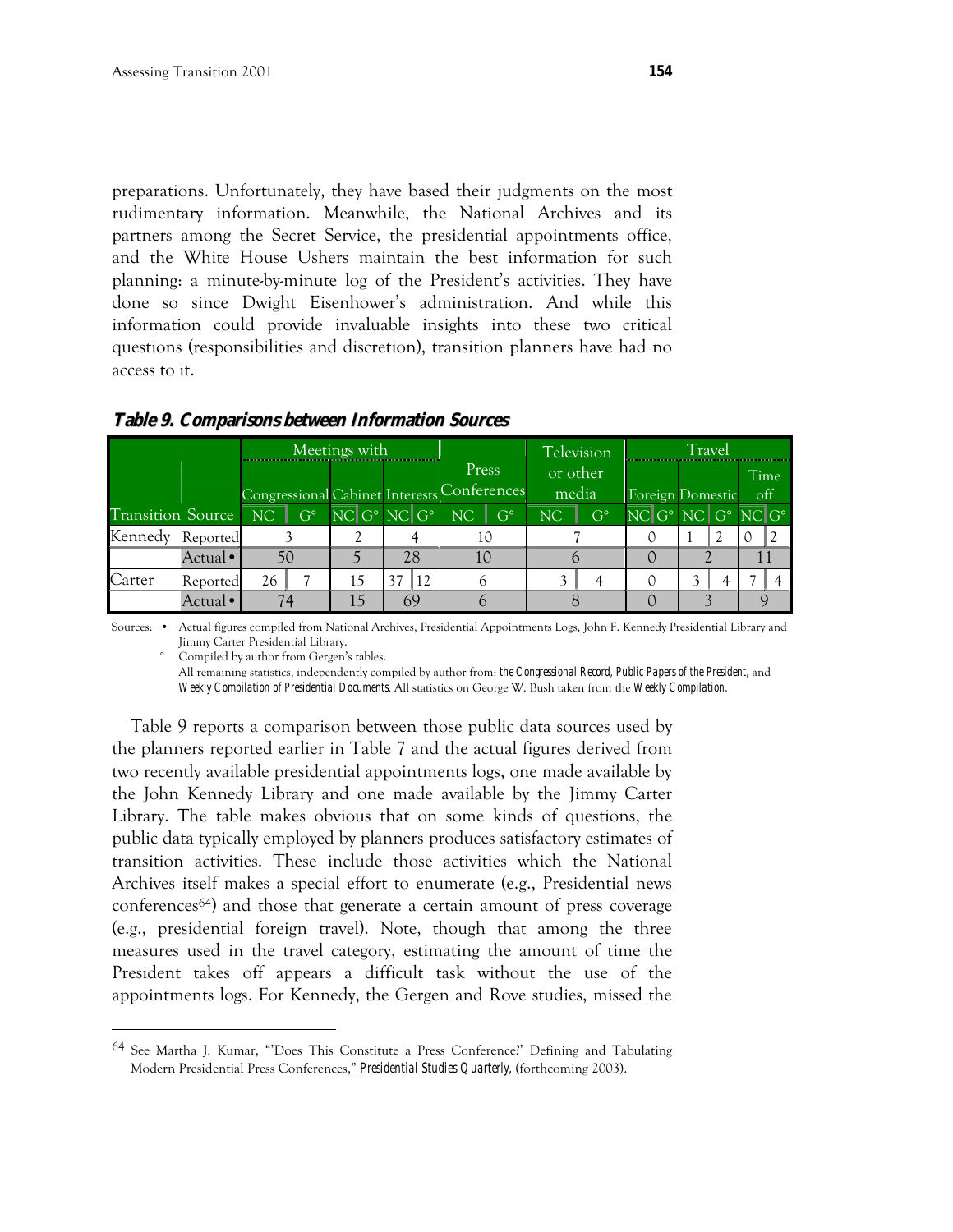mark considerably. For Carter, the best estimate, using the **Presidential Papers** series and cross-checking it with LexisNexis still missed the President's down time by a factor of almost 30%.

 Modern methods of newsgathering have improved greatly their coverage of the President's Cabinet meetings. While they missed a considerable percentage of Kennedyís, they reported accurately the number of Carter Cabinet meetings. For obvious reasons, though, normally public sources did a miserable job of estimating the amount of meetings the President took. The table reports two key types, those with congressional leaders and those with interest groups, both representative of central presidential responsibilities in policy-making. The numbers for congressional contacts seem particularly troublesome given the likely conclusions planners might draw about how much time the President normally invests in legislative activities. Here the number cited for actual contacts only notes contacts with congressional leaders (partisan and committee leaders) and only those in which the President's meeting took at least six minutes. Given the valuable nature of presidential time, the latter standard excludes a substantial number of encounters with the congressional leadership in which the President *briefly* makes a specific request or obtains a specific piece of information or settles a specific strategic issue. Thus, even the numbers reported here present a conservative view of how much time a president typically invests in each of these activities.

And these very conservative estimates of actual time suggest that planners have developed a disastrously low approximation of presidential activity. For example, the estimates for Kennedy interactions with congressional leaders missed the actual figures by a factor of 1,567%. Quite obviously, the public reports on Kennedy do a miserable job of capturing his involvement with legislative affairs. But even for Jimmy Carter, typically thought to have paid little attention to congressional politics,<sup>65</sup> the estimates underrepresented his involvement by around 200%. Given the fact that Carter had a daily, morning briefing on congressional relations, which other presidents have not had, and which did not normally get noted in public accounts of the President's schedule, these underestimates perpetuate into the planning function misleading public images of Carter's legislative activity. And that image of the Presidency, as less engaged in legislative affairs, does a disservice to those who want to know the "normal" demands on a president's time. Indeed, it reinforces further the belief that properly appreciating scale in the nerve center represents the single most

 $\overline{a}$ 

<sup>65</sup> See Thomas P. OíNeill, 1987, *Man of the House,* New York: Random House.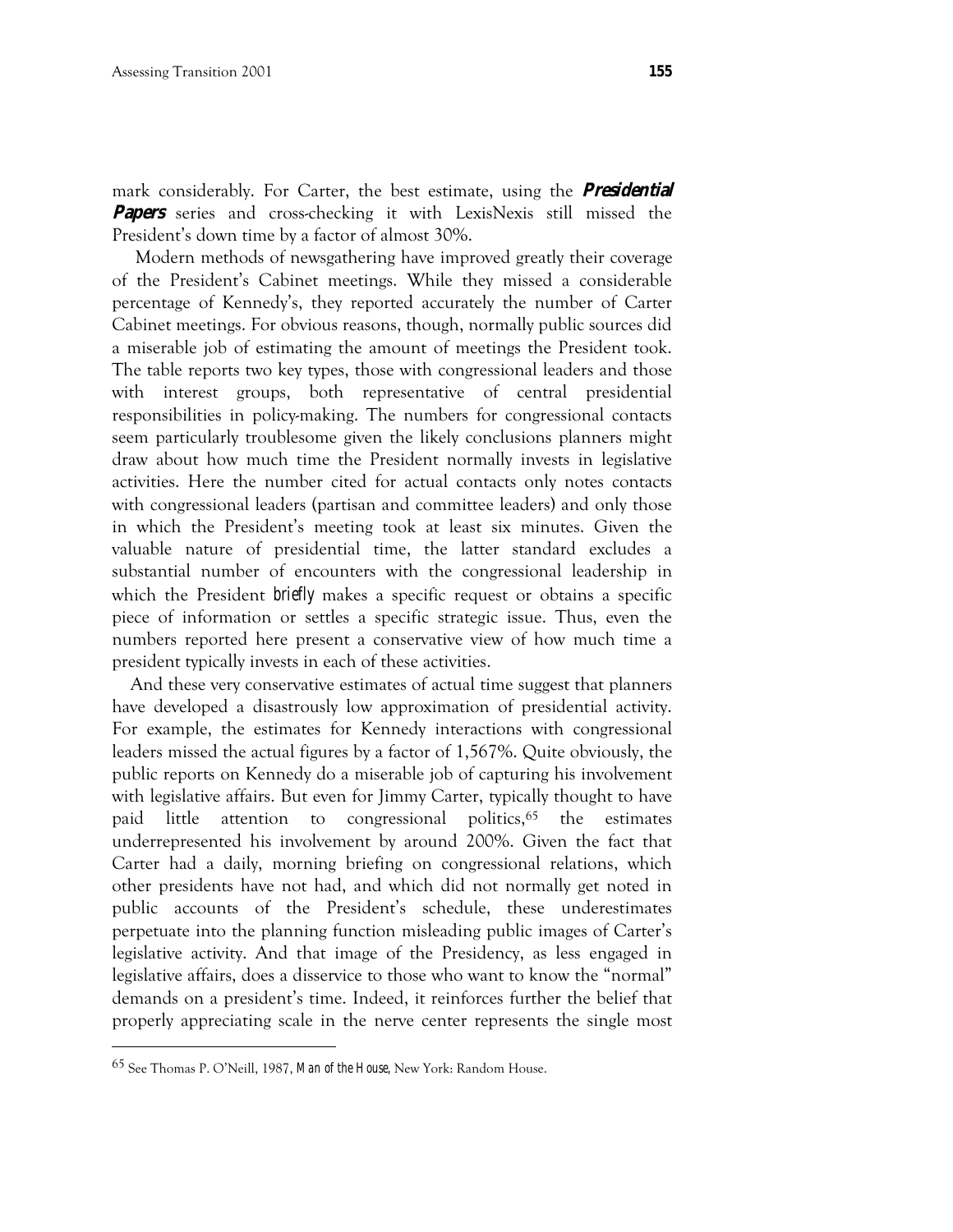## important issue for transition planners. *Even the most conscientious and motivated researchers will miss the actual record by a very large amount.*

Similarly, though less inaccurate than for legislative affairs, the data on interest group contact probably would give planners a better picture of these activities as well. On both presidents covered in these comparisons, the amount of error ranges in the hundreds of percent off (about 700% for Kennedy and 200% for Carter). The error in estimates did manage to get the relative proportions of meetings correctly, more legislative meetings than interest group meetings. Since these differences probably reflect the fact that responsibilities and duties squeeze the amount of time left for coalition maintenance, some useful information about demands gets conveyed even though the studies miss the details.

The details, though, often tell the most important stories. For example, the differences in legislative and interest group contact probably suggests that these responsibilities then fall to the White House staff under its Chief, thus emphasizing more the role of the president's staff. Or these data may suggest that typically interest groups simply get ignored more than we imagine, implying in turn that their causes get conveyed more through the media than through personal contact with the White House. In any case, the general view of the President as more engaged with interests appears a dangerous exaggeration.

And these data do not begin to address the questions raised earlier about administrative, diplomatic, and partisan responsibilities. We simply have no estimate of how much of the President's time these responsibilities consume and without them, we cannot (nor can any planner) estimate properly how to preserve the President's discretionary commitments.

No one has an interest, either partisan or otherwise, in keeping this useful information from a potential new President's team. To the contrary, everyone has a common interest in making it easier to understand the challenges before any new team will face. Proper transition planning should move beyond the current practices of "guesstimating" using what now appears as sadly inadequate public data. Instead, transition planners should incorporate more accurate and thereby more suggestive data.

As such, it seems reasonable to recommend the following:

3. The President should instruct the Archivist of the United States collaborate with outside experts in preparing a detailed and scientific analysis of past presidents' schedules during their transition periods from inauguration through the first 180 days.

Though White Houses work for policy goals and not academic ones, the civic milestones set out here represent objective standards with which to